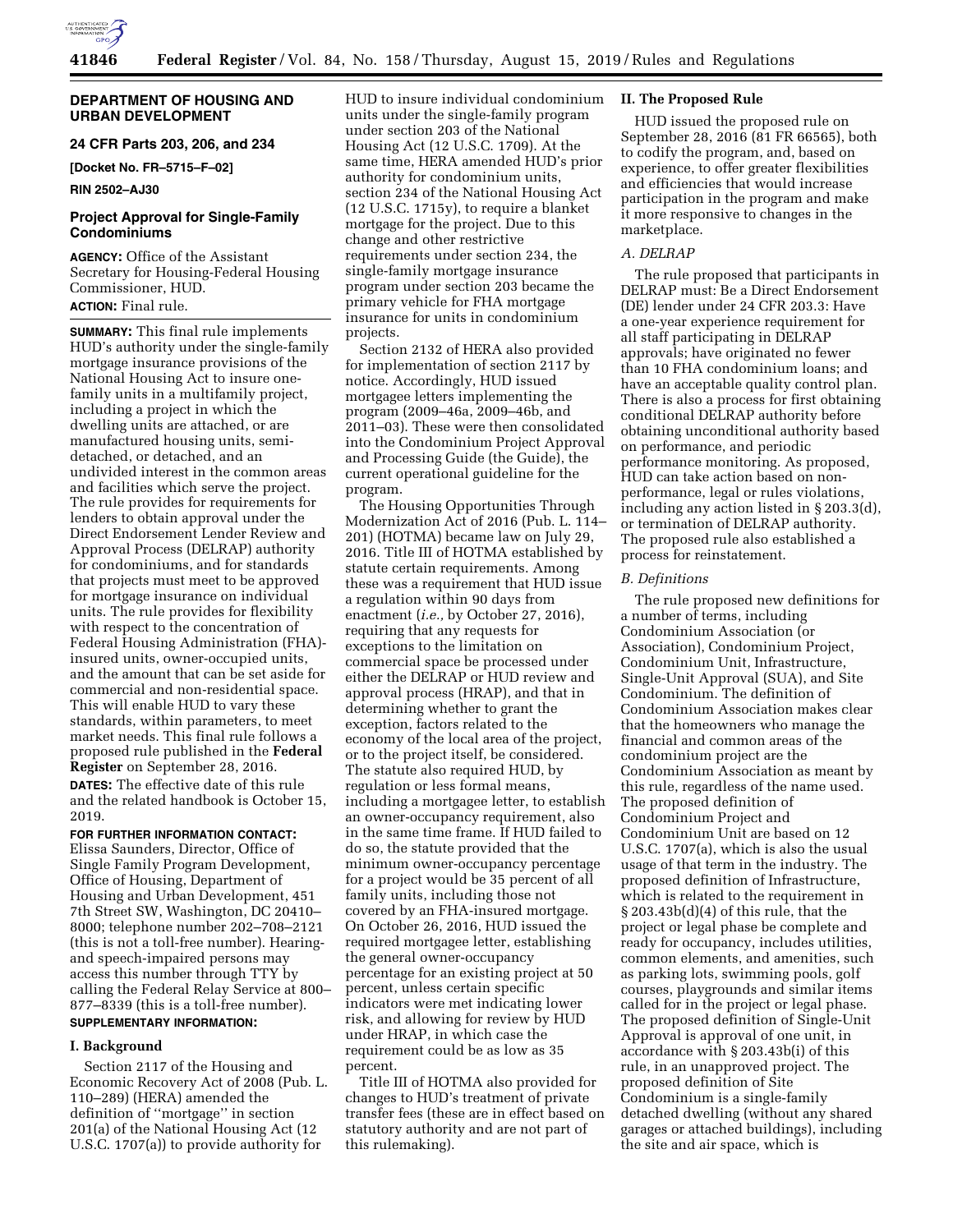encumbered by a declaration of condominium covenants or condominium form of ownership. Finally, this rule adopts the definition of Rental for Transient or Hotel Purposes in section 513(e) of the National Housing Act (12 U.S.C. 1731b(e)).

## *C. Eligibility for Approval*

Section 203.43b(c), as proposed, would require approval by HUD (HRAP) or by a mortgagee (DELRAP). Otherwise, the project would have to meet the additional requirements for a Site Condominium or for Single-Unit Approval. To be approvable, the project would have to meet the eligibility requirements of § 203.43b(d) of this rule. These include: Being primarily residential in nature; consisting entirely of dwelling units that are one-family units; being in full compliance with applicable laws and local approval requirements with respect to the condominium plat and development plans; and being complete and ready for occupancy, and not subject to further rehabilitation, construction, phasing, or annexation (if the construction consists of legal phases, this requirement and the requirements of § 203.43b(e) of this rule applies to each phase). In addition, the rule proposed that HUD may establish further requirements for eligibility through notices under § 203.43b(d)(6), such as insurance requirements, financial condition, nature of title, the existence of any pending legal action or physical property condition (§ 203.43b(d)(6)(i) through (vi)), and such other matters as may affect the viability or marketability of the project or its units (proposed  $§ 203.43b(d)(6)(xi)).$ 

### *D. Flexibility*

The rule proposed to grant flexibility in three key areas, to allow HUD to respond quickly to changes in market conditions. The three areas are the amount of commercial/non-residential space; the maximum percentage of FHAinsured units; and the minimum percentage of owner-occupied units  $(S 203.43b(d)(6)(vii), (viii), and (ix)).$ Within each range, HUD may from time to time issue a notice establishing a particular percentage or percentages. As proposed, the ranges are: For commercial space, between 25 and 60 percent of the total floor area; for units with FHA-insured mortgages, between 25 and 75 percent of the total number of units in the project; and for owneroccupied units, likewise between 25 and 75 percent of the total units. Changes in the upper and lower limits

of the ranges would be published for 30 days of public comment (§ 203.43b(f)).

## *E. Legal Phasing*

As proposed, legal phasing only would be permitted as long as the phase is fully built out and the dwelling units have a certificate of occupancy (CO). Both vertical buildings and detached or semi-detached developments would be required to be contiguous (§ 203.43b(e)).

### *F. Reserve Requirements*

Generally, the proposed reserve requirement would be at least 10 percent of the monthly unit assessments. A lower amount could be deemed acceptable by HUD based on a reserve study completed not more than 24 months before a request for a lower reserve amount is received  $(\S 203.43b(d)(6)(x)).$ 

### *G. Exceptions*

The rule provided in proposed § 203.43b(f) (§ 203.43b(g) of this final rule) that the Secretary may discretionarily grant an exception to the requirements found in § 203.43b(d)(6), provided that the statutory conditions for exceptions to the commercial space requirements enacted under HOTMA and codified under 12 U.S.C. 1709(y)(2) are met. These are that the request and disposition of the request for the exception may be made at the option of the requester under the DELRAP or HRAP process; and that in determining whether to allow the exception, factors relating to the economy for the locality in which the project is located or specific to the project, including the total number of family units in the project, shall be considered.

### *H. Recertification*

The rule proposed to extend the recertification period for an approved project from 2 to 3 years, and allow recertification by updating previously submitted information, rather than resubmission of all information. There would be a window of 6 months before to 6 months after the expiration of approval to submit a request for recertification.

### *I. Single-Unit Approval*

The rule proposed in § 203.43b(h) (§ 203.43b(i) of this final rule) to allow approvals on individual units that are not in approved projects and not in projects that have been subject to adverse determination for significant issues that affect the viability of the project. The project must be complete and ready for occupancy under § 203.43b(d)(4), must not be a manufactured home, and must have at least five dwelling units. The upper limit on single-unit approvals as proposed would be in a range from 0 to 20 percent of the total number of units in the project, the exact percentage to be established by HUD through notice.

#### *J. Site Condominium*

The rule proposed at § 203.43b(i) (§ 203.43(j) of this final rule) that for Site Condominiums, insurance and maintenance costs must be the responsibility of the unit owner, and that any common assessment collected must be restricted for use solely for amenities outside the footprint of the individual site.

#### *K. Rehabilitation Loans*

The rule proposed to revise 24 CFR 203.50 to permit FHA insurance under the 203(k) program for loans to rehabilitate the interior space or install firewalls in the attic of a condominium unit. Such FHA mortgage insurance would not cover any exteriors or areas that are the responsibility of the Association. The loan limits would be those stated in § 203.50(f), and for condominiums that are not manufactured homes, townhouses, or Site Condominiums, 100 percent of the after-improvement value of the condominium unit.

### *L. Part 234*

As provided in the proposed rule, part 234 now will apply in cases where the project has a blanket mortgage insured by HUD. This part 203 applies to the more usual condominium configuration, that is, a one family unit and undivided interest in the common areas and facilities.

#### **III. This Final Rule**

After further consideration, including careful consideration of public comments, HUD has made some changes in this final rule.

### *A. DELRAP Qualifications*

HUD received multiple comments concerning the proposal to only allow staff meeting the experience requirement to use DELRAP authority to approve Condominium Projects. Commenters indicated that the proposed credential requirements impose a barrier for smaller lenders to fully participate in the DELRAP program. Given the comments received, where HUD had proposed that all staff involved in DELRAP activities had to meet the experience requirements, the final rule revises proposed § 203.8(b)(1)(iv) to allow participation by staff supervised by personnel that meet the experience requirements in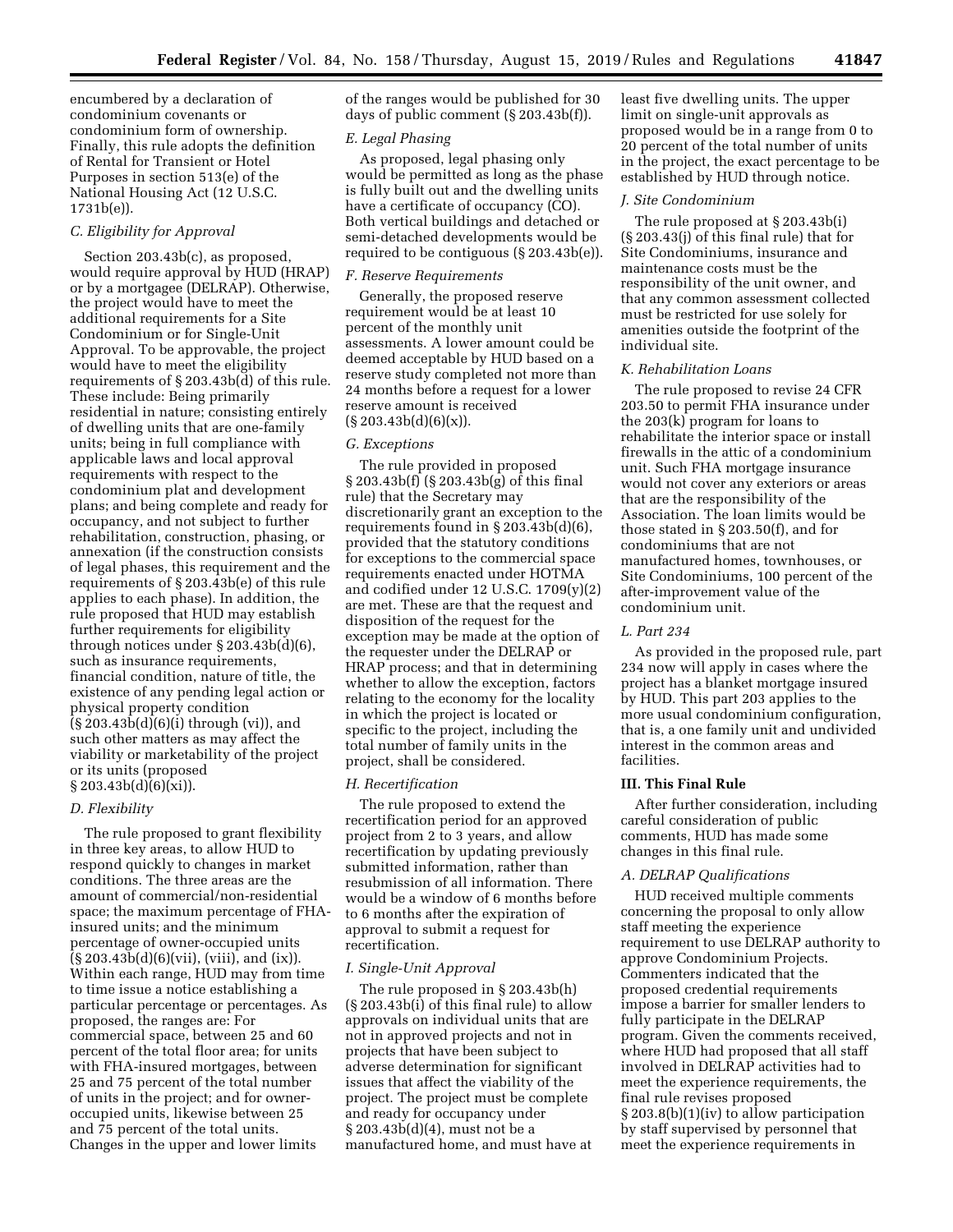response to public comments. Also, the proposed rule provided that, to be granted unconditional DELRAP authority, a lender would have to complete at least five DELRAP reviews. HUD recognized that such a requirement may not always be necessary; therefore, this final rule, in § 203.8(b)(3), gives HUD the flexibility to reduce this number where appropriate, for example, in the case of a DELRAP lender with significant experience under the current program. This will ease potential burdens on lenders who wish to participate and who have qualified supervisor personnel.

### *B. Definitions*

The definitions in § 203.43b(a) of ''Condominium Project'' and ''Condominium Unit'' have been reworded and reorganized. Substantively, the definition of ''Infrastructure'' is removed and a definition of ''Common Elements'' is added. In addition to typical items, the definition includes a catch-all, ''other areas described in the condominium declaration.''

The definition of ''Site Condominium'' is revised to address the problems with air space that the public comments identified, and to allow for different Site Condominium arrangements existing in the marketplace that can potentially be approved. The inclusion of air space in the proposed rule was identified in public comments to potentially create conflicts with laws of certain states.

#### *C. Suspension of FHA Case Numbers*

HUD currently monitors FHA insurance concentration for projects that are, or have been, FHA approved. With the introduction of the Single-Unit Approval process, HUD recognizes the need to enhance the insurance concentration tracking mechanism to determine compliance with the concertation ranges allowed. A commenter also noted the importance of having a reliable tracking system in place and available to the public to track percentages of single-unit approvals. In the context of the maximum percentage of units with FHA-insured mortgages under  $\S 203.43b(d)(6)(viii)$ , and in the context of single-unit approvals under § 203.43b(i)(2), this final rule adds a statement that ''HUD may suspend the issuance of new FHA case numbers for a mortgage on a property located in any project where the number of FHAinsured mortgages exceeds the maximum.'' The maximum percentages that apply will be established by notice. This additional provision to the final

rule will allow FHA to build a robust process to proactively manage FHA insurance concentration while recognizing the need for lenders to operationalize the impact of such a requirement early in the loan lifecycle so as not to affect the origination process.

#### *D. Secondary Residences*

The proposed rule provided that units occupied as a principal or secondary residence as defined under § 203.18(f)(2) would count towards the required minimum percentage of owner-occupied units. As commenters indicated, the definition established under § 203.18(f)(2), which establishes the definition for the purpose of permitting FHA financing on a secondary residence which requires analysis of the lack of affordable rental housing is too restrictive and out of scope in the context in which HUD or the DELRAP lender is looking at the owneroccupancy level of the project to determine whether the *project* is approved. Thus, solely to calculate owner-occupancy percentage, this final rule provides that any unit that is occupied by the owner as his or her place of abode for any portion of the calendar year other than as a principal residence and that is not rented for a majority of the calendar year shall count towards the total number of owneroccupied units. While such a definition for the purpose of calculating owner occupancy for condominium project approval is more expansive, the definition in § 203.18(f)(2) will continue to be used when determining eligibility of mortgage secured by a borrower's secondary residence.

## *E. Reserve Study*

The proposed rule in  $\S 203.43b(d)(6)(xi)$  stated that for an approvable project to have less than 10 percent of the monthly unit assessments in a reserve account, the lesser amount would have to be based on a reserve study completed within 24 months of the request for the lower amount. The final rule, in  $\S 203.43b(d)(6)(x)$ , enlarges this time to 36 months, or, in the case of HRAP, such greater amount of time as the Secretary determines. This change conforms with HOTMA's requirement that HUD streamlines the recertification process for approved properties by considering lengthening the time between certifications, *see* 12 U.S.C.  $1709(y)(1)$ .

# *F. Eligibility for Approval: Financial Condition*

The final rule states that the financial condition component of the further

approval requirements in  $§ 203.43b(d)(6)(v)$  includes the allowable percentage of units in a project owned by a single owner. This comports with current practice in the marketplace and was recognized as a key policy consideration to prevent a financial shock that may occur in the event of an economic failure by a single owner with a large share of units in a complex.

#### *G. Percentage Ranges*

This final rule, following the proposed rule, sets a range within which HUD may make specific determinations on minimum owneroccupancy percentage, maximum FHAinsured mortgage percentage for project approval, maximum FHA-insured mortgage percentage for Single-Unit Approval, and maximum percentage of floor area taken by commercial or nonresidential space. There is an ability to grant case-by case exceptions to any of these ranges under § 203.43b(g). Additionally, if HUD determines to adjust the upper or lower limits of these ranges, the rule provides for a public comment process under § 203.43b(f). HUD may establish multiple limits within a range for owner-occupancy and commercial space for differently situated projects. For example, the owner occupancy limit may be established differently for newly constructed projects, in which a number of units likely would not yet have transferred to first owners, and for existing projects, which are more likely fully sold.

This final rule makes some minor changes to the proposed rule regarding the percentage ranges of owneroccupants and commercial/ nonresidential space. In the case of the maximum allowed percentage of units with FHA-insured mortgages for project approval, this final rule makes no change.

#### 1. Owner Occupancy

The possible range for the minimum level of required owner-occupancy for project approval is narrowed slightly; the floor is set at 30 percent in this final rule. This is in part because under current HUD practice, the minimum owner occupancy percentage for new construction is 30 percent of the total units, and the lower end of the range must be set to accommodate newly constructed projects. In part, it provides FHA with additional room to calibrate this requirement to a level below that identified in HOTMA (35 percent) as the default, if necessary, in response to housing market changes. A 30 percent owner occupancy percentage is the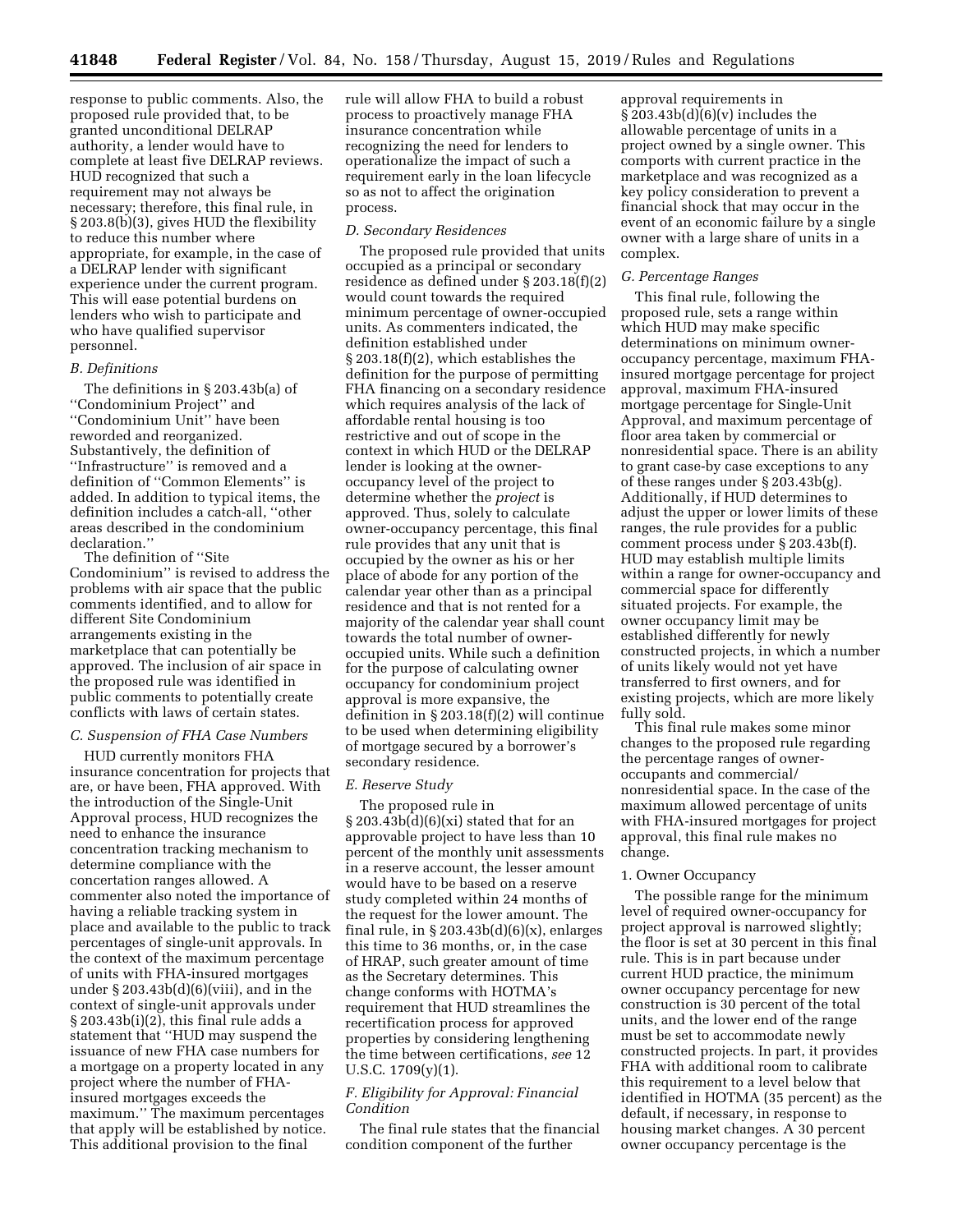lowest limit compatible with risk to the Mutual Mortgage Insurance Fund (MMIF).

The upper limit of 75 percent remains unchanged from the proposed rule. This upper limit flexibility is necessary to manage risk. Unlike Fannie Mae and Freddie Mac (which require 50 percent owner occupancy for certain types of projects 1), HUD cannot require larger down payments or higher credit scores, but must manage risk to the MMIF in other ways. Depending on future market conditions, flexibility to require 75 percent owner occupancy is needed if it is determined that a lower owneroccupancy rate is contributing to loan delinquency.

If HUD determines to change the owner-occupancy threshold within these limits, it will examine a variety of market factors. These will generally include:

• FHA portfolio analysis of default and claim rates of loans with similar attributes across different bands of owner occupancy percentages. The bands would be, for example, 10 percent bands of owner occupancy percentages.

• Analysis of FHA condominium loans across geographical areas segmented by average owner occupancy ratios (*e.g.,* average owner occupancy ratios in metropolitan areas versus rural areas).

• Analysis of trends of financial stability of condo projects in relation to owner occupancy (*e.g.,* relationship of default and claim rates when compared with factors that determine financial stability and owner occupancy percentages).

HUD may consider other relevant factors as well.

## 2. Maximum Commercial/ Nonresidential Space

This final rule reduces the maximum commercial space percentage upper limit to 55 percent of the total floor area. While there was substantial support for a 50 percent limit on nonresidential commercial space, a number of public comments supported a maximum limit for commercial space above 50 percent. There are many potential benefits of mixed-use development, and recent real

estate trends studies support continued demand for these types of projects.2 The 55 percent ceiling would give HUD future room to grant an exception under HRAP where HUD's review shows that a specific case warrants it (or, under DELRAP review in the case where the exception is at the request of an eligible party and the requester asks for DELRAP review under 12 U.S.C. 1709(y)(2)(A)), while still maintaining the overall residential character of the project.

The lower limit of the range for the maximum allowable commercial space remains at the proposed 25 percent. This percentage aligns with the historical maximum commercial space allowed in a condominium project across the industry. However, mixeduse development is an upward trend in the marketplace.3 Fannie Mae recently increased the maximum percentage of commercial space in a condominium to 35 percent from 25 percent,4 consistent with this upward trend. This is also consistent with the *Emerging Trends in Real Estate*® report, which states that there is a trend toward mixed-use development with a mixture of residential, with retail and other commercial uses.5 HUD believes that 25 percent of commercial/nonresidential space of the projects total floor area sets the historical lowest maximum for a mixed-use project that has been used for the program to be successful. The maximum percent of commercial/nonresidential space will be established within this range considering current and projected real estate market trends.

The data which HUD will consider when changing the specific percentage of commercial space allowed for project

4Fannie Mae Selling Guide B4–2.1–03: Ineligible Projects (6/5/2018). This is available at *[https://](https://www.fanniemae.com/content/guide/selling/b4/2.1/03.html) [www.fanniemae.com/content/guide/selling/b4/2.1/](https://www.fanniemae.com/content/guide/selling/b4/2.1/03.html) [03.html.](https://www.fanniemae.com/content/guide/selling/b4/2.1/03.html)* 

5*PWC and Urban Land Institute, Emerging Trends in Real Estate*®*: United States and Canada 2019* at 83 (''There also is a trend toward redeveloping urban malls by intensifying sites with mixed-use properties that combine retail with highdensity residential, restaurants, community services, green space, and experiential attractions. . . .''), available at *[https://](http://www.pwc.com/us/en/industries/asset-wealth-management/real-estate/emerging-trends-in-real-estate.html) [www.pwc.com/us/en/industries/asset-wealth](http://www.pwc.com/us/en/industries/asset-wealth-management/real-estate/emerging-trends-in-real-estate.html)[management/real-estate/emerging-trends-in-real](http://www.pwc.com/us/en/industries/asset-wealth-management/real-estate/emerging-trends-in-real-estate.html)[estate.html](http://www.pwc.com/us/en/industries/asset-wealth-management/real-estate/emerging-trends-in-real-estate.html)* (visited 3/18/2019).

approval, within the permitted range, will generally include:

• FHA portfolio analysis of default and claim rates of loans with similar attributes across different bands of commercial/nonresidential space percentages (*e.g.,* default and claim rates for purchase transactions at commercial/nonresidential percentages in appropriate percentage bands that HUD will select.

• Analysis of FHA condominium loans across geographical areas segmented by average commercial/ nonresidential space percentages (*e.g.,*  average commercial/nonresidential space percentages in metropolitan areas versus rural areas).

• Analysis of trends of financial stability of condo projects in relation to commercial/nonresidential space percentages (*e.g.,* relationship of default and claim rates when compared with the percentage of the residential portion of the project financial stability and the commercial/nonresidential space percentage).

HUD may consider other relevant factors as well.

3. Maximum FHA-Insured Concentration for Project Approval

The final rule makes no change to the 25-to-75 percent range proposed for the maximum FHA insurance concentration requirement. The upper limit of 75 percent is the maximum risk exposure to the MMIF that HUD is willing to accept. At the same time, the range must be wide enough to accommodate qualified borrowers in multiple markets where access to affordable housing and financing may be difficult.

In changing the maximum amount of units with FHA mortgage insurance for project approval within the allowable range, data points will generally include:

• Analysis of FHA market share of condominium loans versus market share of non-condo loans.

• Analysis of FHA market share of condominium loans versus market share of non-FHA condo loans.

• Analysis of default and claim rates of loans with similar attributes across different bands of FHA concentration percentages.

• Analysis of FHA concentration percentages segmented by geographical areas.

• Analysis of performance of FHA condo to non-FHA condo loans.

HUD may consider other relevant factors as well.

4. Maximum FHA-Insured Concentration for Single-Unit Approval

This final rule implements the proposed rule's 0-to-20 percent range

<sup>1</sup>See Fannie Mae Selling Guide, B4–2.2–02: Full Review Process (6/5/2018) on investment properties' 50 percent requirement. This is available at *[https://www.fanniemae.com/content/guide/](https://www.fanniemae.com/content/guide/selling/b4/2.2/02.html) [selling/b4/2.2/02.html.](https://www.fanniemae.com/content/guide/selling/b4/2.2/02.html)* A similar requirement for investment property—that at least 50 percent of the total number of units in the condominium project must have been conveyed to purchasers who occupy their units as a primary residence or second —is at chapter 5701.5(c)(2) in the Freddie Mac Single-Family Seller/Servicer guide. This is available at *[http://www.freddiemac.com/](http://www.freddiemac.com/singlefamily/pdf/guide.pdf)  [singlefamily/pdf/guide.pdf](http://www.freddiemac.com/singlefamily/pdf/guide.pdf)* (visited 3/18/2019).

<sup>2</sup>*Real Trends: The Future of Real Estate in the United States* by Urban Economics Lab and MIT's Center for Real Estate (October 2017). The study is available at *[https://mitcre.mit.edu/wp-content/](https://mitcre.mit.edu/wp-content/uploads/2017/10/REAL-TRENDS-MIT.pdf)  [uploads/2017/10/REAL-TRENDS-MIT.pdf](https://mitcre.mit.edu/wp-content/uploads/2017/10/REAL-TRENDS-MIT.pdf)* (visited  $3/18/20190$ .

<sup>3</sup> Id. at 19 (''Around the globe, 'live, work, play' has become a fashionable mantra for urbanism and real estate development. This trend has spurred the rescue and redevelopment of historical neighborhoods. It also has yielded new and denser mixed-use developments . . . . The resurgent prominence of quality urbanism in the United States is here to stay and will keep on energizing a segment of the industry.'').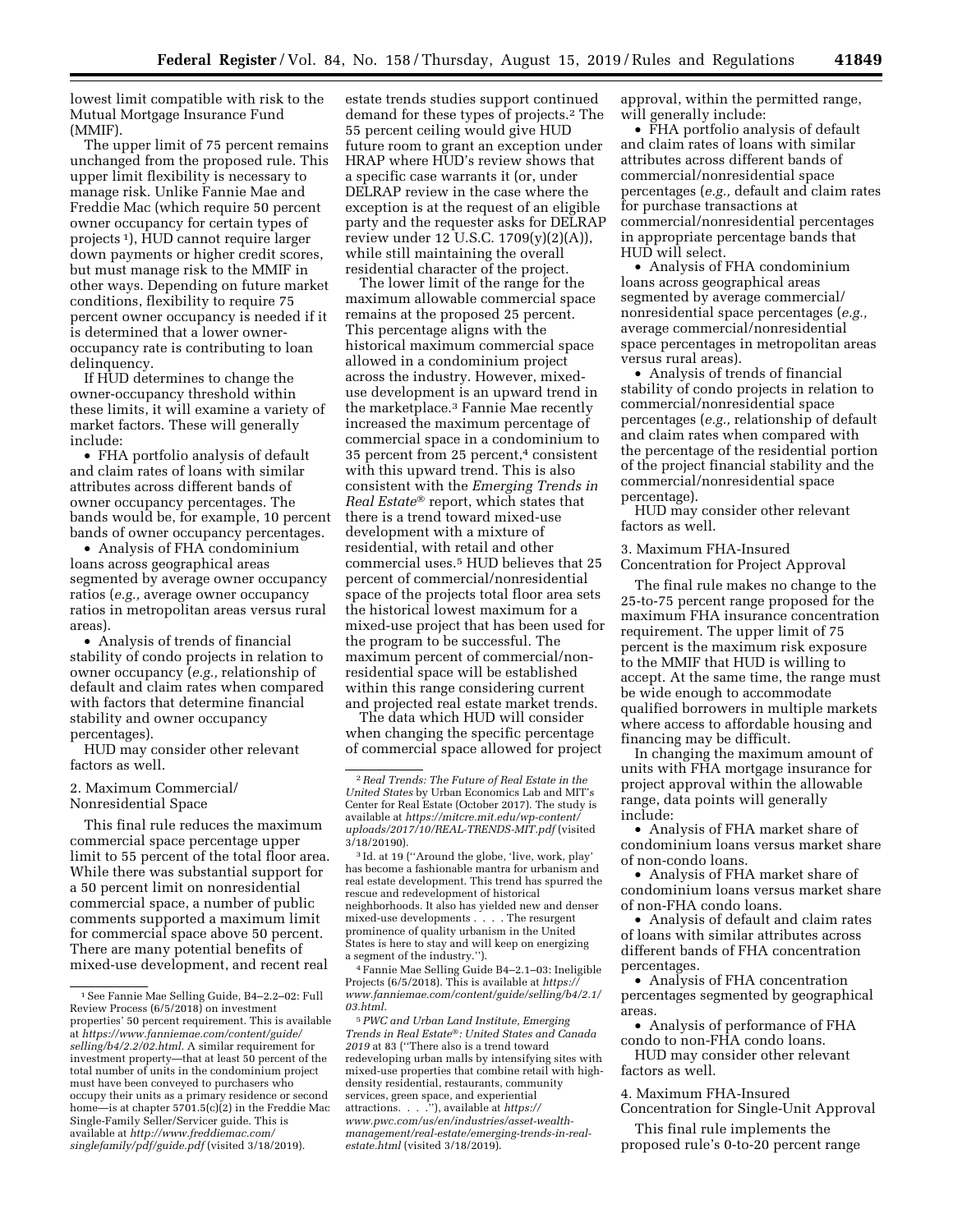with the addition of an allowance for a de minimis number of units in projects with less than 10 units. Section 203.43b(h) has been reorganized in this final rule and redesignated as § 203.43b(i). The lower limit of 0 percent is set as a risk control measure if, for example, evidence shows that SUA loans show a significantly worse performance when compared to similar loans in approved projects. Most projects do not have a significant proportion of FHA-insured units. Under a 20 percent cap, 90 percent of current approved projects could have employed a single-unit loan approval. Under a much more restrictive 10 percent ceiling, 73 percent of current projects could have avoided the project-approval process through single-unit loans. Thus, the 20 percent limit would allow HUD great flexibility to allow single-unit loans in unapproved projects. This would enable smaller condominium projects, for whom applying for project approval might be too costly, to have similar access to FHA mortgage insurance as currently approved projects.

In setting or changing the maximum FHA concentration for single-unit approval, data points that HUD will consider will generally include:

• Analysis of SUA loan performance compared to the performance of loans made in approved condo projects.

• Analysis of SUA loans across geographical areas and further segmentation by average owner occupancy ratios and financial stability.

HUD may consider other factors as well.

## *H. Phasing, Contiguous/Adjoining Requirement*

Proposed in  $\S 203.43b(d)(6)(x)(B)$  was a requirement that in a detached or semi-detached development, all homes in a phase must be adjoining or contiguous. A number of public comments pointed out problems with this requirement, and this requirement is removed in this final rule. The requirements that all homes in a phase be separately sustainable, built out, and ready for occupancy remain. This material has been reorganized and is in § 203.43b(e) of this final rule.

### *I. Site Condominiums*

This final rule revises the definition of Site Condominium in § 203.43b(a) to include projects consisting of single family detached dwellings that do not have shared garages or any other attached buildings, as well as single family detached or townhouse-style horizontally attached dwellings where the unit consist of both dwelling and

land. The rule also removes the requirement in proposed § 203.43b(i) that all common assessments collected would have to be used solely for amenities outside the footprint of the individual site; however, the requirement that insurance and maintenance costs of the individual units must be the sole responsibility of the unit owner remains (see § 203.43b(j) of this final rule). When combined with the revised definition of Site Condominium, the requirements under this rule better accommodates the Site Condominium arrangements that exist in the market. Because manufactured home condominiums are processed under the HUD review and approval process, the final rule definition clarifies that Site Condominiums do not include manufactured homes.

## *J. Rehabilitation Loans*

This final rule removes the exclusion of condominiums, other than Site Condominiums, from the 100 percent of the after-improvement value of the unit loan amount restriction (24 CFR  $203.50(f)(3)$ ).

## *K. Home Equity Conversion Mortgages (HECMs)*

This final rule makes technical and clarifying changes to part 206 to avoid potential confusion as to the insurability of HECM condominium loans.

### **IV. Public Comments and Responses**

This proposed rule was published in the **Federal Register** on September 28, 2016 (81 FR 66565), and the public comment period closed on November 28, 2016. HUD received 91 comments by the close of the public comment period. Commenters included individuals, mortgage companies, banks, trade associations, realtors, and mortgage brokers. The following is a summary of the significant issues raised in the public comments.

In addition to the specific issues noted, some commenters expressed general support for the rule, citing the increased flexibility and opportunities for homeownership.

#### *General*

*Comment:* HUD's rules are too restrictive and should be loosened to allow projects to participate and buyers to have more access to affordable housing. Condominiums are currently the strongest and least risky part of FHA's portfolio, yet FHA has significantly reduced condo approvals since 2009, and provisions in this rule will further decrease the FHA's share of the market. Making FHA insurance for condominium mortgages more widely

available will help first-time homebuyers, including millennials, as well as seniors and low-to-moderate income buyers. Condominium mortgages perform better than other single-family mortgages, so increasing their availability will benefit the housing market and the FHA insurance fund.

*HUD Response:* HUD recognizes that mortgages secured by condominiums currently perform better than noncondominium secured mortgages, while noting that prior to FHA's approval process in 2009, the opposite was true. In order to achieve the appropriate balance between meeting the housing needs of the borrowers FHA's mortgage insurance programs were created to serve and to minimize the level of risk undertaken relative to the insurance, this rule provides additional flexibility and a basic framework for condominium project approval. HUD plans to issue additional guidance, with elements that can be changed as the market changes. HUD believes this approach will alleviate this concern and allow HUD to achieve the right balance as market conditions may change.

*Comment:* Many economic analyses are showing a shortage of multifamily housing in location-efficient areas and an oversupply of detached single-family houses. The closer we get to singlefamily and multifamily projects having the same approval requirements, the more efficient our housing market will be, the more we will get out of our developed land, the more we will conserve our pristine land, the more choices we can provide for people who may not necessarily want to use a car for every errand, and the more energyefficient our cities will be. This proposed rule is a good first step, and it should be revised to go even further towards normalizing the lending rules.

*HUD Response:* HUD believes this rule strikes the correct balance between providing flexibility while protecting the Mutual Mortgage Insurance Fund and recognizing the difference in ownership of single-family dwellings that are maintained solely by the owners versus condominium ownership that includes maintenance by owners and associations.

*Comment:* Due to the significance of the changes, there should be a 12-month implementation period.

*HUD Response:* This final rule provides for a 60-day implementation timeframe that allows stakeholders to view additional guidance provided in HUD handbooks prior to implementation.

*Comment:* Commenter states that condominiums are currently the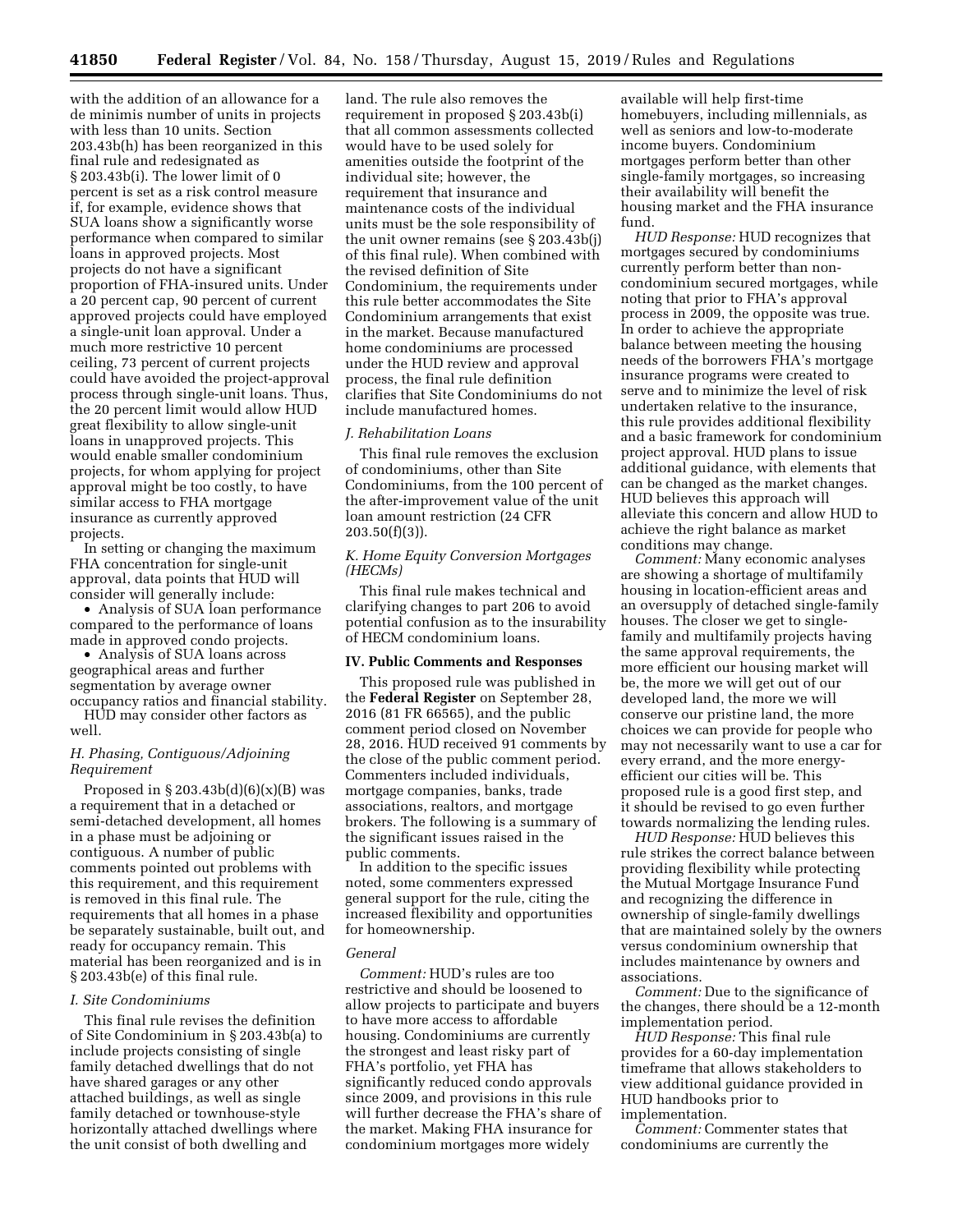strongest and least risky part of FHA's portfolio, yet FHA has significantly reduced condo approvals since 2009. This commenter urges FHA to ease restrictions on condominiums in many areas.

*Comment:* Many families want to purchase their own home and want to purchase condos; however, many lenders are not able to support the purchase because the condo project is not FHA approved. It would be nice to see if FHA could allow more condo projects to be allowed to participate in the FHA Home Loan program. It would open doors to those that are not able to qualify under conventional home loan terms.

*HUD Response:* This final rule provides the framework to establish flexibility, with increases and decreases, in applying the rule's standards through policy. It also includes the ability to obtain Single-Unit approval as an opportunity to provide access to FHA's programs in unapproved condominium projects.

## *The Proposed Flexible Percentage Ranges for Owner Occupancy, Commercial/Nonresidential Space, and FHA Concentration*

*Comment:* HUD states that setting a range would allow FHA to vary the specific percentage, at will, that it believes to be responsive to market changes. The commenter does not understand the purpose of the ranges as it is the specific percentage that will have a more direct impact on condominium project eligibility for FHA insurance. While HUD proposes to offer the public the opportunity to comment if it considers changes to the upper and lower limits of the range, it would not offer the same opportunity when resetting the specific percentage within the range. The public should also receive notice and an opportunity to comment if HUD is considering a change in the specific percentage within the range as the specific percentage will have a greater impact on buyers and sellers than a change in the range. Further, the commenter requests confirmation that the case-by-case exceptions to specific limits allowed under the Guide and subsequent Mortgagee Letters will remain in effect under the new regulations.

*HUD Response:* The purpose of the proposed rule was in part to give the public the opportunity to comment on the potential upper and lower limits of the ranges for owner occupancy, FHA concentration, and nonresidential/ commercial space. Thus, the public has had a chance to comment on the range of possible choices. In order to correctly

allocate risk, HUD may potentially have to implement choices within these ranges quickly. HUD believes that the comment process adopted in the proposed rule balances the need for public involvement in the rulemaking with the need for market flexibility. As to any future change HUD might make to percentages within the ranges, this preamble identifies the factors that HUD will consider at section III.G of this preamble. As to the availability of caseby-case exceptions, such exceptions are permitted under § 203.43b(g) of this final rule (unchanged from § 203.43b(f) of the proposed rule). In the case of exceptions to the commercial/ nonresidential space percentage, as required by statute (12 U.S.C.  $1709(y)(2)$ , exceptions can be granted under either DELRAP or HRAP processing at the option of the requester, and in determining whether to allow such an exception, factors relating to the economy for the locality in which the project is located or specific to the project, including the total number of family units in the project, shall be considered.

*Comment:* A commenter cites the example of Mortgagee Letter 2016–15, which will not have significant practical benefit for condominium associations. Opportunity for public comment could have prevented such an outcome, remedying limitations in this policy update.

*Comment:* A commenter generally approves of the flexibility but notes that too many changes that create a moving target will frustrate board members and community managers.

*HUD Response:* This final rule provides the framework to establish flexibility in applying the rule's standards through policy. HUD strongly believes that establishing the ranges in the regulation provides the flexibility it needs to effectively respond to market fluctuations while giving the public information about the limits of that flexibility. Enabling HUD to respond to market changes will benefit condominium communities.

### Standards for Flexible Ranges

*Comment:* For the flexible ranges on commercial space percentage, FHAinsured percentage, and minimum level of owner-occupied units, HUD should broadly identify and provide more information on the factors it will consider and the criteria for recalculations when determining whether to increase or decrease the percentage limit. Knowing the factors HUD will consider when determining the percentage of allowable commercial space in a condominium project ahead

of time will enable compliance and can assist homebuilders in designing condominium projects that will meet the needs of both commerce and consumers in general keeping with HUD's expectations. Also, HUD should provide additional clarity on the frequency of adjustments and the amount of notice that will be given prior to a change in the range.

*HUD Response:* For changes to the applicable owner-occupancy percentage and commercial/nonresidential space percentage, factors that HUD will consider will include a portfolio analysis of default and claim rates of loans with similar attributes across different bands of owner-occupancy and commercial/nonresidential space percentages; analysis of condominium loans across geographical areas segmented by average owner occupancy ratios or average commercial/ nonresidential space percentages; and an analysis of trends of financial stability of condominium projects in relation to each of the factors. For changes to the maximum FHA concentration, the analysis would also include analyses of FHA market share, analyses of default and claim rates by bands of percentages, analysis of FHA concentration percentages segmented by geographic area, and analysis of the performance of FHA condominium and single-family non-condominium loans. For single-unit approvals, data would include an analysis of single-unit approval loan performance versus loans in approved condominium projects, and analysis of single-unit approval loans across geographic areas and segmented by average owner occupancy ratios and financial stability. HUD may also consider additional data. These data points are also discussed in Section III of this preamble.

Where a statistically significant deviation occurs over an extended period of time (typically enough time to identify a trend, which is often, but not always, in the 6-month to 1-year range), FHA would then consider making a change after factoring in the effects of any change in providing credit to borrowers that FHA programs were designed to serve and the impact to the MMI Fund. FHA would also look at the level of deviation to determine the level of any change. One aspect of analysis would be to compare default rates of the relevant factors across similar tier bands and make decisions based on those results so as to avoid excessive risk to the MMIF as compared to the overall market.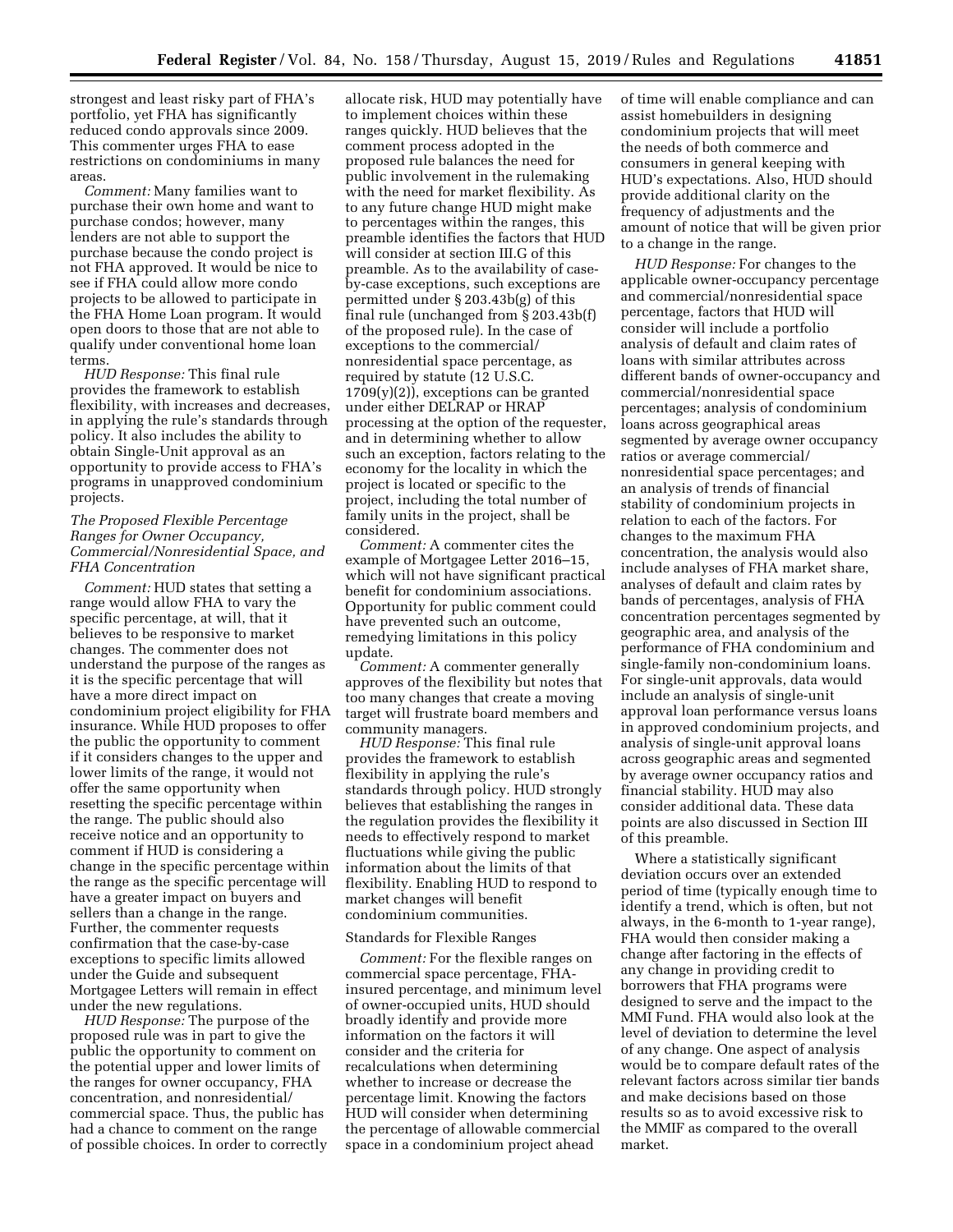### *Owner Occupancy*

*Comment:* While having too few owner-occupants can detract from the viability of a project, requiring too many can harm its marketability. The ratio based on primary, secondary, or investment property is still too high. This will not make it easier to get FHA approval.

*Comment:* HUD should increase the minimum owner-occupancy ratio from 25 percent to 35 percent and should allow condominiums with fully funded reserves pursuant to a current reserve study to qualify for the exemption. HUD should include Real Estate Owned (REO) units and owner-occupied units in the ratio. This aligns with Fannie Mae and Freddie Mac and protects FHA's ability to play a countercyclical role in times of economic distress. Commenter supports the minimum acceptable level of owner occupancy at 35 percent.

*Comment:* Data indicate that condo borrowers tend to have higher FICO scores than non-condo borrowers, and that since 2010 the default rate on condos has been lower than for noncondo loans. These facts support FHA allowing a lower percentage of owneroccupants. This commenter supports Mortgagee Letter 2016–15 allowing 35 percent and suggests that HUD should monitor the use of this threshold for existing condos to determine if more general application might be possible.

*HUD Response:* HUD's final rule provides the framework to establish flexibility in applying owner occupancy standards through policy guidance as market forces may dictate, as well as address if such ratios vary based upon the construction status of the condominium. This final rule sets the lower range at which the minimum owner-occupancy percentage could be set at 30 percent. This is the current minimum occupancy requirement for new construction projects, and the lowest limit that HUD believes would protect the MMIF from undue risk. This standard does not seem to be having a negative effect on HUD's portfolio. Issuing a final rule with standards more restrictive than the ones currently in place, without strong justification supported by data, will create disturbance in the market, further impact development, and restrict access to affordable housing. Further, HUD must be able to set a standard that will accommodate recently completed and ready for occupancy projects, at which point a typical condominium project will not likely have sold all units to home buyers, or even a majority of its units.

*Comment:* The proposed rule of a sliding owner occupancy rate of 25 percent to 75 percent would create additional work for the homeowners' association (HOA) and would be more harmful for condominium developments struggling to increase homeownership rates. One of the unfortunate effects of the 2008 housing crisis is the ''death spiral'' many condominium developments continue to struggle with. As mortgage delinquencies rose, so too did HOA fee delinquencies and foreclosures purchased by investors. This happened at the same time HUD tightened the FHA condo requirements. As homebuyers discovered more condo developments could no longer qualify for FHA financing, more investors bought the units to rent. This helped the Condominium Association financials, but the result was that more developments could not qualify under the 50 percent owner occupancy rule. Associations and homebuyers are looking to HUD and the FHA for clear and consistent rules, and only a flat 25 percent owner occupancy rate will provide this surety. The proposed sliding homeownership scale is anything but clear and consistent. Voluntary Associations will be less incentivized to seek FHA approval as this will cause more work for them to determine which percentage applies to them and if they qualify or not. Even worse, FHA requiring stronger financials to get a lower owner occupancy rate requirement only further depresses developments in communities that are still struggling to recover. This commenter vehemently disagrees with HUD's statement that the ''current standard of 50 percent has worked in the recent market.'' To the contrary, this standard has led to more condo units being sold to investors and pushing their developments farther from FHA qualification. The result is the reduced inventory for first-time homebuyers that has contributed to declining homeownership rates.

*HUD Response:* The proposed range is designed to not only address current market conditions, but also to give HUD flexibility to act quickly to revise the percentage minimum in the future if market data indicates that this is necessary. This final rule revises the lower end of the standard to 30 percent owner occupancy, the current standard for new construction. This gives HUD sufficient room to reduce the requirement if analysis of the data indicates that the current minimum is too high.

*Comment:* A proposed upper limit of 75 percent for a given project effectively would prevent homebuilders from completing projects, especially in areas of the country with high concentrations of investment properties and second homes. This would chill employment in construction and lead to negative economic consequences and a lack of choice for the consumer. Therefore, HUD should set the permissible percentage range between 25 percent and 50 percent.

*Comment:* 75 percent would be too high an owner occupancy requirement, which would be an extreme outlier and would needlessly restrict the ability of owners to lease units, potentially forcing owners to sell units at discount prices while further jeopardizing consumer access to mortgage credit. HUD should reduce the maximum from 75 percent to no more than 51 percent. Many associations amended their condominium documents to meet the FHA 50 percent requirement; raising the percentage above 50 percent would put them out of compliance and affect financing options. Amending the condominium documents is difficult and expensive. This would impact projects that already spent considerable funds meeting the earlier guideline. Dropping the percentage to 35 percent will not make a big impact given the additional criteria, as few projects will be approved for that rate. Seventy-five percent is excessive and could create project delays impacting costs that would be passed on to consumers.

*HUD Response:* The proposal regarding the range was designed to allow HUD to react quickly if future market conditions should warrant it. FHA will then establish the maximum limit within this range. Any proposed future changes to the range will have advance notice.

Changes to the acceptable limit within the proposed ranges will be driven primarily by performance data for the Mutual Mortgage Insurance Fund. Such analysis may include:

• FHA portfolio analysis of default and claim rates of loans with similar attributes across different bands of owner occupancy percentages.

• Analysis of FHA condominium loans across geographical areas segmented by average owner occupancy ratios (*e.g.,* average owner occupancy ratios in metropolitan areas versus rural areas).

• Analysis of trends of financial stability of condo projects in relation to owner occupancy (*e.g.,* relationship of default and claim rates when compared with percent of financial reserves and owner occupancy percentages). None of the requirements for owner occupancy maximum will require condominium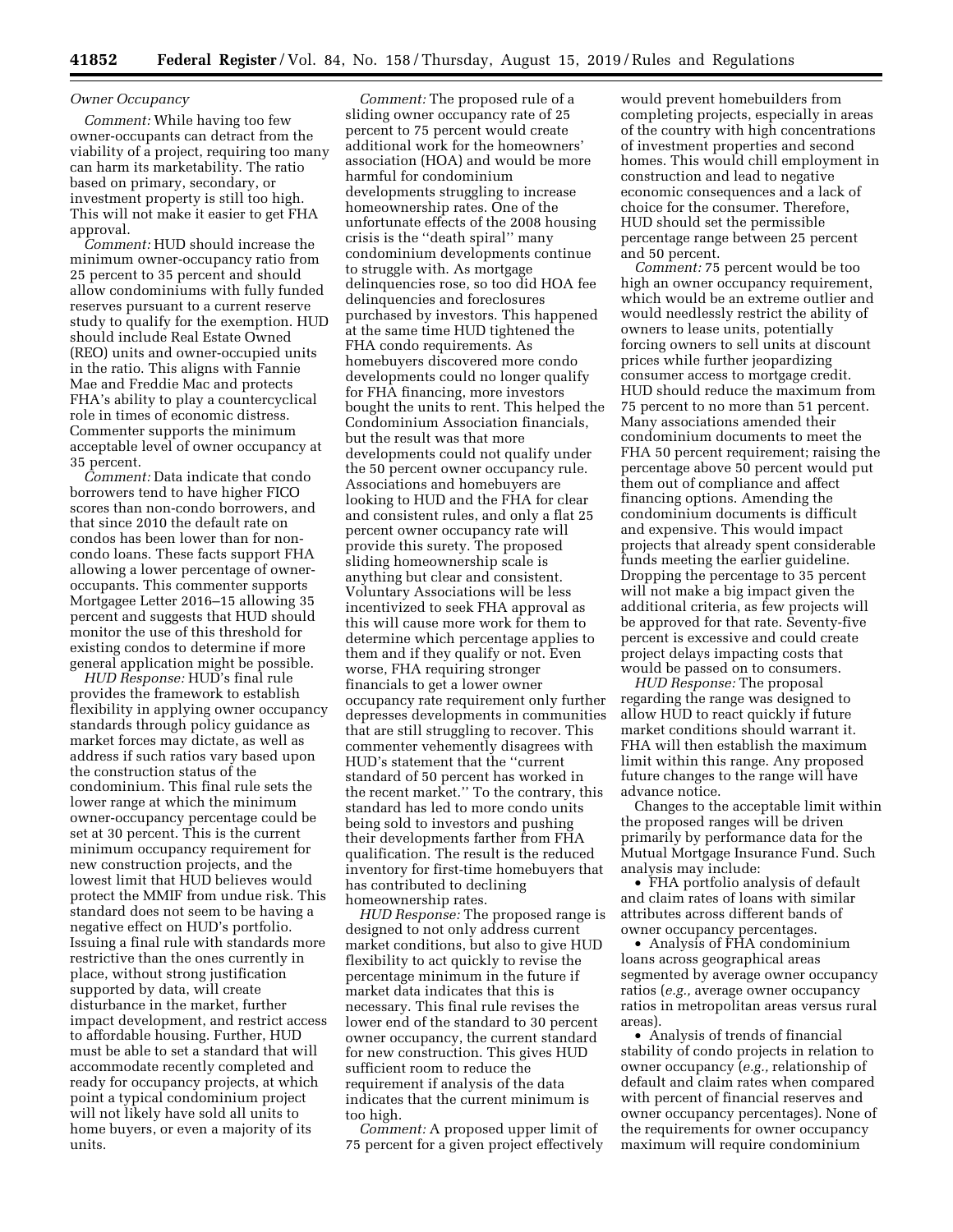association to update or rewrite their legal documents.

*Comment:* The restrictions placed on approval for condominium projects with below 50 percent owner-occupancy levels are onerous and too restrictive. Pursuant to a recent Community Associations Institute study,6 FHA's current requirement on reserves for projects with greater than 50 percent owner-occupancy was one of the leading reasons condominium projects were unable to obtain FHA certification. This requirement hurts the potential viability of condominium properties. If a building cannot be certified by FHA, it is more difficult for sellers of condominium units to find eligible borrowers. Often the seller's only alternative is to turn the unit into a rental, thus further lowering the owneroccupancy ratio.

*HUD Response:* The range provided in  $\S 203.43b(d)(6)(ix)$  as it relates to owneroccupancy in a condominium project refers to a minimum requirement that HUD may establish within that range through notice. Historically, HUD has been the mortgage insurance provider for many first-time homebuyers and establishing a minimum owneroccupancy percentage protects the investment of new homeowners. In addition, HUD has a fiduciary responsibility to balance policy that promotes homeownership while protecting the Mutual Mortgage Insurance Fund. With this in mind, HUD's final rule provides the framework to establish flexibility in applying this standard through policy guidance as market forces may dictate. This final rule sets the allowable minimum percentage at 30 percent of the units. There may be times when a reduction in the owner-occupancy percentage is an appropriate action based on current market conditions and other contributing factors. HUD will consider the comments and recommendations when drafting the specific policy guidance on condominiums.

Owner-Occupancy Minimum of 50 Percent

*Comment:* HUD has provided no measurable rationale for the 50 percent requirement. In fact, both Freddie Mac and Fannie Mae have no such requirement when the property is being purchased as a primary residence. All FHA borrowers are purchasing a primary residence; their purchase will only help to boost the association's

owner occupancy ratio. In this instance, an owner/occupancy requirement is counterproductive when a property meets all other certification requirements related to financial safety and soundness. FHA should remove the current owner-occupancy requirement and align with Fannie Mae and Freddie Mac policy by allowing lenders to review a condominium project in its entirety. Owner-occupancy levels, whether 100 percent or 0 percent, should be evaluated in conjunction with the project's reserves, delinquency rates, etc., to determine a condominium project's viability.

*HUD Response:* HUD disagrees with the recommendation. HUD insures mortgages for properties that are primarily owner-occupied and has a statutory fiduciary responsibility to balance policy that promotes homeownership while protecting the Mutual Mortgage Insurance Fund. Eliminating the owner-occupancy requirement in its entirety solely based on the strength of the borrower has proven to be an unsound and inoperable financial policy for FHA.

While Fannie Mae and Freddie Mac (Government Sponsored Enterprises or GSEs) do not impose owner occupancy restrictions for condominiums when the property being purchased is a primary residence, FHA serves a narrower band of borrowers that generally have credit profiles and equity positions below those that the GSEs permit. The final rule, however, provides the framework to establish flexibility in applying this standard through policy guidance as market forces may dictate.

*Comment:* The current 50 percent threshold has not been a significant barrier to approval, save for limited circumstances such as developercontrolled condos or condos located in vacation or resort areas. However, greater flexibility would be welcome in this area. Lowering the current threshold below 50 percent would have a detrimental effect on approvals. The proposed regulation does not specify conditions in which FHA would consider raising the occupancy threshold from 50 percent to a higher range. Setting the occupancy below 50 percent would be detrimental to the commenter's clients. This comment supports a flexible range in the 50 percent to 75 percent range. Allowing a 50 percent owner/renter ratio is a valid, and sound practice. If it is too difficult for people to rent their condominium when life changes (*i.e.,* death, divorce, job relocation, new baby, etc.), the property values become depressed, which is bad news for borrowers and FHA.

*HUD Response:* HUD's final rule provides the framework to establish flexibility in applying owner occupancy standards through policy guidance as market forces may dictate. To preserve flexibility and potentially accommodate recently completed projects, this final rule allows the possibility of a 30 percent owner-occupant minimum. HUD will consider the recommendations when updating future policy guidance.

Owner-Occupancy Minimum Below 50 Percent

*Comment:* 25 percent should be the owner occupancy percentage. Even lowering owner occupancy from 50 percent to 25 percent, there is still a Board of Directors of the owners that will be empowered with running the Association to the best of their ability. There is no risk to the FHA in making loans to borrowers in these condominium projects. The purchasers of these units, if they use FHA financing to purchase, will be owner occupants.

*Comment:* To stabilize the financial viability and increase purchase options for FHA borrowers, two comments support a minimum level of owneroccupancy range between 25 and 50 percent, while certain exceptions could be made for lower percentages, or for extending the range to 75 percent, as proposed by HUD based on criteria dictated in ML 2016–15.

*HUD Response:* The final rule establishes the owner occupancy range that provides the framework to establish flexibility in applying this standard through policy guidance as market forces may dictate. The comments and recommendations will be considered when updating and drafting the specific guidance for owner occupancy.

Owner-Occupancy Requirement in Strong Rental Housing Market Areas

*Comment:* HUD should eliminate ownership restrictions and occupancy requirements in an area in which rental housing is in strong demand. It makes no sense to penalize property owners who have tremendous value in their properties (as determined by strong rents and low vacancies) by not letting them sell them or finance them. In such areas, a rental property is worth a lot because there are so many prospective tenants and the rules for owneroccupancy do not work. Such properties may not be able to be sold because their value is too high to allow third parties to obtain financing.

*Comment:* To reduce barriers to obtaining a reverse mortgage, make the owner-occupant requirement extremely low or non-existent (commenter states

<sup>6</sup>Community Associations Institute, ''Survey: Federal Housing Administration (FHA) Condominium Project Approval,'' November 2016.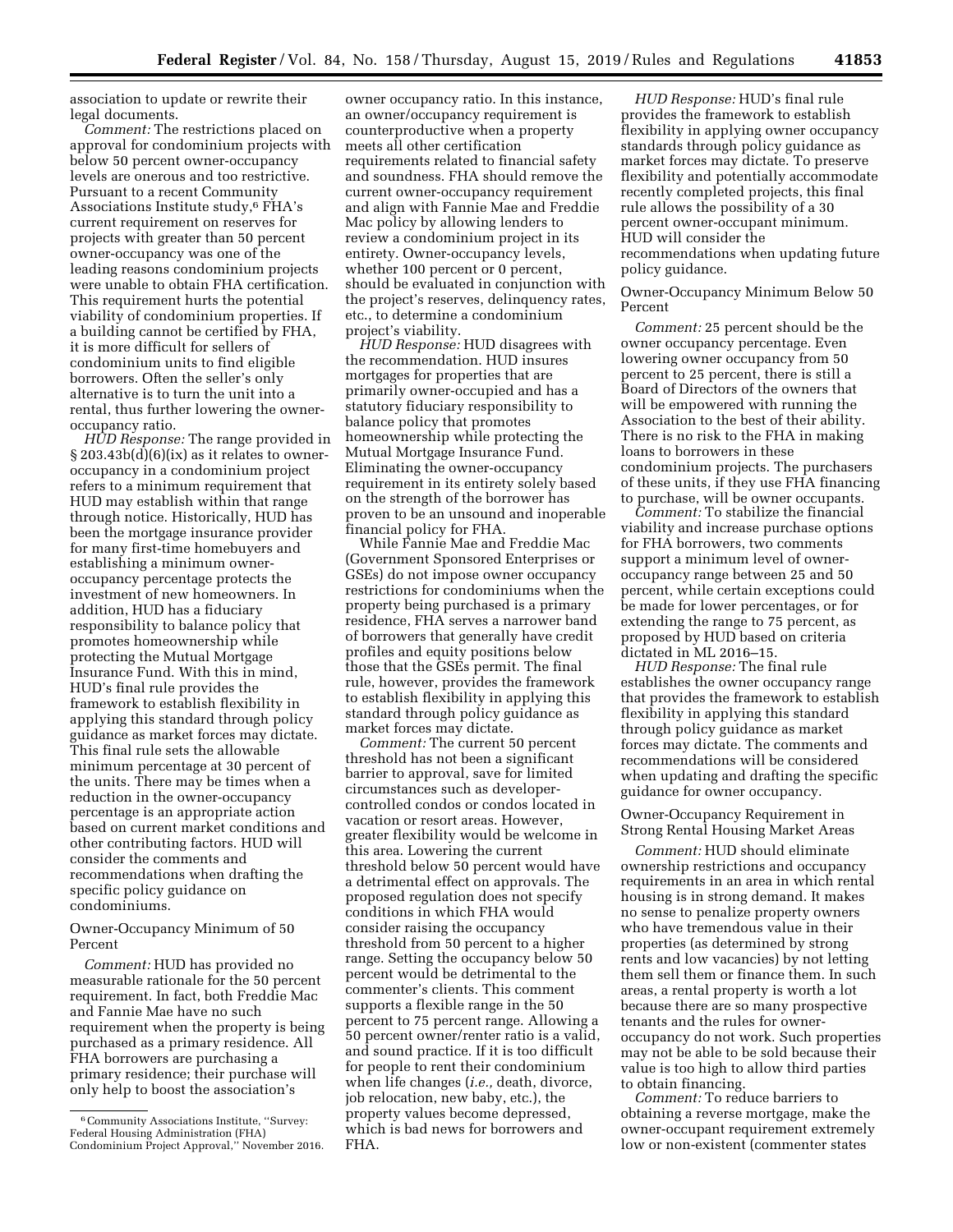they are in an area where rentals are highly desired, and it will be impossible to meet HUD's owner-occupancy requirement for the building).

*HUD Response:* HUD disagrees with the recommendation to eliminate owner-occupancy requirements. HUD insures mortgages for properties that are primarily owner-occupied and has a fiduciary responsibility to balance policy that promotes homeownership while protecting the Mutual Mortgage Insurance Fund. Eliminating the owneroccupancy requirement in its entirety solely based on the strength of the rental market in an area has been proven to be an unsound financial policy in the marketplace with respect to both forward and reverse mortgages. The final rule, however, provides the framework to establish flexibility in applying this standard through policy guidance as market forces may dictate.

### HOTMA and Owner Occupancy

*Comment:* HUD should decrease allowable owner-occupancy limits from 50 percent to 35 percent without need for additional documentation as directed by Congress under the Housing Opportunities Through Modernization Act (HOTMA).

*HUD Response:* HOTMA directed HUD to ''issue guidance regarding the percentage of units that must be occupied by the owners'' by October 27, 2016, or the 35 percent requirement to which the comment refers would have become effective. HUD issued Mortgagee Letter 2016–15 prior to the statutory deadline. That mortgagee letter is outside the scope of this rulemaking, which provides for a percentage of owner occupancy as low as 30 percent.

However, HUD will consider this comment as well as then-current market conditions in future adjustments to the percentage within the range of 30 percent to 75 percent allowed by this final rule.

#### Secondary Residences

*Comment:* In prior years, HUD allowed secondary residences to count as owner occupied. With issuance of ML 2009–46B and 2011–22, HUD allowed a second home to count as owner occupied only if it was a secondary residence with an FHA loan under 24 CFR 203.18(f)(2). A commenter states that 24 CFR 203.18(f)(2)(iii) relates only to the maximum FHA loan amount (24 CFR 203.18 ''Maximum Mortgage Amounts'') for a ''second FHA loan'' in the sole event that an owner with an existing FHA loan faces ''undue hardship'' and needs to obtain a second FHA loan on another unit in certain circumstances.

*Comment:* HUD's reference to the definitions of principal and secondary homes in 24 CFR 203.18(f)(1) and (2) carries an implication that the secondary residence must have an FHA loan on it in order to be counted in the owner-occupancy ratio. It does not mean that a unit with a conventional second loan (or even a unit that is mortgage free), either of which are secondary residences, should not be counted as owner occupied. In the recent past, HUD again reversed its decision and now allows secondary residences to count as owner occupied (as does Fannie Mae). Because of its reference to 24 CFR 203.18(f)(2), it is unclear as to what the Proposed Rule's intent is. Please state unequivocally and unambiguously that secondary residences count as owner-occupied, and/or that all residences which are not investor-owned or vacation homes count as owner-occupied, and/or also please state separately the definitions cited in §§ 203.18(f) (1) and (2) and omit  $(f)(2)(iii)$ .

*Comment:* 24 CFR 203.18(f)(2)(iii) relates only to the maximum FHA loan amount (24 CFR 203.18 ''Maximum Mortgage Amounts'') for a ''second FHA loan'' in the sole event that an owner with an existing FHA loan faces ''undue hardship'' and needs to obtain a second FHA loan on another unit in certain circumstances.

HUD should establish a revised owner-occupancy calculation based on the number of the minimum allowable investment units rather than based on a subdivision of classifications for owneroccupied units, investor units, vacation homes, etc. This revised grouping would make it easier for lenders to distinguish and track the number of primary, secondary, and investor held units. Currently, lenders face significant challenges in distinguishing secondary residences from vacation homes and investor-owned units, and struggle to accurately validate and monitor these units in approved projects. By classifying units as (1) primary residences; (2) secondary residences; or (3) investor units, in line with GSE industry standards and removing the need to distinguish vacation homes from secondary residences, which most associations are not equipped to track, lenders will be able to more accurately track owner-occupancy levels and FHA will be able to better manage default risk in approved projects.

*HUD Response:* HUD recognizes the concern with the reference to Secondary Residences, which term is unique to FHA insured mortgages. FHA had previously addressed this issue in Mortgagee Letter 2015–17 (ML 15–17),

whereby FHA indicated it would consider a property as owner occupied provided it was not ''Investor Owned'' for the purpose of calculating owner occupancy ratios for Condominium Project approval. However, in accordance with the Housing Opportunity Through Modernization Act (HOTMA), which was signed into law on July 29, 2016, the National Housing Act was amended to require HUD to use properties which were either principal residences or Secondary Residences ''as such terms are defined by'' HUD (or sold to owners who intend to meet such occupancy requirements) to establish HUD's owner occupancy requirements. As required by HOTMA, Mortgagee Letter 2016–15 replaced the requirements in ML 15–17 with the current percentage standard. Currently, HUD's definition of ''Secondary Residence'' is found in 24 CFR 203.18(f), and, as noted in the comments, has three elements: It is (1) part-time abode where the mortgagor typically spends less than a majority of the calendar year; (2) not a vacation home; and (3) the Commissioner has determined it eligible for insurance to avoid undue hardship to the mortgagor. These standards, particularly (3), are addressed to eligibility for mortgage insurance in accordance with Section 203(g) of the National Housing Act. This rule relates to the approval of the project to participate in the mortgage insurance program; specifically, the issue of Secondary Residences comes up with respect to the owner-occupancy percentage. In the context of project approval, as comments noted, (3) does not make sense; it is an assessment that will be made if the mortgage on the unit is submitted for insurance after the project is approved to participate. Additionally, HUD recognizes the exclusion of vacation homes, while necessary for the definition found in 24 CFR 203.18(f)(2) to conform with the requirement in section 203(g)(1) of the National Housing Act, 12 U.S.C.  $1709(g)(1)$ , is not necessary to calculate owner occupancy rates of condominium projects for project approval purposes. For this reason, this rule states that for project approval, any unit in which the owner resides as his or her place of abode for any portion of a calendar year other than as a principal residence, and that is not rented for a majority of the calendar year, counts towards the owner-occupied percentage. Individual mortgages on units in approved projects would still have to meet HUD's rules, regulations, and underwriting requirements, as applicable, to obtain insurance on their mortgages.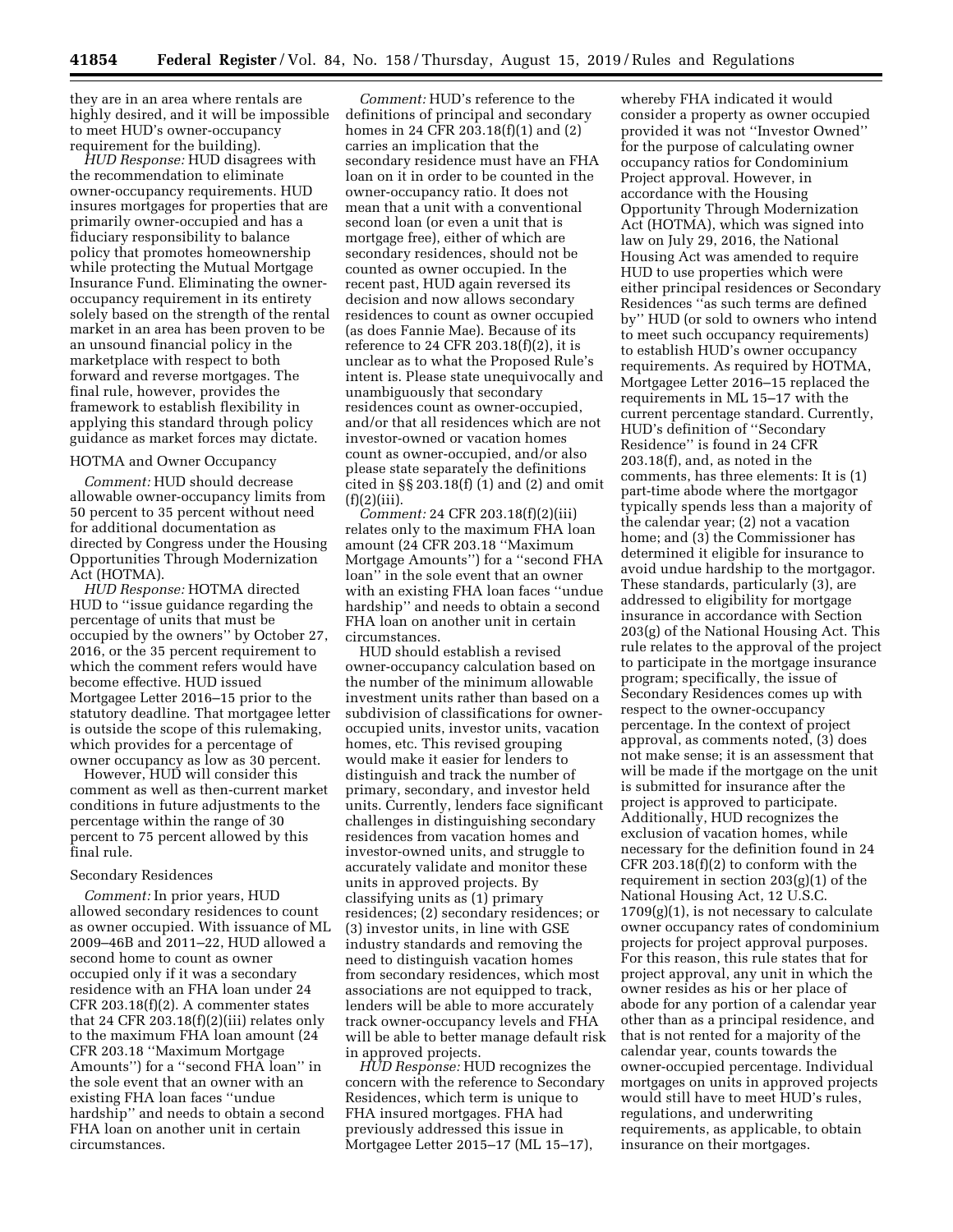# *Percentage Ranges for Commercial/ Nonresidential Space*

Commenters Stated That HUD Should Not Impose a Limit on the Percentage of Commercial/Nonresidential Space

*Comment:* The economically optimal mix of residential and commercial will differ both by the project and by the community. Any such restriction on uses can only reduce the economic value of projects; it can never enhance it. For the purposes of underwriting, any limit on the mix of uses in a mixed-use project is counterproductive and should be eliminated from the proposed rule. Second, from a public health perspective, there is a need for more mixed-use projects in our towns, cities, and suburbs. Mixed-use developments greatly enhance the walkability of neighborhoods, which in turn promotes health and well-being through more frequent social interactions, more walking, and reduced crime. It should not be the role of HUD to place limits on mixed-use projects via rulemaking.

*Comment:* Mixed-use commercial/ residential spaces are the cornerstone of traditional small-town America. Preserving the 'residential characteristics' of a condominium is done at the expense of creating a walkable neighborhood. People should be able to apply for help to build or renovate residences even if those residences are part of a building that is more than 50 percent commercial. Rather than protecting the ''residential character'' of condominium projects, the focus should be on underwriting standards that are more directly related to creditworthiness of the individual. Federal regulations must support mixed-use rental housing for affordability and walkability.

*Comment:* Commercial space would not harm the project's financial viability. Many of the nation's most successful and in-demand mixed-use neighborhoods are comprised of such projects. Increased HUD flexibility regarding the amount of commercial space in multi-family buildings would help to grow and expand mixed-use development efforts, specifically in areas targeted for redevelopment. Furthermore, HUD should review its criteria for all its programs so that they better reflect growing demand for walkable, mixed-use communities; conform to the overall goals for mixeduse, sustainable communities outlined in the Administration's Sustainable Communities Initiative; and bolster rather than stymie local government efforts to preserve and grow the stock of affordable housing in neighborhoods that include mixed-use buildings.

*HUD Response:* HUD agrees that mixed-use developments that combine commercial enterprises with residential housing are increasing in popularity.<sup>7</sup> HUD notes that Fannie Mae recently increased its allowable commercial space percentage to 35 percent.<sup>8</sup> With a strong demand for residential units in mixed-use projects within and outside urban settings, the percent of commercial/nonresidential space becomes less concerning if there is no other negative impact on the residential character and financial stability of the project.

This final rule provides a sufficient range to allow adjustments that may be necessary for the foreseeable future. HUD disagrees with the suggestion that HUD should not impose any upper limit on the percentage of commercial/nonresidential space an acceptable project may have. HUD insures mortgages for properties that are primarily residential in nature and has a fiduciary responsibility to balance policy that promotes homeownership while protecting the Mutual Mortgage Insurance Fund.

Alternative Suggestions as to the Amount of Commercial Space That Should Be Approvable

*Comment:* Commenters support the expansion of allowable commercial space to the proposed range of 25 percent to 60 percent. This range, when combined with a look at local economic factors, would allow more associations to qualify for FHA approval without necessarily increasing risk. More and more jurisdictions are fostering walkable, transit-oriented communities that offer a blend of commercial and residential space. This change would align FHA with emerging market preferences. A commenter notes an example of a mixed-use development that is highly vibrant and desirable, but would not be approved by FHA because the commercial space exceeds 30 percent.

*Comment:* The maximum standard for commercial space should be set and maintained at 60 percent of the total floor area in  $\S 203.43b(d)(6)(vii)$ . Many highly successful mixed-use neighborhoods are comprised of a similar commercial space to residential space ratio, and there is a real demand

nationwide for development of such projects. If financing were made more readily available, it would have nothing but a positive impact on communities across the nation. This commenter stated disagreement with HUD's assessment of potential negative impacts on the residential character of mixeduse developments with greater than 50 percent of total area designated for commercial space.

*Comment:* The rule should maintain the current commercial/nonresidential space requirements, which are consistent with National Association of Builders policy that calls for the allowable percentage of nonresidential space up to 45 percent. Setting a limit too high could impact the residential character of a project and expose FHAinsured units to risk should a commercial tenant leave the project. Mortgagee Letter 2012–18 provides flexibility and HUD should maintain these requirements.

*Comment:* The commercial space requirement should be set between 25– 50 percent, with specific guidelines to allow exceptions for projects with up to 60 percent commercial space. Special consideration is needed when a project seeks to use more than 50 percent of a property's total floor area for commercial space due to the potential impacts of this expanded presence on the characteristics of a residential project.

*Comment:* Mixed-use neighborhoods are preferred, and 56 percent of millennials and 46 percent of baby boomers prefer to live in areas with a mix of retail and housing options (Regional Plan Associations, ''The Unintended Consequences of Housing Finance,'' February 2016). Mixed-use neighborhoods have held up their value better in the years following the Great Recession compared to solely residential neighborhoods. Given FHA's mission to promote safe and affordable housing, the current policy limiting commercial space hinders efforts to build neighborhoods that have a mix of residential housing and businesses with access to public transit that HUD has championed. FHA should allow up to 45 percent commercial space without documentation. Greater levels of commercial space should be evaluated holistically along with the strength of the project, but should not be capped at a specific percentage.

*Comment:* To expand the pool of eligible projects, HUD should set the minimum range for commercial/nonresidential space without requiring an exception from the current 25 percent to 35 percent. Projects with commercial space of more than 35 percent but less

<sup>7</sup>*Real Trends: The Future of Real Estate in the United States* by Urban Economics Lab and MIT's Center for Real Estate (October 2017), at 19. The study is available at *[https://mitcre.mit.edu/wp](https://mitcre.mit.edu/wp-content/uploads/2017/10/REAL-TRENDS-MIT.pdf)[content/uploads/2017/10/REAL-TRENDS-MIT.pdf.](https://mitcre.mit.edu/wp-content/uploads/2017/10/REAL-TRENDS-MIT.pdf)* 

<sup>8</sup>Fannie Mae Selling Guide B4–2.1–03: Ineligible Projects (6/5/2018), available at *[https://](https://www.fanniemae.com/content/guide/selling/b4/2.1/03.html) [www.fanniemae.com/content/guide/selling/b4/2.1/](https://www.fanniemae.com/content/guide/selling/b4/2.1/03.html) [03.html.](https://www.fanniemae.com/content/guide/selling/b4/2.1/03.html)*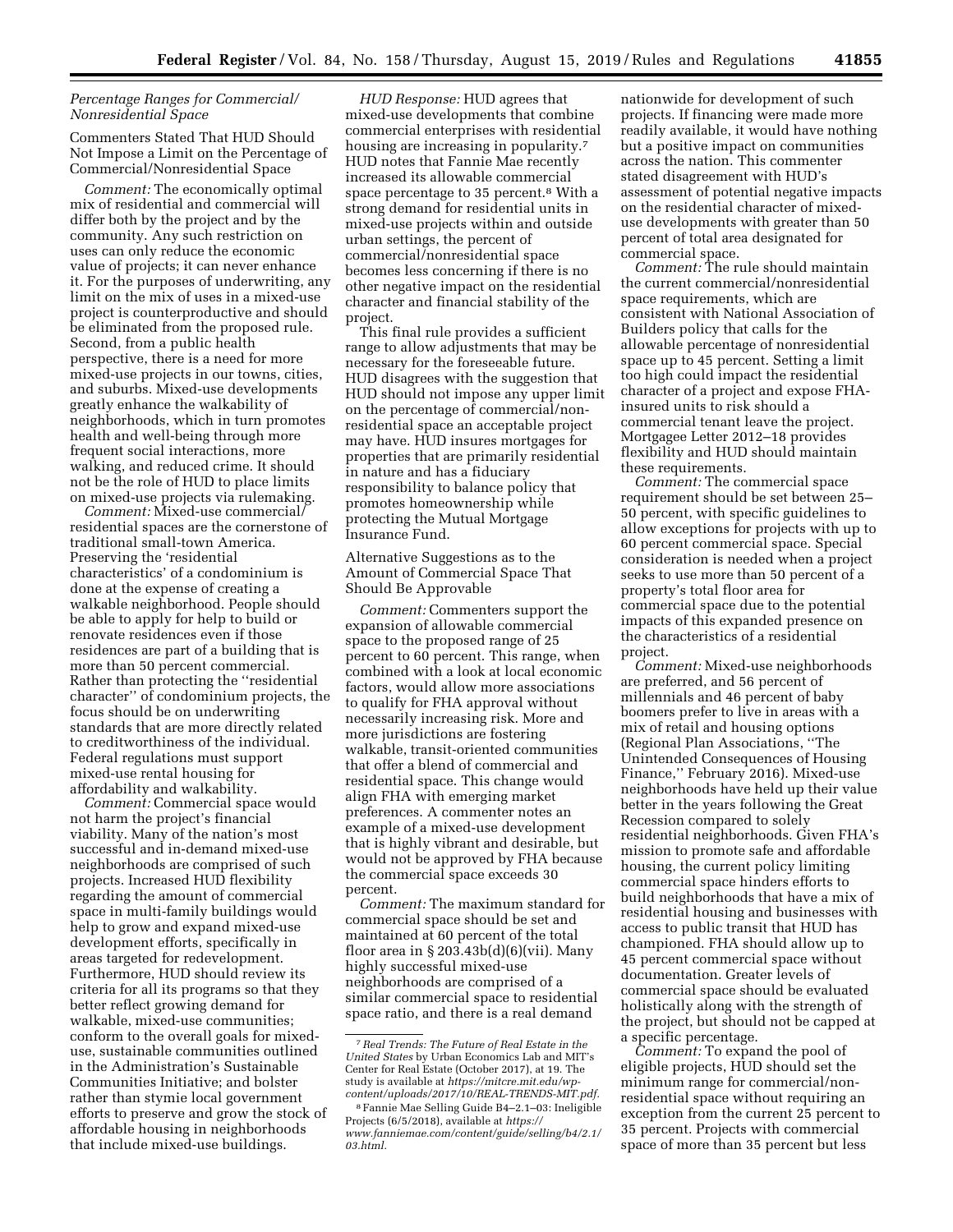than 50 percent may request exemptions pursuant to FHA criteria subject to proposed §§ 203.43(f)(1) and (2).

*Comment:* Increasing the percentage of permissible commercial/ nonresidential space prior to triggering an exception request builds on FHA's experience with the exception structure currently enforced in the Guide that permits the jurisdictional Homeownership Centers (HOCs) to consider and approve exemptions for projects with commercial space that exceeds 25 percent but is less than 35 percent of total floor area. Protecting a project's residential use and character is not exclusive of consumers who view access to a broad array of services within a project as a fundamental component of the project's residential use and character. Many consumers place a high value on immediate access to services. For these consumers, commercial space is a meaningful component of enhancing the residential experience and a motivation to purchase.

*Comment:* An upper limit of 50 percent should be set for the range regarding commercial space. A higher percentage threatens the residential nature of a project and too closely ties the residential viability to the project's commercial success. HUD should continue to use the standard of 25 percent while exercising the ability to increase that threshold for certain markets or projects as proposed in the regulation.

*Comment:* It is possible for a project with commercial space exceeding 50 percent of total floor area to be successful in certain housing markets. Any exceptions granted above the 50 percent limitation must appropriately mitigate potential exposure to business cycle risk. At this time, it may not be appropriate for FHA to approve condominiums in the upper limit of the proposed 60 percent commercial space range—the agency lacks data and experience concerning the sustainability of such projects. This is not the case for projects with 35 percent or less commercial space.

*Comment:* Older business/residential buildings help entrepreneurs live upstairs from their businesses. HUD should lift the minimizing constraints of space versus funding. HUD should consider doing a survey on said remodeling of old tenements/downstairs businesses. All old buildings need new life for sustainable development.

*Comment:* Research shows that consumers increasingly place a price premium on housing that is near (walking distance of less than .25 miles) of services, including retail, healthcare,

and transportation. This research has also shown a correlation between a homeowner's access to transportation, employers, and household economic growth. Condominium projects with commercial components not only meet consumer demand for access to services, but also may improve access to jobs leading to greater financial stability for households and the community atlarge.9

*HUD Response:* This final rule narrows the upper end of the potential allowable commercial space percentage to 55 percent of the total floor area. This percentage acknowledges the future potential of mixed-use developments while avoiding risk to the MMIF. The range gives HUD flexibility to adjust the standards through policy changes as the market conditions dictate.

HUD believes in allowing the development of pedestrian oriented communities that offer the convenience of commercial and residential space in the same project, so long as the residential character is not negatively impacted. Multiple commenters seem to agree with HUD's assessment, noting that although they also agree with the expanded range of allowable commercial/non-residential space, special consideration is warranted when a project seeks to use more than 50 percent of a property's total floor area for commercial/non-residential use. HUD will consider the recommendations submitted through the comments when drafting specific policy guidance on this subject.

*Comment:* The HOTMA provision allowing lenders to make exceptions to the commercial space requirement based on ''factors relating to the economy for the locality in which such project is located'' should be immediately implemented (the deadline was October 28, 2016).

*HUD Response:* This provision was proposed on September 28, 2016 (81 FR 66565) and is made final by this rule  $(\S 203.43b(g)(2))$ .

*Comment:* Most of the newer condominium projects that have been built in the past 5 years in one area include street level commercial space. To disqualify the ability of a purchaser to purchase a condominium in this building using FHA financing due to current commercial space vacancy

(assuming this is a temporary short-term vacancy) does not make sense. HUD should set this minimum occupancy rate of commercial space at 25 percent.

*HUD Response:* The rule establishes the range for commercial space, but does not impose a restriction on commercial space vacancy. As to the percentage, please see the prior response.

*Comment:* HUD should clarify that this requirement is not a minimum, but an allowable maximum for the addition of commercial space as well as the frequency with which FHA will reexamine the commercial space requirement, how much notice will be provided to lenders when a change is made, and what criteria will be used to determine recalculations. Finally, FHA should further define the items that may contribute to commercial space to ensure that lenders understand what features will fall into this category to aid in the completion of accurate commercial space calculations.

*HUD Response:* The range provided in  $\S 203.43b(d)(6)(vii)$  as it relates to the commercial/non-residential space in a condominium project refers to an allowable maximum, not a minimum requirement. Regarding the commenter's request for additional information on guidelines, procedures, and items that contribute to commercial space, HUD expects to issue future guidance on such issues. Section III of this preamble discusses data that HUD will consider when determining a change in the percentage of commercial/ nonresidential floor area.

Single-Unit Approval and Reserve Requirements

*Comment:* Single-unit approvals offer millennials an opportunity to own homes, and the elderly to stay independent, especially if the reserve requirement could be set lower than that of Fannie Mae, perhaps 10 percent of the overall budget instead of 10 percent per annum. If the project is budgeting properly, it always has the appropriate amount to cover its expenses already on hand and it doesn't make sense to put in an additional 10 percent each year.

*Comment:* HUD should consider an exemption from the reserve requirement for single-unit loans where a project has been well-managed for decades, while approaching the capital funding issue via special assessments. HUD could use appraisers to speak to the historical values of units within the complex. If one could determine that the price variance is too high to meet a certain standard, then the exemption is not granted.

<sup>9</sup>Richardson, Nela, Urban Institute/Core Logic: *Demand, Data, and Demographics Symposium, Integrated Services and Inclusionary Housing for Changing Demographics: Can we build our way out of this?* (Washington DC, November 2, 2016). Data deck available for download at: *[http://](http://www.urban.org/events/data-demand-and-demographics-symposium-housing-finance-2) [www.urban.org/events/data-demand-and](http://www.urban.org/events/data-demand-and-demographics-symposium-housing-finance-2)[demographics-symposium-housing-finance-2](http://www.urban.org/events/data-demand-and-demographics-symposium-housing-finance-2)*  (accessed 3/18/2019).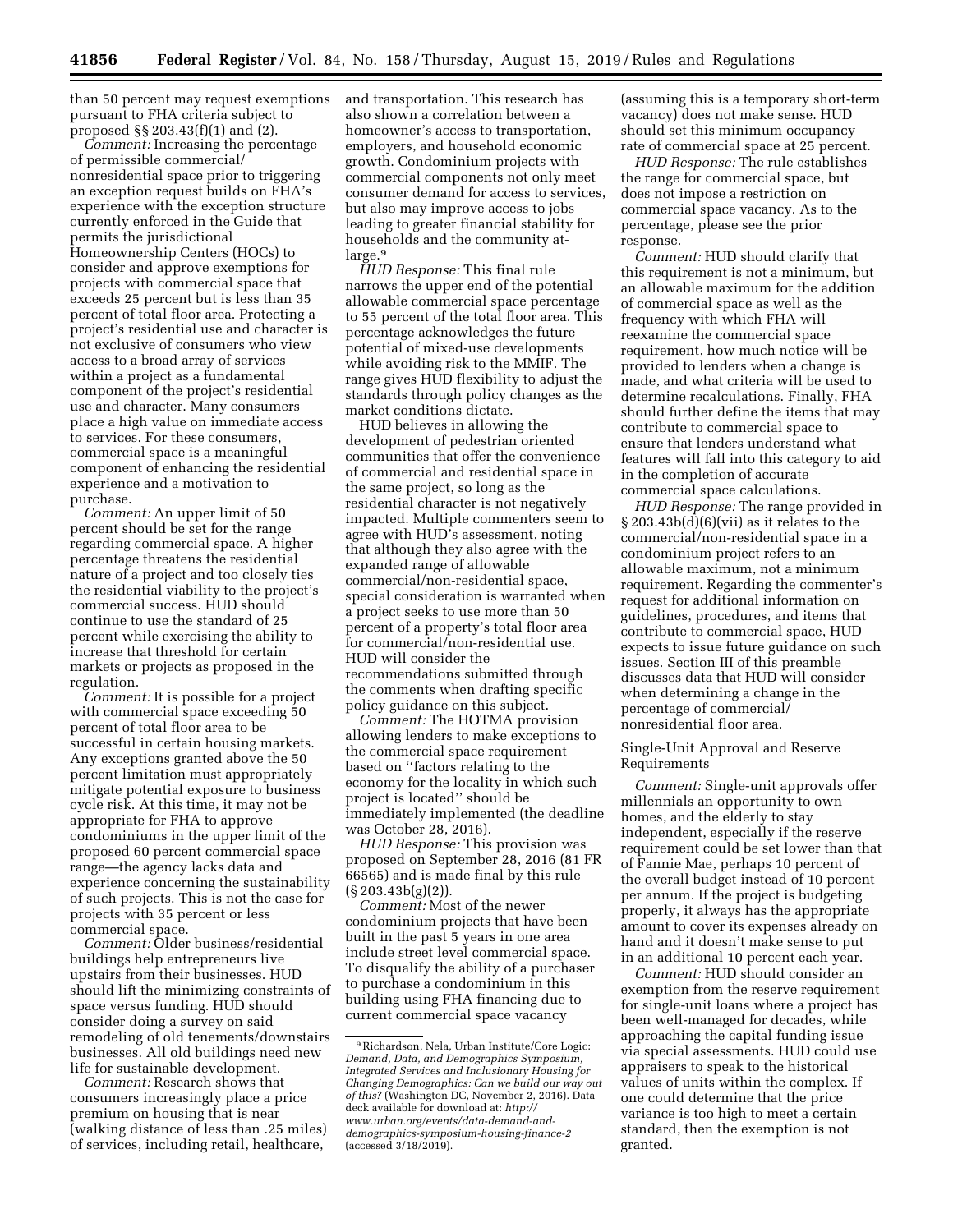*HUD Response:* This rule does not impose a minimum reserve requirement for single-unit approval, but establishes a framework for single-unit approval that utilizes the eligibility requirements in 24 CFR 203.43b(d) as a baseline, which includes requirements for reserves; or a subset of these requirements. HUD will consider these comments when addressing single-unit approvals in future notices.

#### *FHA Concentration Percentage*

*Comment:* HUD, through FHA has a responsibility as a steward of the program to mitigate risk. Without further clarification as to existing risk or the rationale for potentially reducing or expanding the concentration limits, it is difficult to provide substantive comment. However, HUD is a critical source of funding for buyers in condominiums, and HUD should not lower the concentration threshold from its current 50 percent level without adequate data to support such a contraction in the program. Existing levels should be preserved with greater flexibility for increased concentration where appropriate. If HUD determines that changes are warranted, HUD should provide additional information about the factors that will be considered.

*Comment:* 25 percent FHA insured would be too low. HUD should not be overly concerned about FHA concentration in projects that are wellmanaged and meet all FHA approval criteria. Some limitation is prudent risk management. HUD should retain a 50 percent minimum FHA concentration limit.

HUD should maintain its current guidelines to allow for 50 percent of the total number of units in a project with some leniency to allow for potential cancellations. In many circumstances, HUD has already allowed for up to 75 percent FHA financed units in established projects based on individual project conditions and the associated risks of this flexibility are monitored and mitigated through the recertification process. The maximum percentage should be raised to 75 percent. The flexibility provided under current guidelines along with the sufficient risk mitigation provided through the recertification process remains the most effective approach to this calculation for both lenders and FHA.

*HUD Response:* This final rule implements the FHA concentration range that provides the framework to establish flexibility in applying this standard through policy guidance as market forces may dictate. HUD will evaluate these recommendations when updating policy guidance and will

consider pertinent data to support any future changes to the concentration limit.

*Comment:* A commenter recommends that HUD allow an FHA concentration up to 100 percent, especially for new construction. In most metropolitan areas, the cost of a condominium is significantly less than a traditional single-family home. FHA is often the only financing available for many buyers, especially first-time or middleincome homebuyers who have limited resources for a down-payment. Research shows that the time needed to save for an FHA related down payment is significantly higher for a single-family home compared to a condominium. Purchasing a condominium will allow many FHA borrowers faster access to homeownership, helping to build their wealth and stabilize their living situation sooner rather than later. A high concentration of FHA borrowers means a high concentration of owneroccupants, which helps the financial soundness of the condominium project. FHA does not limit the amount of financing available within a neighborhood of single-family structures, nor should FHA limit financing within a condominium project. Generally, FHA condominium buyers have a stronger financial footing than non-condominium buyers. FHA condominium buyers tend to have higher FICO scores than the noncondominium buyers and higher monthly incomes. In 2016, the average monthly income for a condominium buyer was \$1,693, versus \$1,397 for non-condominium buyers.10 These are creditworthy borrowers who deserve to live in buildings and communities that meet their needs.

*HUD Response:* HUD disagrees with the recommendation to increase the maximum allowable FHA concentration percentage to 100 percent. HUD has a fiduciary responsibility to balance policy guidance with risk to the Mutual Mortgage Insurance Fund. Allowing for a higher FHA concentration percentage without careful consideration for additional requirements or justification may increase the Government's risk.

### *Single-Unit Approval*

### Single-Unit Approval Generally

*Comment:* Single-unit approvals should be allowed in buildings that do not meet current requirements, for

example, if the owner-occupant percentage is too low, single-unit approvals could provide a way for the development to build up to the required percentage.

With only 9,866 condominium projects currently on FHA's approved list (of 150,000 nationwide), access to condominium units with FHA-insured mortgages is limited. Allowing singleunit approvals could greatly improve access and ''change the trajectory of the FHA condominium approval trend line'' to the benefit of condominium associations and consumers.

*Comment:* Most developments fail to keep their FHA approval because it is not in their budget and most do not have the knowledge and expertise to keep the project approved. By eliminating this process, developers would be able to serve more borrowers that are looking to use FHA financing to accomplish their goal of homeownership.

*HUD Response:* Single-unit approvals, in the appropriate circumstances, can be beneficial, and are retained in this final rule as an opportunity to provide access to FHA's programs in this or similar situations. The rule establishes requirements to mitigate risk to the Mutual Mortgage Insurance Fund, while providing that these can be varied in the future as needed.

*Comment:* Because of the reluctance of condominium associations to become HUD-approved, single-unit approval is imperative. HUD should reconsider requiring any complex that shows up on HUD's approval list to go through project approval. That will require many of these associations to be approached a second time when many of them had a bad first experience.

*HUD Response:* HUD has a fiduciary responsibility to the Mutual Mortgage Insurance Fund that generally precludes allowing single-unit loans on any project, although the rule provides a framework for HUD to vary single-unit approval requirements as needed to meet market needs.

*Comment:* To make single-unit approval as successful as it could be, HUD should do away with ''loophole letters,'' because the property manager can refuse to provide one and kill the loans that would otherwise happen.

*HUD Response:* The comment seems to be referring to a questionnaire that is sent to the Association. HUD appreciates that obtaining information from Condominium Associations can complicate the mortgage process, but recognizes that such information may not be obtainable through other methods. While this rule does not mandate that any specific questionnaire

<sup>10</sup>Urban Institute, ''Loosening FHA Restrictions on Condominium Financing Makes Sense,'' November 2016, available at *[https://](https://www.urban.org/sites/default/files/publication/85936/loosening-fha-restrictions-on-condominium-financing-makes-sense.pdf) [www.urban.org/sites/default/files/publication/](https://www.urban.org/sites/default/files/publication/85936/loosening-fha-restrictions-on-condominium-financing-makes-sense.pdf)  [85936/loosening-fha-restrictions-on-condominium](https://www.urban.org/sites/default/files/publication/85936/loosening-fha-restrictions-on-condominium-financing-makes-sense.pdf)[financing-makes-sense.pdf.](https://www.urban.org/sites/default/files/publication/85936/loosening-fha-restrictions-on-condominium-financing-makes-sense.pdf)*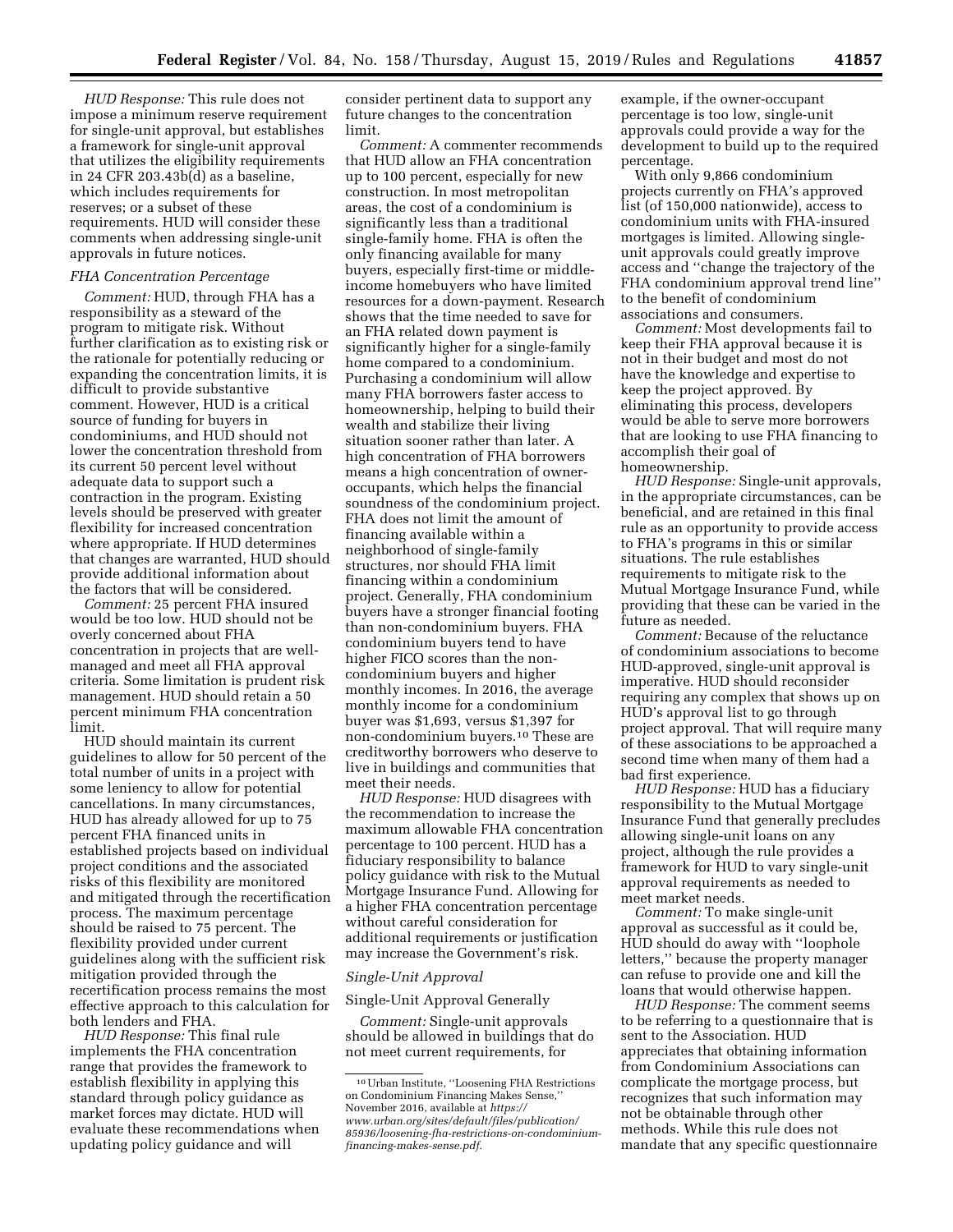be completed by a Condominium Association, this rule provides the framework to establish flexibility in applying the proposed standards through future policy guidance as market forces may dictate.

*Comment:* The current approval process has incentivized condominium boards to undertake an examination of the Association finances, state of insurance policies, collections, and other factors that are needed to obtain approval. This has been beneficial to communities who have undertaken this process. Providing an approval process with a lower approval threshold will short circuit the larger project approval process as boards will forego the time and effort of project approval knowing there is a lower barrier for approval elsewhere. This would be unfair to the communities which have undertaken project approval and provide a dueling set of standards.

*HUD Response:* Providing for a limited number of single-unit approvals, based on standards appropriate to mitigate against excessive risk, should not affect the fairness of the overall project approval process. Limiting the number of such approvals in projects provides incentive for Associations to continue to pursue the project approval process in projects that typically have a larger percentage of FHA financing. The increased flexibility to meet market needs and enlarged approval period provided by this rule is expected to increase the number of eligible mortgages in Condominium projects.

The lower end of the range, including a 0 percent maximum, is available if overly negative effects occur. However, smaller condominium projects may simply not have the financial ability or expertise to apply for project approval, and a limited number of Single-Unit Approvals would give them a path forward to provide FHA mortgageinsured housing units. Project approvals will have benefits, including a degree of certainty that units will be eligible for mortgage insurance; therefore HUD believes those projects with the ability to do so will continue to seek project approval.

*Comment:* The previous spot loan program led to concerns of abuse. This program should have diligent monitoring and adequate system enhancements to prevent abuses. Without further guidance and clarity regarding lender obligations, the criteria that will be used for unit approval verification, and the processes that will be in place to monitor and track these unit approvals, this program may result in unintended risk to the Mutual Mortgage Insurance Fund, and to

borrowers seeking sustainable homeownership. FHA should implement a limited review process for single-unit approvals and a screen within FHA Connection to collect data for FHA on spot approvals to help FHA monitor and manage these risks. Based on the current proposal, a condominium identification number would not be available for a single unit, and without effective monitoring systems, both FHA and participating lenders will have significant difficulties determining approved unit percentages in an ineligible building. There should be a way for the public to track percentages of single-unit approvals. HUD should clarify the tracking mechanism to be used to determine compliance with the 0–20 percent range allowed.

*HUD Response:* HUD agrees that a reliable tracking mechanism is needed to determine compliance with the range allowed. As a result, HUD has added a provision that ''HUD may suspend the issuance of new FHA case numbers for a mortgage on a property located in any project where the number of FHAinsured mortgages exceeds the maximum,'' which will allow FHA to proactively manage the concentration range. The maximum percentages that apply will be established by notice. Also, the 0 percent possibility provides a safety valve. This final rule provides specific criteria for single-unit approval that HUD believes will adequately protect the Mutual Mortgage Insurance Fund, while providing needed flexibility for HUD to make changes in the future as needed.

*Comment:* Single-unit approval should not undermine the project approval process and should be limited. While the FHA and industry have struggled with encouraging boards to undertake project approval, the importance and benefits of approval have become more widely understood over the past few years. Adopting a shortcut will undermine the process unless more clearly delineated limitations are adopted. If the criteria for single-unit approvals is extremely loose, HUD will lose control of the process and lenders will turn to singleunit approval as the industry standard.

A comment proposed that single-unit approval would be acceptable if:

(1) The association had held FHA approval which has been expired for fewer than 3 years.

(2) The FHA approval was not withdrawn or rejected for failure to meet FHA criteria.

(3) Other criteria FHA deems appropriate.

Another comment stated that there should be some leeway and suggests

that the following common issues should be considered to determine what is required for single-unit approval:

• Construction Defect Litigation or repairs in response to defect litigation are still in process.

• Owner Occupancy is between 35 percent–50 percent.

• Leasing Restrictions that include: Seasoning Clauses, Tenant-Screening, short-term Rentals.

• Co-Insurance is used without 100 percent replacement cost, but replacement cost can be validated using Marshall-Swift or other acceptable means.

• Bylaws are not signed.

• Status with the Secretary of State is not current.

• Condominium Documents were not created and or filed properly at the time of development.

• Transfer fees are in place. *HUD Response:* HUD has considered these suggestions and believes that the limitations stated in this final rule are appropriate. Single units, to be approved for mortgage insurance, must not be either in a project that is already approved, or a project that has been determined to have significant issues that affect the viability of the project. The unit must meet the general standards for approval stated in the rule, or some subset of these standards, or less stringent standards, determined by HUD. The unit must be in a completed project that has at least 5 dwelling units. HUD plans to issue further guidance under the framework provided in this rule.

*Comment:* HUD should define and clarify the documentation requirements for approvals under the exception for less stringent standards.

*HUD Response:* The less stringent standards will be determined based on experience and conditions at the time.

*Comment:* HUD should allow public comment on the specific criteria and processes FHA will use to manage single-unit approvals prior to implementation. The actual standards and process that FHA adopts are critical to the success of single-unit approvals. If a single-unit approval system is to be successful, all market participants (including lenders, condominium association boards, community managers, community management companies, and other professionals who support the community association housing model) must have the opportunity to review and comment on the procedures and standards to be used.

*Comment:* HUD should consider adopting Freddie Mac and Fannie Mae's guidelines when it comes to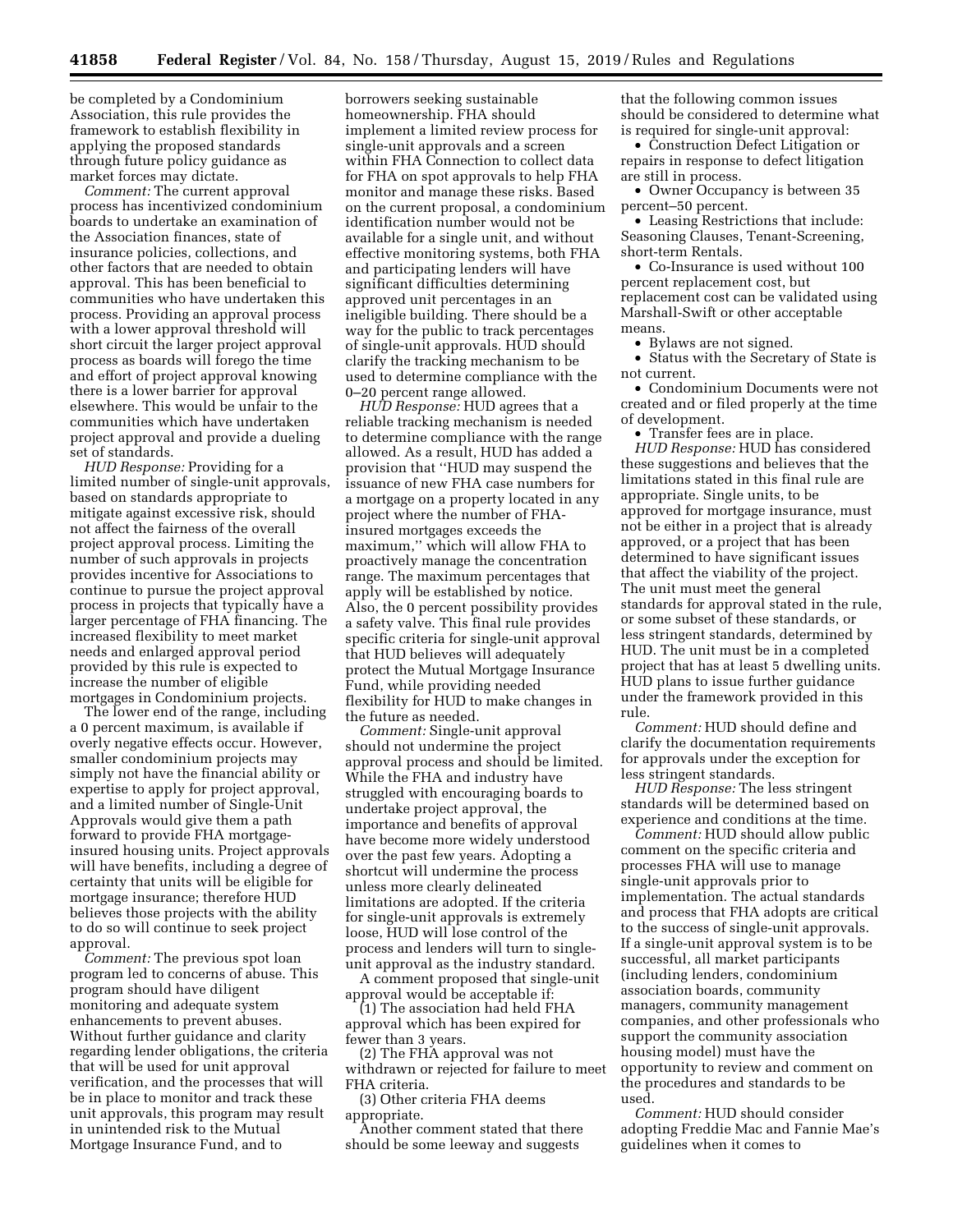condominiums, that is, limited review and full review for ''spot approvals'' for condos not listed on the Fannie Mae PERS list. Freddie takes the reciprocal of Fannie Mae's PERS approval. Review should be similar to the Fannie Mae Condo Project Manager (CPM) review (reviewing the budget, delinquencies, litigation, etc.) for the single unit only. HUD would benefit from the same level of review as the agencies and set the same protocol for certain type that would need HRAP or DELRAP approval as Fannie does with PERS. Having FHA, Fannie and Freddie all on the same page when it comes to condominium reviews will give more flexibility to certain credit type borrowers, along with product options.

If there is no guidance, some lenders may approve anything without any type of review and consider the unit acceptable as long as it is not on HUD's approved list. Perhaps HUD could have a list of staff trained in condominiums within each lender, or only allow DELRAP-approved lenders to issue Single-Unit Approvals.

*HUD Response:* HUD has considered these suggestions and believes that the limitations stated in this final rule are appropriate. Single units must be in projects that meet eligibility criteria and cannot have any significant issues affecting viability. HUD plans to issue further guidance under the framework provided in this rule. HUD has received a number of comments on criteria for Single-Unit Approval via this rulemaking, which it will consider when issuing guidance going forward.

### *Single-Unit Approval and FHA Concentration*

*Comment:* Is there any relationship between the number of Single-Unit Approvals and the percentage of FHAinsured loans currently in the project?

*HUD Response:* Generally, the projects in which SUAs will occur must meet the eligibility requirements of § 203.43b(d) and (i), which place a limit on the percentage of FHA-insured loans. This rule provides that HUD may vary the specific limit, giving HUD the flexibility to respond to market needs; the total FHA insurance concentration will include all FHA-insured mortgage loans in the project, whether counted for SUAs or the overall limit.

*Comment:* The FHA concentration range proposed for the SUA process is the only factor that raises the possibility of severely restricting the program on a broad basis or targeting a sub-set of projects for disqualification from the underlying program. FHA now has greatly improved risk management due to improvements in data collection and

the Qualified Mortgage standards (of the Dodd-Frank Wall Street Reform and Consumer Protection Act). Currently, condominiums outperform most other categories in FHA's book of business and have a lower foreclosure rate, which would allow HUD to expand access to credit while protecting the insurance fund. A minimum FHA concentration range of 0 percent is contrary to this policy goal, and could lead to a practical withdrawal of FHA from the condominium market, which would be destabilizing and contrary to FHA's countercyclical role in any future crisis to the detriment of American homeowners and communities. The lower end of the range should be 10 percent.

*HUD Response:* HUD recognized the need to establish a limited Single-Unit Approval process in its proposed rule and maintains that process through this final rule. HUD also recognizes that the performance of mortgages secured by condominiums had performed worse than other single-family mortgages for a time period prior to the elimination of FHA's Spot Approval process and have shown to be prone to more volatility than other mortgages. Establishing a range that includes 0 percent provides FHA with the necessary flexibility to respond to market movements that may put the FHA Mutual Mortgage Insurance Fund at risk.

Single-Unit Approval With Home Equity Conversion Mortgages (HECMs)

*Comment:* Seniors face difficulty in obtaining HECM loans due to the inability or unwillingness of condominium associations to have the projects approved by FHA due to the difficulty, time, and expense of the project approval process, without a single-unit option. In some cases, HECM loans are the only way seniors can stay in their home in retirement, or need the cash flow. A single-loan approval process would make it relatively simple for individual units to be approved. HUD should allow Single-Unit Approval for a reverse mortgage in any condominium complex that meets the new Single-Unit Approval criteria.

Eligibility for a HECM loan should be based on individual creditworthiness rather than the condominium association. The current requirement for whole-project approval is a form of discrimination because a detached homeowner who isn't credit worthy can more easily get a HECM loan than a highly qualified senior owning a condominium. ''Overly aggressive'' HUD requirements prevent highly qualified borrowers from qualifying for loans, and HUD should go back to spot

approvals based on appraiser input of marketing data. ''The local appraiser's input would properly evaluate the short and long-term viability of the project.''

When HUD ended spot approvals, HECM loans became inaccessible to many seniors. HUD should clearly include HECM loans within the Single-Unit Approval process. The policy that HECM loans are not eligible has to do with consistency with the prior policy of terminating spot loan approvals. The program currently prevents highly qualified borrowers from qualifying for loans and fulfilling the objective of the HECM program. It is a form of discrimination.

*HUD Response:* While HUD does not agree that either a lack of single-unit loan approvals for HECMs or a general requirement for project approval are forms of discrimination, the availability of Single-Unit Approvals under this final rule should make HECM loans in condominium projects more widely available while recognizing the difference in ownership of single-family dwellings that are maintained solely by the owners versus condominium ownership that includes maintenance by owners and associations.

HECM mortgages may include condominium loans (see the definition of ''mortgage'' in 24 CFR 206.3) and are eligible for mortgage insurance if the project is acceptable to the Commissioner (24 CFR 206.51). For HECMs, as for forward mortgages, a condominium loan is approvable for insurance if it satisfies eligibility requirements and is: (1) Located in a project that is acceptable to the Commissioner as described in § 203.43b(d) of this rule, (2) for a single condominium unit located in a project that is acceptable to Commissioner as described in § 203.43b(i) of this rule, or (3) for a site condominium project that is acceptable to Commissioner as described in § 203.43b(j) of this rule. The requirements of § 203.43b of this rule establish the standards for a project that is acceptable to the Commissioner.

*Comment:* Condominium associations often are not interested in becoming HUD-approved, and therefore they could not obtain a reverse mortgage. This is a common situation (one commenter stated that only 6–8 percent of condominium projects are HUDapproved), resulting in an underserved market.

Some commenters stated that seniors were being discriminated against, and that seniors in condominiums unfairly lack the same opportunities provided to those who live in single- family homes, even if the condominium owners are more creditworthy. These commenters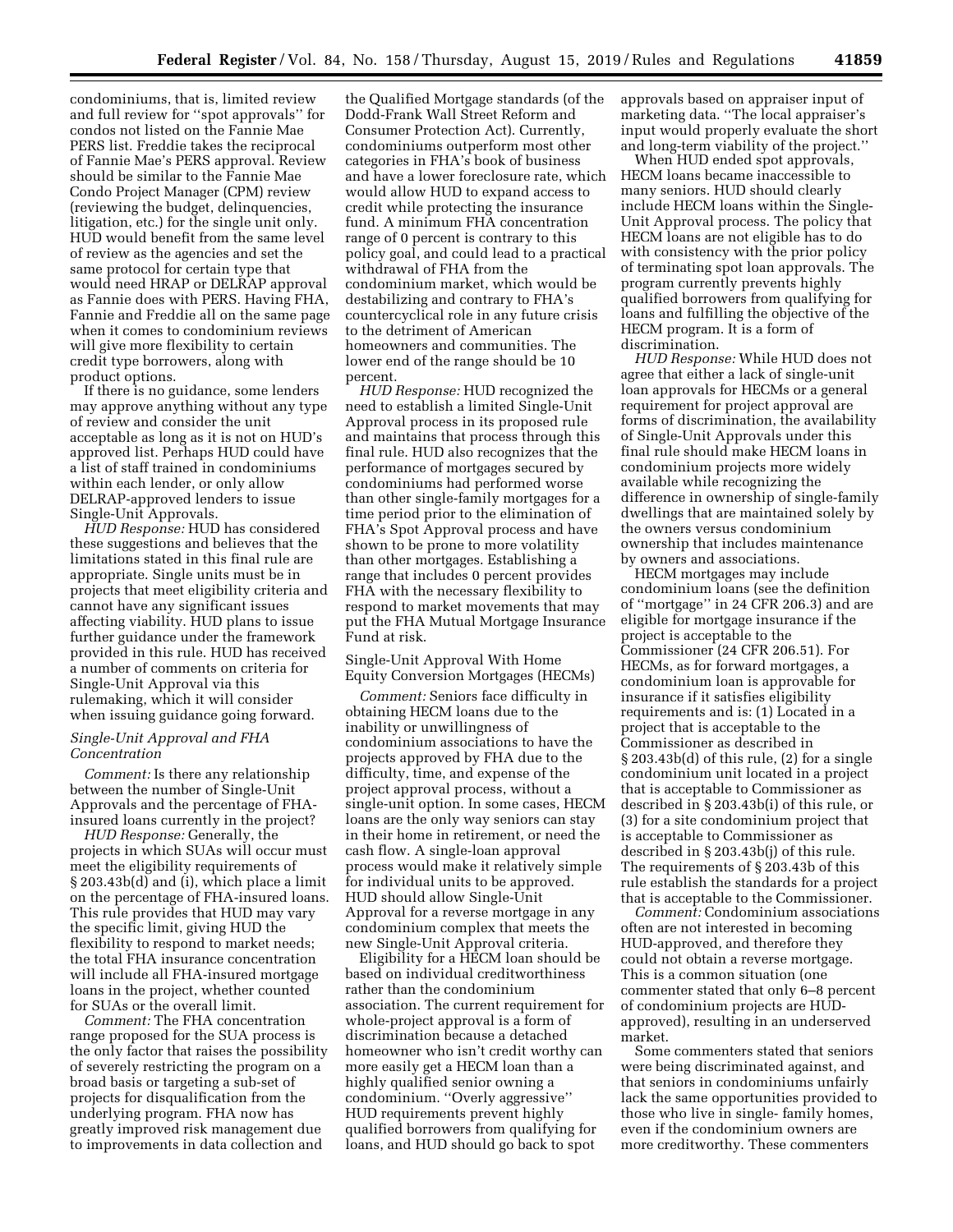sought the ability to obtain reverse mortgages, which would allow seniors to live near relatives but keep their independence, and stated that there should be an easier way than getting the entire project approved. This rule would ''re-open doors in a fiscally responsible manner for many people that have been closed for too long.''

A senior with a tax lien against a mortgage-free condominium unit would likely not be able to pay the taxes past due without a HECM loan. Some housing markets have become so expensive that even small condos are out of reach of many seniors if they are not able to use a reverse mortgage. Many seniors already in a condo need to access their equity for everyday living, medical and other expenses and longterm care. When some large banks left the reverse mortgage industry, the market lost their dedicated in-house condominium departments, which worked solely on getting condominium projects approved. More and more condominium associations do not want to go through the time and expense of getting approved. Single-unit loans should come back so that older Americans can enjoy staying in their home in retirement.

*HUD Response:* The Single-Unit Approval process under this rule is expected to make units more easily available, including for HECM loans.

*Comment:* HUD should allow a certain percentage of Single-Unit Approvals for reverse mortgages in any complex, or, in the alternative, HUD should consider wiping the project approval database for any complex without a status change in 2 years.

*HUD Resp*onse: HUD does not believe allowing a certain percentage of Single-Unit Approvals solely for HECM loans in all projects would be consistent with its fiduciary duty to the Mutual Mortgage Insurance Fund. HUD believes that making the determination of how many units would be Single-Unit Approvals based on specific factors, experience, and with flexibility to change in response to future market conditions is the correct approach. For the same reason, HUD would not agree to wipe the approval database at any periodic intervals.

*Comment:* The ability to apply for a HECM loan based on individual viability rather than blanket rules applicable to a whole complex is much more democratic and would logically help the economy and give more people cash flow. Allowing single-unit loans will also help the values of these condominium projects.

*HUD Response:* HUD has a fiduciary responsibility to the Mutual Mortgage

Insurance Fund that generally precludes allowing single-unit loans without considering the project. The rule provides a framework for HUD to provide some Single-Unit Approvals and to vary requirements as needed to meet market needs.

## *Direct Endorsement Lender Review and Approval (DELRAP)*

Commenters Questioned the Proposed Staff Experience Requirement for DELRAP Approval

*Comment:* It is often standard practice for a lender to employ junior underwriters with respect to condominium projects who may not have at least one year of experience, but who work under the direct supervision of a very experienced senior underwriter. Procedures are already in place to oversee this current system through FHA's quality control reviews. Accordingly, HUD should instead utilize the current guideline requirements with respect to this issue, which call for the lender to employ staff that have knowledge and expertise in reviewing condominium projects. Supervision by a senior underwriter and internal quality controls allow for underwriters with less than a year experience to work on a project while protecting consumers and the FHA.

Because each lender is responsible for the outcome of each reviewer's actions, it is best left to each lender to determine if/when a reviewer is ready to make these important decisions. HUD should make no changes to current guidance.

*Comment:* HUD should consider if the proposed credentialing process constitutes a barrier to entry, depressing the number of lenders eligible to process DELRAP approvals. DELRAP serves the useful purpose of increasing administrative capacity when there are bottlenecks. Such administrative capacity constraints may occur when the market is very active or when new regulatory standards are introduced. The reduction of DELRAP approvals could have negative implications for FHA's countercyclical role in the housing finance system. FHA played a critical countercyclical role in the recent financial crisis, making mortgage credit available to households, including condominium households, and accounting for 26 and 22 percent of condominium unit market originations in 2009 and 2010, respectively. Direct Endorsement lenders should be provided unconditional approval, with the understanding that qualified personnel will process condominium approvals, unless or until FHA quality control reviews identify a pattern or

practice of DELRAP approval violations. Providing a list of material deficiencies found would help lenders prevent returning from unconditional DELRAP authority to a conditional status, or worse, a termination or other action.

If a Direct Endorsement lender has pattern of negative DELRAP outcomes, it would be appropriate for the Department to impose the proposed additional requirements to retain DELRAP authority at that time. This has the benefit of clearly communicating FHA expectations, which will improve the quality of DELRAP approvals and retain the efficiency of the DELRAP approval process for FHA in periods of economic stability and distress. HUD should review initial DELRAP approvals and engage in continued quality assurance reviews. Greater Direct Endorsement lender participation resulting from fewer barriers to entry in the project approval process, buttressed by the potential of penalty for noncompliance, benefits both condominium households and FHA.

*HUD Response:* This final rule revises § 203.8(b)(1)(iv) to clarify that staff members that participate in the approval of a Condominium Projects using DELRAP authority must have at least one year of experience in underwriting mortgages on condominiums and/or condominium project approval or be supervised by staff that meet such experience requirement. Also, in appropriate circumstances, such as where a lender has significant experience through the existing program, this final rule provides flexibility for HUD to reduce the requirement of completion of five DELRAP reviews to obtain unconditional DELRAP authority.

#### Other DELRAP Issues

*Comment:* There is no specific skill or indication of appropriate experience that could prove competency in condominium project approval. Skills such as understanding condominium financials and governing documents, understanding a reserve study, knowing what a major component is and whether a condo project is in sound financial condition do not translate to other fields. The most important skills would include HOA accounting principles, community management, and great attention to detail. The use of project consultants by DELRAP lenders would be beneficial in that the DELRAP reviewer would get a thorough review and the client would benefit from quick approval. Mistaken DELRAP approvals that are later withdrawn do not benefit anyone and add to the negative opinion of the process.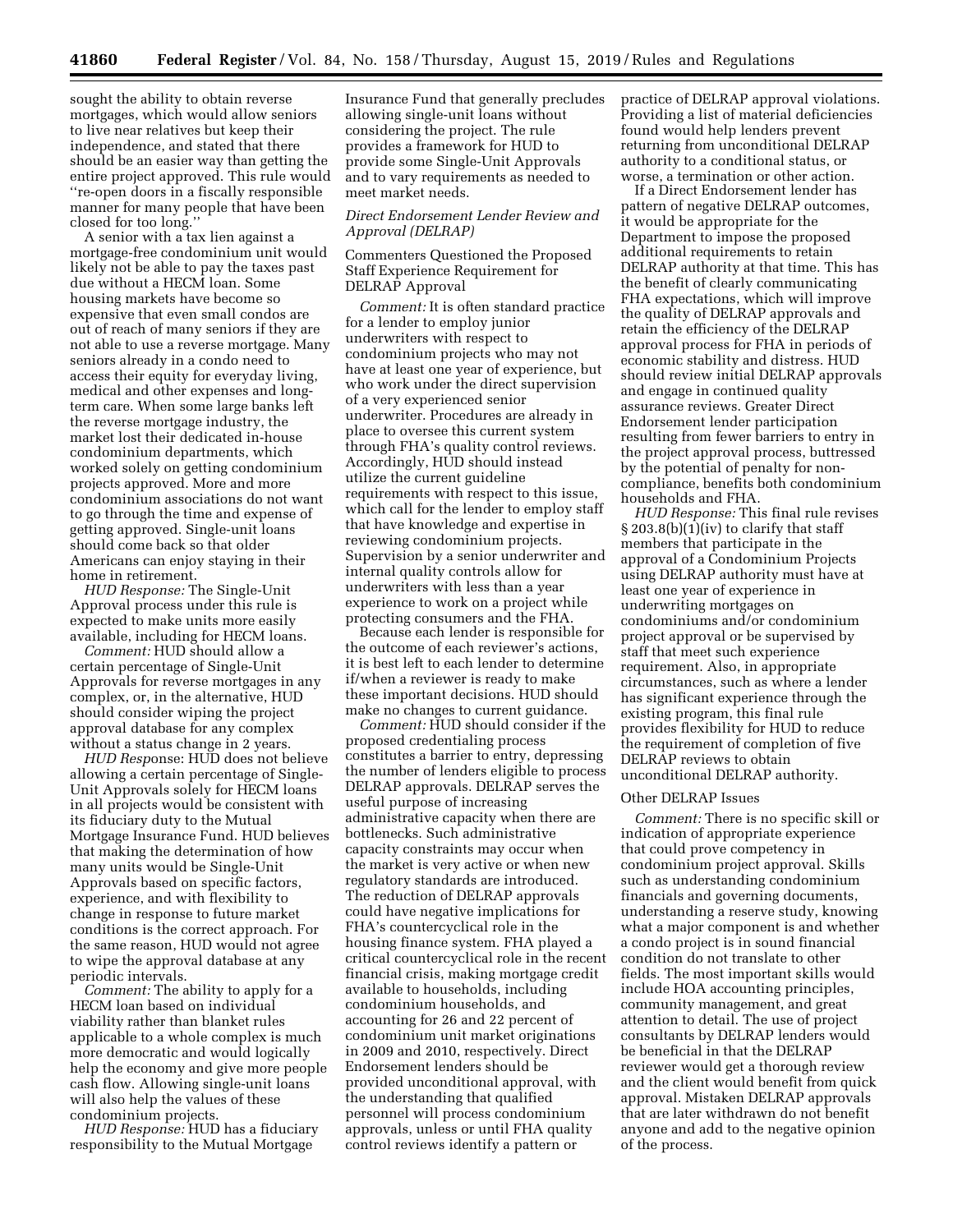*HUD Response:* HUD understands the skills required to review condominium project applications for FHA approval may be varied. Therefore, this rule provides the minimum requirements for FHA approved mortgagees to become DELRAP approved, but neither prohibits nor requires the use of project consultants.

## DELRAP Submission Process

*Comment:* Relating to conditional DELRAP approval, HUD should clarify how a lender with conditional DELRAP authority should submit its recommended condominium project approvals, denials, and recertification's to FHA for its review. An email contact will be appreciated to speed up the procedure during conditional DELRAP. It would be most efficient, and provide consistency for lenders and for FHA, if a centralized submission source and process is established for these purposes for consistency. There should be clarification of whether the material must be submitted through FHA Connection, a homeownership center, or some other avenue.

*HUD Response:* The specific submission requirements for conditional DELRAP authority will be detailed in Handbook guidance that will be issued following this final rule.

#### DELRAP vs. HRAP

*Comment:* Can there be flexibility where either HUD or a DELRAP lender approves condominiums? Can the lender choose?

*HUD Response:* The final rule establishes the process for condominium project approval by either a DELRAP approved mortgagee or HUD. With limited exceptions (For example, use of reserve studies over 36 months old, which requires HRAP under  $\S 203.43b(d)(6)(x)$  or other exceptions that may be contained in guidance) either method may be utilized.

#### *Mortgagee Letter (ML) 2016–15*

*Comment:* HUD should not have issued ML 2016–15 in the middle of rulemaking on integrally related topics as mandated by federal legislation without further opportunity for interested parties to comment.

*HUD Response:* HOTMA required HUD to issue guidance within 90 days of the date of enactment to establish the required owner occupancy percentage for FHA approved projects. The 90-day deadline made it inevitable that this guidance would be issued during the overall rulemaking process. HOTMA allowed HUD to act by Mortgagee Letter.

*Comment:* While supporting a 35 percent owner-occupancy threshold as

stated in ML 16–15, requiring a 20 percent reserve for capital expenditures and deferred maintenance will make this 50 percent owner-occupancy threshold unusable and mostly nonexistent for the majority of the condominium projects. Also, the fact that HRAP is required for approval below 50 percent ''confuses and undercuts'' the emphasis on DELRAP authority as outlined in the rule. Also, the Mortagee Letter has a limitation on arrears on association fee payments and requires 3 years of acceptable financial documents. As part of its proposed rulemaking, HUD should allow comments on the Mortgagee Letter.

*Comment:* Owner-occupancy of 25 percent is far from generally accepted practice and could jeopardize the equilibrium between owner occupants and non-owner occupants. However, there are markets that could benefit from a flexible standard as proposed, and commenter supports a fair regulatory process that would permit a condominium to receive approval with an owner-occupancy ratio of less than 50 percent. While HUD has, as directed by HOTMA, lowered the owneroccupant rate to 35 percent, few condominiums will satisfy the conditions to actually be approved for that rate. HUD should adopt procedures and standards that would result in condominiums actually receiving such an exemption. In particular, the requirement for a 20 percent reserve rate is excessive and unnecessary. Providing an incentive to over-fund reserves could be destabilizing, and may have significant unintended tax consequences, particularly for associations using IRS form 1120. Any association that has fully funded reserves pursuant to a current reserve study should be considered as having satisfied the reserve requirement.

*Comment:* HUD followed the letter of HOTMA by allowing the owner occupancy requirements to be as low at 35 percent, but it did not meet the spirit of the law when it added the conditions that many have said are onerous and unlikely to be met by many condominium projects. Congress called for a lower limit to increase the number of condominiums that qualify for FHA approval, thereby increasing the number of units available to home buyers and renters. As mentioned above, condominium units are a particularly important homeownership option for first-time and low- to moderate-income home buyers, *i.e.,* HUD's target consumers. However, the addition of tighter eligibility requirements when the owner occupancy rate is below 50 percent essentially eliminates the

potential of a significant increase in Condominium Associations able to qualify for approval. HUD should remove the onerous conditions for the 35 percent owner occupancy rate established in ML 2016–15, including prohibiting the DELRAP option, requiring replacement reserves for capital expenditures and deferred maintenance of 20 percent of the condominium budget, and not more than 10 percent of total units more than 60 days past due. Per the intention of HOTMA, the owner occupancy rate for all HUD-approved condominiums should be 35 percent. The comment also requests confirmation that HUD will maintain its current owner-occupancy requirement of 30 percent for existing projects less than 12 months old.

*HUD Response:* HOTMA mandated certain requirements that HUD must use to determine owner occupancy but did not mandate the actual owner occupancy percentage that HUD could issue through guidance, leaving HUD with discretion. HUD acted based on its experience and in accordance with its fiduciary duty to the Mutual Mortgage Insurance Fund. The final rule provides the framework to establish flexibility in applying this standard through policy guidance as market forces may dictate. HUD notes that HOTMA requires HUD to base such owner occupancy percentage on units occupied by the owners as a principal residence or a secondary residence or sold to owners who intend to meet such occupancy requirements, which would preclude a blanket inclusion of REO units, or any vacant unit not sold to an owner who intends to occupy the unit as a place of abode for at least a portion of the calendar year and does not rent the unit for a majority of the calendar year.

HUD will consider these comments when issuing such policy guidance. Such guidance will address the specific owner occupancy ratios necessary as well as address if such ratios vary based upon the construction status of the condominium.

#### *Reserve Requirement*

*Comment:* A 10 percent reserve requirement is excessive, and HUD should consider lowering this amount. If an association has insurance in place for hazards with 100 percent replacement cost, then ostensibly the building would be covered for any major hazards or emergencies. Further, as outlined below, if the association gathers and holds 10 percent of its annual assessment income each year, requiring a reserve account to be funded with at least 10 percent of the monthly assessments could have the effect and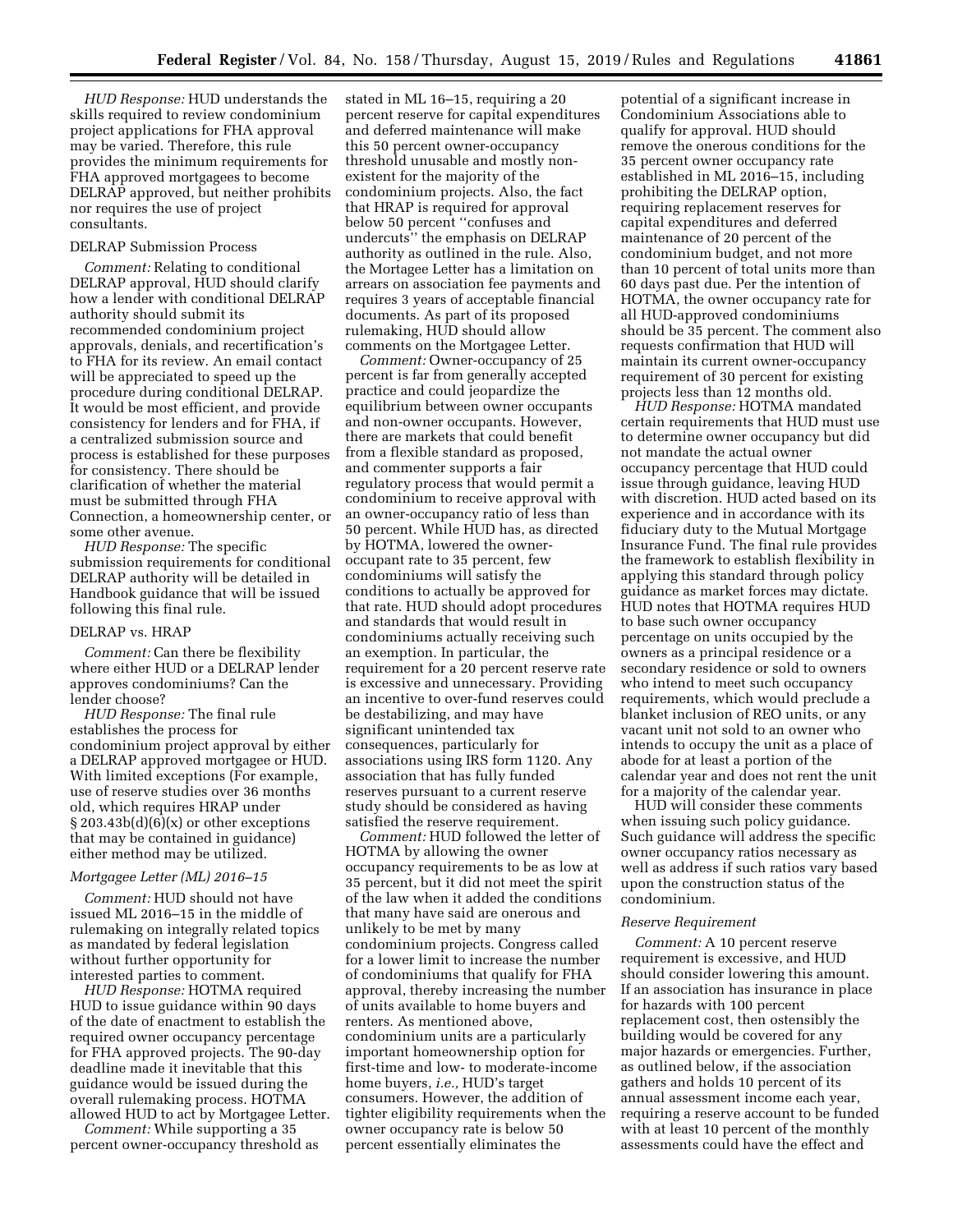probability of increasing sums held in the reserve account, and thus also increasing the amount of fidelity insurance required under the Guide.

*Comment:* Most people buying condominium units are not looking into reserves before buying. The greater risks of collateral declining in value are pending legal action due to faulty construction; lack of a track record for a new project; and a high percentage of rentals.

*HUD Response:* This rule establishes a reserve requirement of 10 percent of the monthly unit assessments, but provides for a lower reserve amount, based on a reserve study completed within 36 months, or such greater amount of time as determined by the Secretary under the HRAP review process.

#### *Required Recertification Timeframe*

A number of commenters supported extending the time for recertification.

*Comment:* Condominium approvals should be extended from 2 to 3 years, making it easier to submit and get condominium approvals and allowing for more flexible guidelines. Many condominium associations prohibit rentals and without FHA financing opportunities, it makes them more difficult to sell, and thus creates plummeting values. This often creates a scenario where condominium owners stop making mortgage and association payments and creates hardships on the association to where the repairs and other amenities are compromised.

*Comment:* Extending the provision to a 3-year period would reduce costs to associations in obtaining FHA approvals.

*Comment:* A project may experience a number of financial or legal changes during the 3-year period. Special assessments are frequently imposed. If HUD extends the approval period, it is strongly recommended that HUD provide examples of what constitutes ''fails to comply with any requirement for approval.''

*Comment:* The change to 3 years will decrease submission burdens on lenders and review burdens on HUD. HUD should further memorialize the lenders' obligation to report known changes in circumstance through explicit language in the final rule. This language should mirror current guidelines that require lenders to report any known litigation, budget deficiencies, changes to association documents that may not align with eligibility requirements, and excessive homeowners' association delinquencies that place the property in financial distress as soon as they are made known to a lender throughout the

3-year approval period. A clear provision of lender reporting requirements and reporting processes will contribute to decreased risks for both lenders and HUD.

*Comment:* This change will result in an increased number of projects approved and available for FHA lending with only a marginal increase in the potential for significant change since the project's approval. It will also potentially improve the customer experience as well as decrease costs to the condominium industry by reducing the need for re-approvals.

*Comment:* Two commenters state that the time between renewal of FHA condominium approval should be 5 years, not the current 2 years or the proposed 3 years. One commenter states that HUD and the FHA need to take into consideration how the small volunteer HOA's will implement the final rule. While a large HOA managed by a professional company can easily meet the short renewal period because that is what they are paid to do, every requirement acts as a disincentive for the small HOAs. Renewing the approval every 3 years as proposed will have little or no positive impact. The unintended consequence of the current rule has been to limit housing inventory and hurt first-time homebuyers. One commenter states that the process is daunting, the average cost of obtaining the appropriate documents and legal opinions related to the certification process can range between \$1,500 and \$3,000. A 5-year approval period, rather than the proposed 3 years, would be ideal for reducing the burden to the condominium associations and entice many more buildings to apply for FHA approval, while still maintaining safety and soundness.

*HUD Response:* HUD agrees with the comments supporting a 3-year timeframe, and this final rule retains the approach provided in § 203.43b(g)(3) of the proposed rule (§ 203.43b(h)(3) of this final rule) where projects may be approved for a period of 3 years from the date of placement on the list of approved condominiums. As noted by the commenters, the benefits of increasing the project approval period by 1 year far exceed the potential risks of changes to the project's requirements for approval while limiting the period beyond 3 years, which would run too great a risk of detrimental changes to the project. This final determination was based on FHA-insured condominium performance, consideration of risk to the Mutual Mortgage Insurance Fund, positive impact in the industry, and increase in affordable housing opportunities.

As to the comments regarding failure to comply with requirements for approval and a lenders obligation to report any changes, this rule establishes the framework for approval requirements and establishes the recertification timeframes, but does not specify the format for recertification requests. HUD plans to issue additional guidance regarding the recertification process as well as lenders responsibilities to monitor requirement on a ''loan level.''

Objections To Extending the Recertification Timeframe

*Comment:* Three years is too long for an approval or recertification. HOA's change their budgets every year and they don't always keep the reserves at 10 percent. Litigation and delinquencies can also be a cause for concern. Fannie Mae approvals expire every 6 months. Commenter suggests staying with the 2 year requirement.

*Comment:* The exiting 2-year recertification provides a minimal stopgap to discover projects that are not in compliance. Fannie Mae effectively requires a lender to perform a full review of a project every 6 months for compliance. HOA financials show that it is not untypical to see issues such as the minimum requirement for reserve funds not being enforced; reserves have not been transferred on a regular monthly basis from the operating account to the reserve account; reserve funds have been used for purposes other than allowed; special assessments; et al. This presents a significant risk to the FHA insuring program if a unit is foreclosed and becomes a HUD REO, and the HOA financial condition poses a risk.

*HUD Response:* HUD has decided to retain the approach proposed in  $\S 203.43b(g)(3)$  in the final rule where projects may be approved for a period of 3 years from the date of placement on the list of approved condominiums (see § 203.43b(h)(3) of this final rule). This determination was based considering the public comments received, FHAinsured condominium performance, risk to the Mutual Mortgage Insurance Fund, positive impact in the industry, and increase in affordable housing opportunities. However, HUD will take the specific comments and recommendations regarding managing project renewals under consideration when drafting future policy guidance.

*Comment:* Does a condo project have to meet the eligibility requirements only at the time of approval, or does it have to meet them continuously going forward?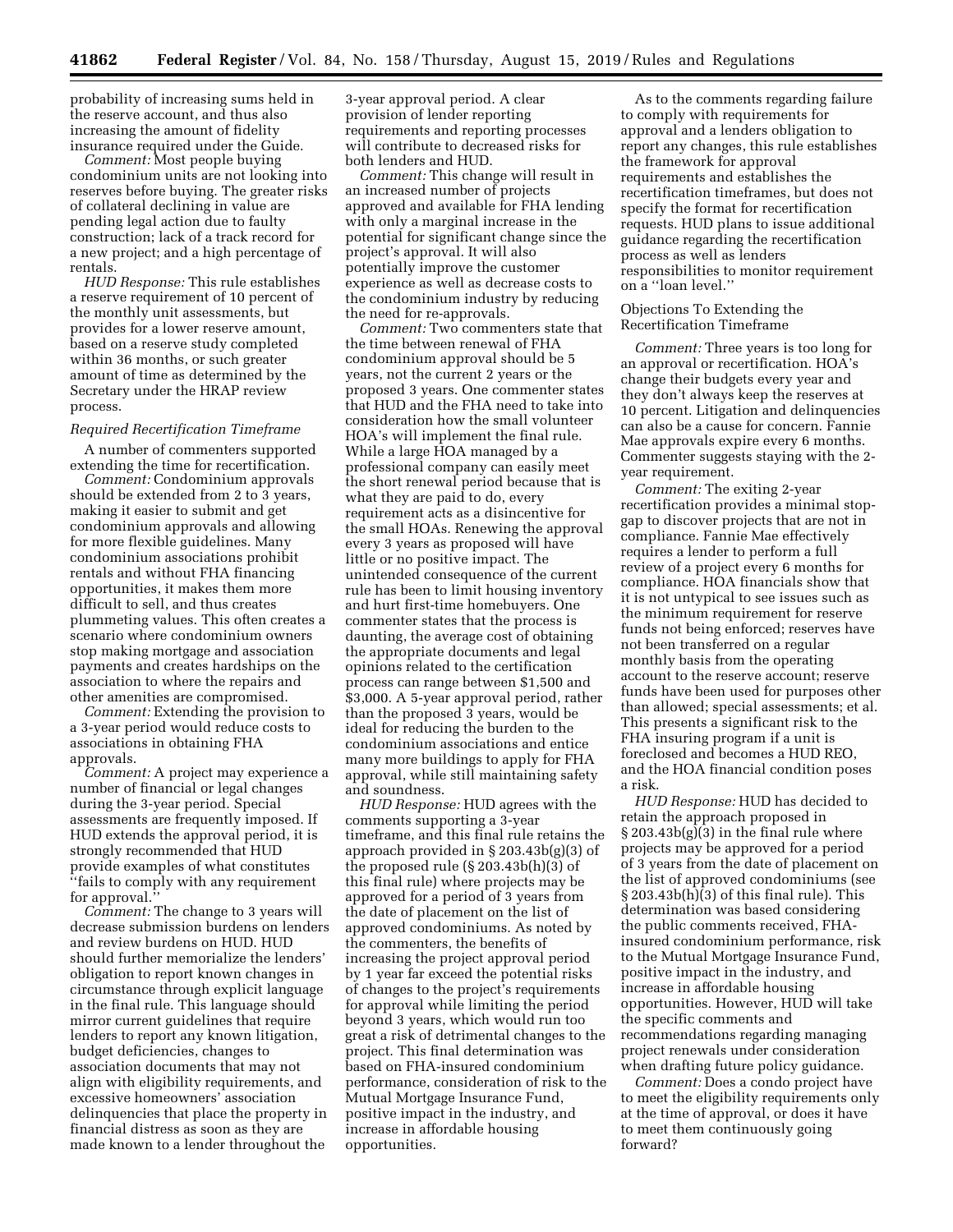*HUD Response:* The final rule establishes the eligibility requirements that must be met at time of approval and then continuously going forward. HUD will provide clarity regarding a mortgagee's responsibility to monitor approval requirements beyond the time of approval in future policy guidance.

*Comment:* One commenter stated that there are both positives and negatives. Negatives: With a 3-year process, more eligibility issues may develop. Staying in compliance is more likely with a 2 year recertification. Also, the cost would be more likely to stay in budget. With a 2-year process, Board Members and Community Managers are more likely to be familiar with the process and maintain certification. A 3-year recertification will require additional education of new board members. Positives: Potential cost savings, although it will be minimal; more projects would be FHA certified at a single time.

*HUD Response:* HUD recognizes the positive and negative factors stated by the commenter and believes that the reduced burden associated with a 3-year recertification process outweigh the effects related to Board Members' knowledge of the process.

*Comment:* Commenter seeks additional public input on the recertification process and for HUD to ensure that recertification burdens are eased through simplified procedures and the use of technology that facilitates providing FHA information required for recertification.

*HUD Response:* HUD will take this comment under consideration for future policy guidance and technology developments.

### *Legal Phasing*

Commenters expressed concerns about the potential financial impact on projects by requiring that phases for detached and semi-detached developments must consist of groups of adjoining or contiguous homes.

*Comment:* Fannie Mae will sometimes allow non-contiguous developments (*e.g.,* two parcels separated by a school) if there are not common recreational facilities located on one parcel for which the unit owners would be required to travel to the other parcel having the facilities.

*Comment:* HUD has not offered sufficient justification to limit project approval based on phase location. This policy would deny consumers access to FHA-insured mortgages. It is appropriate that builder determine which phases will be declared and constructed based solely on the builder's assessment of market demand

and sales. However, the Department proposes to deny approval for phases that are not contiguous to previously completed phases. This will not provide significant consumer or taxpayer protections. If such decisions are to be regulated, it should be by state and local governments. Proposed § 203.43b(d)(6)(x) (§ 203.43b(e) of this final rule) should be removed.

*Comment:* There is a potential financial impact on projects by the requirement that phases must, for detached and semi-detached developments, consist of ''groups of adjoining or contiguous homes.'' HUD should be aware that buildings are often built out of order for marketing purposes, so to require they be built in contiguous order would eliminate FHA financing opportunities for many purchasers, especially in geographic markets that do not allow for legal phasing. Also, does this requirement mean that legal phases must be contiguous in their order of construction and approval? The phases should be approved even if the units are completed out of contiguous order. HUD should remove the requirement for contiguous units or buildings for lateral (non-vertical) developments.

*Comment:* The FHA should limit the need for contiguous criteria to only vertical buildings, as requirements for builders to construct buildings in a specific order may limit the ability of a builder to make their projects available to borrowers in a timely manner. This would limit supply and consumer choice.

*HUD Response:* HUD agrees with the comments and has revised this final rule to allow non-contiguous development for detached or semi-detached buildings. If the project is complete to the extent that all units in the completed legal phase are ready for occupancy, the viability of the detached or semi-detached project is not determined by the contiguous development of the buildings.

Legal Phasing, Under-Construction Projects, and Other Related Matters

*Comment:* The language regarding approval of legal phases is ambiguous. Whether an entire condominium project can be approved when only the initial phase is fully complete or whether the entire condominium project must be fully complete should be clarified. If the initial legal phase is complete and approved, does each subsequent legal phase need to be submitted separately for approval? The current practice is that the approval for the initial phase would be amended with the recorded documents for the subsequent phases.

Will this practice continue under the new regulations? If not, condominium developers have indicated that a process requiring separate approval of each completed legal phase would cause them to abandon the FHA market.

*HUD Response:* HUD has clarified in this rule that individual legal phases may be approved independently without the need for the entire condominium project to be fully complete. The establishment of the ability to independently approve phases ensures the ability to perform such approval on separate phases by multiple DELRAP mortgagees or by HRAP without the need to amend a current approval performed by another reviewer. Conversely, the rule does not prohibit such approval on separate phases by the same DELRAP mortgagee or by HRAP where the existing information on separate phases could be used in the approval process of the subsequent phases.

*Comment:* Requiring a legal phase to be completed will require a separate budget for the initial phase, and a cumulative budget for each subsequent phase, which is a practice required in California for phased developments. Under this practice, the regular monthly assessments for the first and initial phase(s) can (will) be substantially higher than that of the subsequent phase unit owners. This can affect the loan/ payment qualifications for the initial buyers. If this rule is adopted, there should be allowed a provision for the developer to provide bonding to subsidize the initial phases of development in order to provide a maximum assessment to the initial phase(s) unit owners (*e.g.,* a maximum assessment guarantee). This is also practiced in California and serves to minimize the initial phase(s) buyers needing to qualify for a mortgage based on the higher monthly assessments.

*HUD Response:* This final rule provides the framework to establish flexibility in applying the rule's standards through policy (including standards for financial condition). Based on HUD's experience, the concern with monthly assessments in new developments, including those that are built in legal phases, is that they are usually subsidized by the developer as an incentive to the buyers. Additionally, any potential considerations regarding underwriting of borrowers is outside the scope of this rule. HUD, however, will consider these recommendations when updating future guidance.

*Comment:* The word ''project'' should be removed and only the term ''phase'' should be used to provide the greatest level of transparency/clarity possible.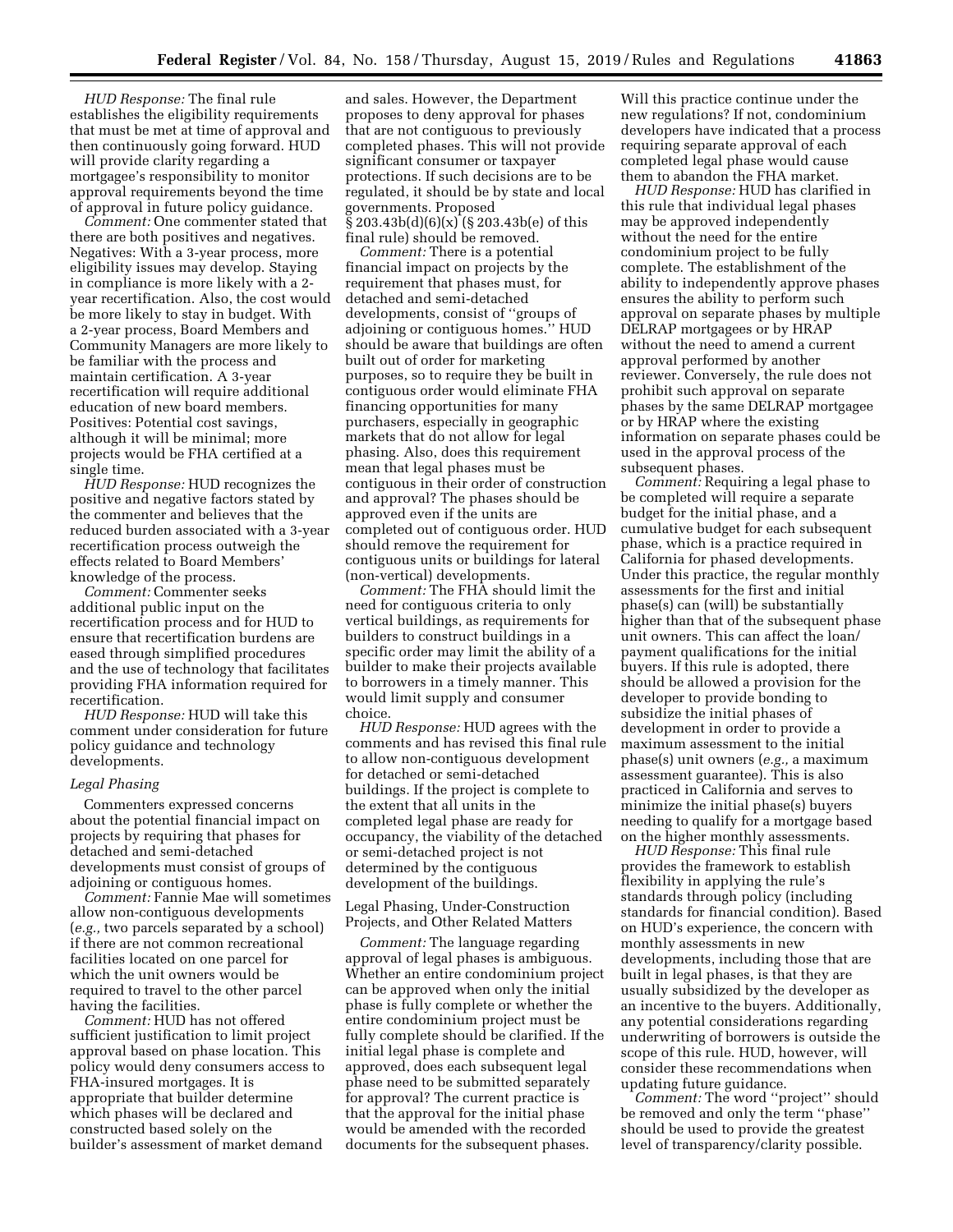*HUD Response:* To clarify proposed  $\S 203.43b$ , proposed paragraph  $(d)(6)(x)$ is moved to a new top-level paragraph (e) in this final rule, and slightly reworded to more properly state the relationship between projects and phases, and other paragraphs are redesignated accordingly.

*Comment:* Clarification is needed regarding what ''sufficient numbers'' (of units in phases to be separately sustainable) means. Under current guidance, phases are appropriately permitted in segments as small as a single building. Increasing the number of units to be included within a legal phase may be detrimental to economic viability of the planned development and may not be in alignment with local building restrictions. If a legal phase is mandated to require a greater number of units, and as further stated in proposed  $\S 203.43b(d)(6)(x)(B)$ , the units must be built and have a certificate of occupancy, the developer will endure a significant financial hardship by carrying inventory for units that cannot be financed, or it will lead to fewer opportunities for purchasers who would benefit from FHA financing. HUD should provide more clarity on sufficient numbers of units that allows for several units that matches local ordinance or that aligns with the developer's marketing plan.

*Comment:* The current phasing guidelines should remain as-they are, specifically for new construction projects to ensure optionality and choice for the FHA borrower.

*HUD Response:* This final rule retains the proposed ability to provide project approval on phases without the need for approval of the entire proposed or under construction project (this provision is § 203.43b(e) of this final rule). A completed phase is built out, ready for occupancy, and independently sustainable. The statement that there must be ''sufficient numbers'' has been removed in this final rule because that quantity may vary in individual cases. The comments and recommendations will be considered when updating and drafting the specific guidance and procedures for determining independent sustainability in future guidance.

*Comment:* There is a need for additional clarity on what criteria would make a legal phase eligible due to varying state law definitions of what constitutes a phase, whether one legal phase or all phases must be complete prior to approval, and what constitutes a sufficient number of units to be considered separately sustainable.

*Comment:* It is unclear as to how amenities would be treated. For example, it is common in construction

projects to delay construction of an amenity (such as a clubhouse) until a certain number of phases have already been completed. There is a concern that the provision, as currently drafted, would require that all such amenities be completed before project approval could be obtained, impacting standard building practices and increasing costs for builders and consumers. Furthermore, commenter notes that tying project approvals to completion of a legal phase could be burdensome and problematic from a state law perspective. There is a patchwork of state laws concerning how to properly effect legal phasing, with varying levels of difficulty depending on the state in question. This would mean that it would be a lengthier and more expensive process to obtain project approval in some states rather than others, which would negatively impact consumers in those states.

*HUD Response:* Under § 203.43b(e) of this final rule, a complete legal phase is one that is available for occupancy (whatever that requires under local law in terms of amenities and other elements) and self-sustaining. This regulation would not alter the existing effect of State processes on consumers.

## ''Infrastructure'' and Phasing

*Comment:* The word ''infrastructure'' as it relates to legal phase approval is somewhat vague. Although a legal phase may not include the building of a common amenity, that legal phase typically has an undivided interest in common amenities that may be proposed in other legal phases. Are these amenities in other phases thus considered infrastructure? Commenter states that HUD should define the term ''infrastructure.''

*HUD Response:* HUD agrees with this comment. HUD has simplified the requirements specific to phasing and has removed the term ''infrastructure''. HUD has maintained the requirement for each phase to be ready for occupancy and separately sustainable.

*Comment:* If this rule for requirement of project or phase completion is adopted, a provision should be added to the effect that the completion of the infrastructure can be bonded for completion, and/or to maintain the current guidelines as follows:

a. A condominium plat or similar development plan and any phases delineated therein have been reviewed and approved by the local jurisdiction and, if applicable, recorded in the land records; and,

b. The construction of the project's infrastructure (streets, storm water management, water and sewage systems, utilities), and facilities (*e.g.,* parking lots, community building, swimming pools, golf course, playground, etc.) and buildings containing the condominium units has proceeded to a point that precludes any major changes.

*Comment:* In-lieu-of an Environmental Review, infrastructure completion can be evidenced by:

a. Photos of the project and site to evidence completion status of infrastructure (streets, utility stubs to building pads, building foundations, buildings completed and under construction); and/or,

b. City final inspection records; or, c. Letter (letterhead) from city stating completion or percentage of completion, or stating that the construction of the project's infrastructure (streets, storm water management, water and sewage system, and utilities) and facilities has proceeded to a point that precludes any major changes; or,

d. Completion bond release.

*HUD Response:* HUD has removed the definition of ''Infrastructure'' and replaced it with the definition of ''Common Elements''. As a result of this change, bonding for completion of infrastructure is not addressed in this rule. HUD will consider this comment when updating and drafting the specific guidance and procedures that will govern the analysis of determining a phase's ability to be separately sustainable.

# *New Construction*

Allow New Construction and Proposed Construction, in Addition to Legal Phasing

*Comment:* HUD is proposing to remove the requirement of HUD staff conducting Environmental Reviews for new projects which do not provide evidence that the infrastructure is completed to a point where HUD would have no influence. The requirement that the project or legal phase be complete prior to submitting for approval will impose a hardship not only on the builder, but moreover, on the buyer seeking to obtain an FHA loan, because this requirement means that a phase must be completed to obtain HUD approval. However, prior HUD approval is required before the lender can obtain a case number, and a case number is required before the lender can request an FHA appraisal. Lenders typically prefer to have a cushion of 60–75 days for the process to compete an appraisal and other underwriting functions, all of which are required to be completed prior to closing the loan. In the case of this proposed rule, although the unit would be completed and ready for occupancy, the buyer would be forced to wait significant time after the phase is completed, then after it is HUD approved (30-day review for HRAP),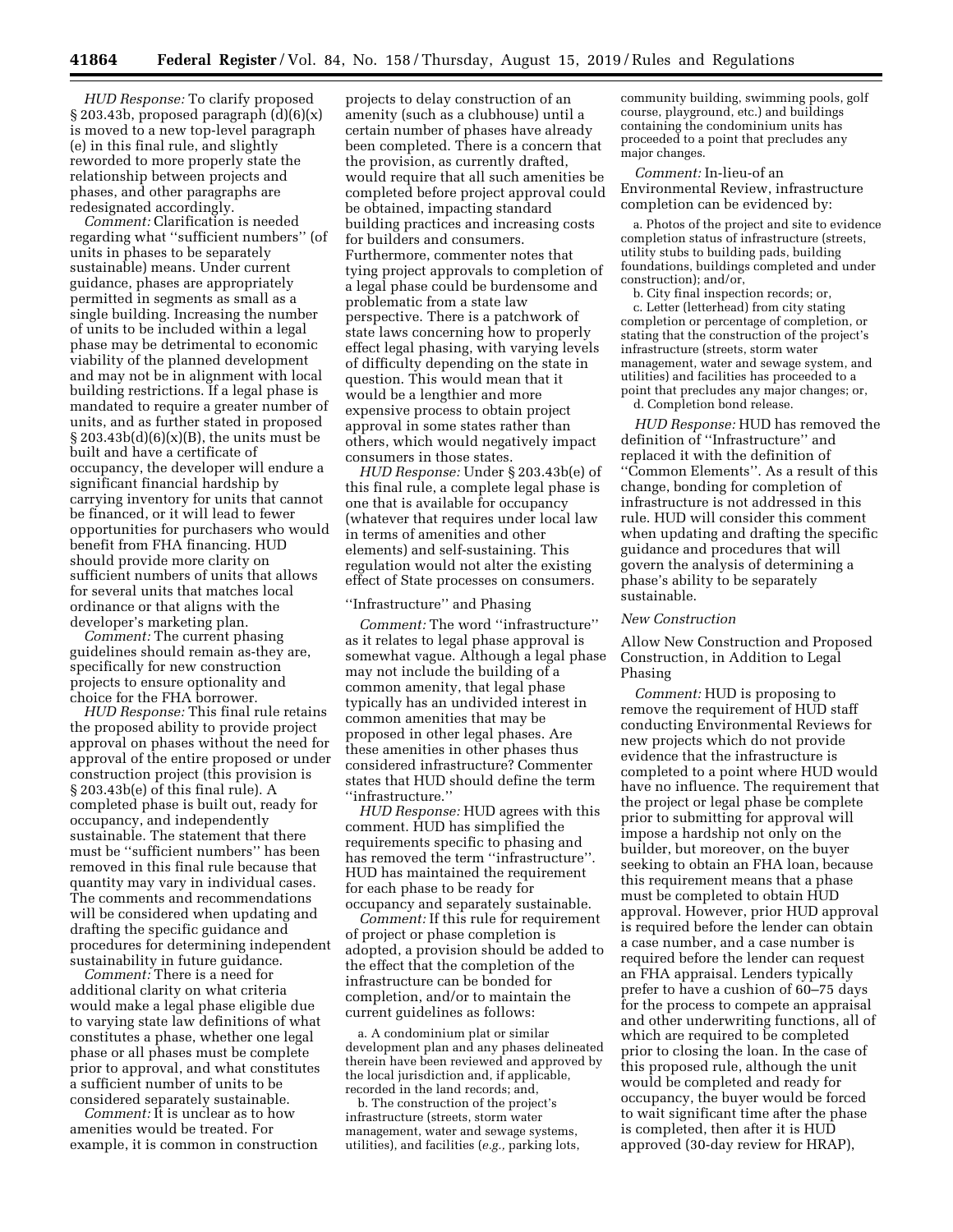only then could the lender order the case number and then order the appraisal, and then complete all required underwriting. This also increases the builder's carrying cost (interest) on the construction loan, and this will have an impact on housing affordability.

*Comment:* The current HUD process of approving under construction, phased projects places the responsibility on the lender to determine completion, and it should be noted that the FHA lender must include evidence of completion in the Insuring Binder (Certificate of Occupancy or equivalent). Based on this alone, the FHA Insuring Program would not be at risk.

*HUD Response:* This final rule maintains the requirement that a project or phase be complete and ready for occupancy as a condition for approval. HUD recognizes this may impact a small segment of the market and possibly delay the time period from completion to sale, but has weighed this impact against the overall reduced burden for compliance contained in this rule as well as the balance required to ensure appropriate risk controls to protect the Mutual Mortgage Insurance Fund. HUD constantly monitors its requirements to ensure the right balance is achieved between serving the market FHA mortgages are designed to service and protecting the MMIF. HUD will take these comments under advisement in this manner.

*Comment:* It is not clear what the definition of ''complete'' is. Often amenities such as recreation centers aren't begun until a certain number of units are presold. Requiring adjustments to this practice in effect will not just impact condominium approval, but will require a re-evaluation of standardized and generally accepted building process timelines across the country.

*HUD Response:* A project or phase must be complete and ready for occupancy as demonstrated by the certificate of occupancy, or its equivalent, and includes completion of all the common elements of the project, and not subject to further rehabilitation, construction, phasing, or annexation, except in cases where the project is seeking approval for a legal phase. If a phase, it must be self-sustaining.

*Comment:* HUD's practice of allowing FHA loans on units in a completed building in a legal phase containing multiple buildings (two or more) does conflict with Fannie's Mae's requirement that all buildings in a legal phase must be completed (although Fannie Mae does offer a process to allow construction phasing via PERS Application). FHA should continue to

allow FHA closings on such buildings when other buildings in the phase have not yet been completed. Moreover, some governmental authorities do not allow or otherwise recognize legal phasing.

*Comment:* Although Fannie Mae requires a phase to be completed, this does not hamper the appraisal process. A lender can order a conventional appraisal regardless of whether the project is seeking Fannie Mae approval or otherwise.

*HUD Response:* This final rule makes legal phasing consistent with Fannie Mae's policy regarding completion of legal phases, even though Fannie Mae has other underwriting requirements that reduces their risk of exposure, such as lower loan to value (LTV) parameters for condominium loans. However, this rule does not make changes to HUD's use of the status at the time of appraisal in determining the construction status of a property.

*Comment:* The requirement that the project (or initial legal phase) be fully completed and the condominium legal documents be fully recorded for the condominium to receive FHA approval will create a hardship not only on the builder but more importantly on the consumer. For the builder waiting for the full completion of construction and the recording of the legal documents will push back the processing, underwriting, and approval of the FHA loan request by at least a month or more. In addition, without FHA approval during the early marketing and sales cycle of an under-construction condominium, the builder will not be able to advertise the availability of FHA insured loans. This will increase the builder's carrying cost on their construction loan by delaying closings that could result in added cost to the consumer. Also, under the current process the responsibility is on the lender to determine completion by requiring that the lender include evidence of completion in the Insuring Binder (CO or equivalent) and thus the FHA insurance fund would not be put at risk. This proposed rule will have an extremely negative effect on the consumer by delaying access to the FHA insurance program and to the builders by delaying closing on many FHA buyers. HUD should continue its current approval processing requirements for new construction condominiums by allowing the submission of a project (or initial legal phase) while construction is still on-going and before the condominium legal documents have been recorded.

*Comment:* The requirement for completed phases would represent a dramatic change in building plans for

new construction projects. In many instances, this proposal would significantly impact current industry practices in place for the installation of building amenities and the timing of project eligibility and approval. By requiring ''completion,'' borrowers, lenders, and builders would experience sizeable impacts due to delays in approvals and closings due to the feasibility of construction. This will ultimately make it more difficult for an FHA borrower to obtain a unit in a new construction project. HUD should allow lenders to continue with the current practice of approving proposed or under construction projects, despite the possible need for additional environmental reviews, and maintain its current guidelines. Should HUD remain concerned regarding risk management issues, HUD should require a bond or letter of credit from the builder to assure completion.

*HUD Response:* HUD recognizes that the completion requirement may impact a small segment of the market and possibly delay the time period from completion to sale, but has weighed this impact against the reduced burden for compliance of projects overall contained in this rule as well as the balance required to ensure appropriate risk controls to protect the Mutual Mortgage Insurance Fund (MMIF). HUD constantly monitors its requirements to ensure the right balance is achieved between serving the market FHA mortgages are designed to service and protecting the MMIF. HUD will take these comments under advisement in this manner.

*Comment:* As soon as the Certificate of Occupancy is approved by the local government agency, the lender should be able to start the FHA permanent financing for potential purchasers. This proposed rule will affect the mortgage industry since: Mortgage Applications are worked with potential purchasers 60 days before the Certificate of Occupancy is given by the state government (on walk-ups, this will delay the process and clients who otherwise could move to their new homes); an interim financing loan for the construction of walk-ups project (multiple low rise) is based on a peak (maximum loan disbursement before repayment starts), and if there is no repayment on the mortgage the builder cannot continue the construction and cannot sell the units.

*HUD Response:* HUD recognizes that the completion requirement may impact a small segment of the market including ''walk-up'' projects and possibly delay the time period from completion to sale; however, HUD has weighed this impact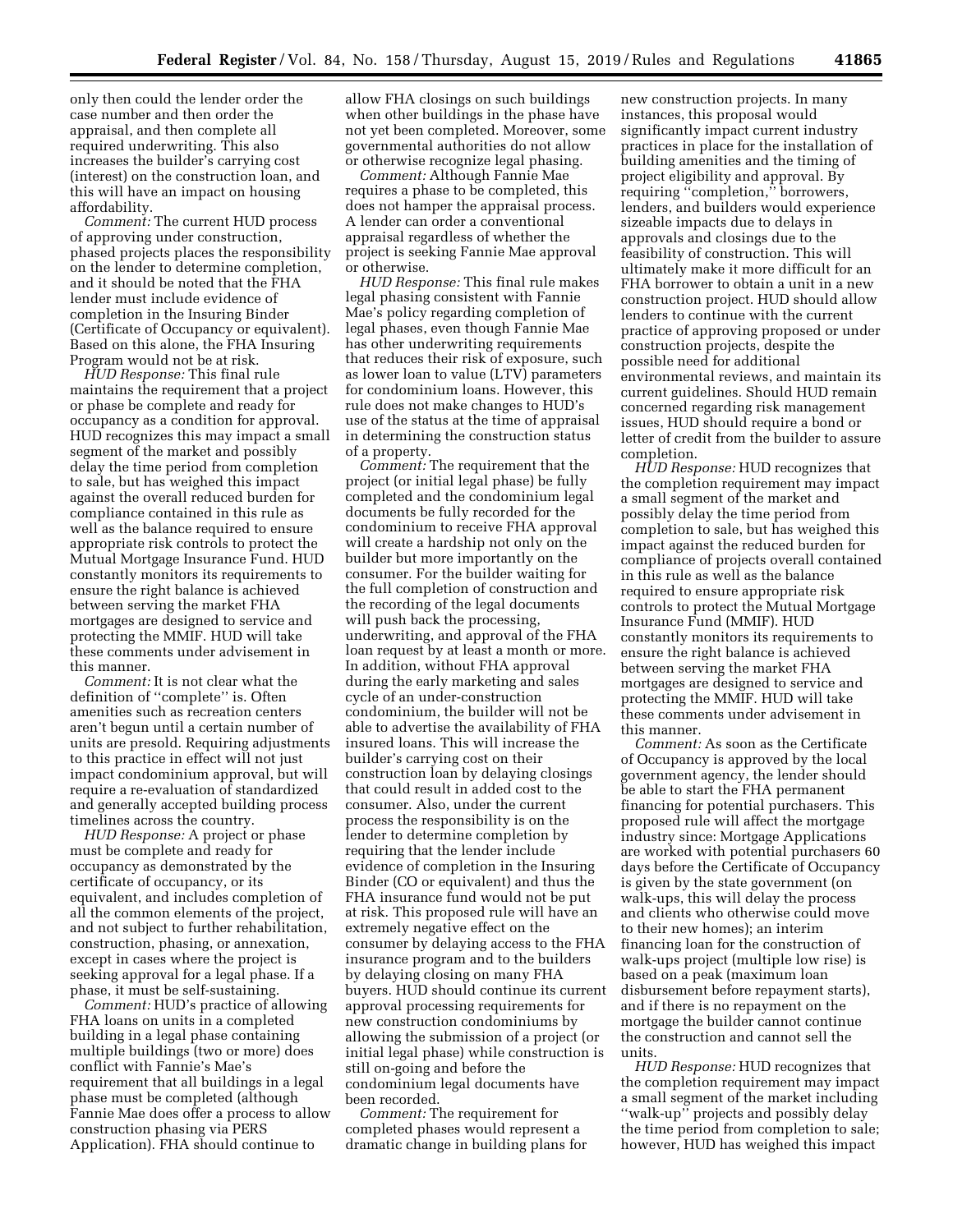against the reduced burden for compliance of project overall contained in this rule as well as the balance required to ensure appropriate risk controls to protect the Mutual Mortgage Insurance Fund.

*Comment:* A commenter states that they are unable to understand how the elimination of the environmental review only for HRAP applications compensates for the total prohibition of project approvals, HRAP and DELRAP, on proposed and under construction projects. If an environmental review is not required for an approval by a Direct Endorsement Lender, why is it necessary for a HUD review and approval? If HUD believes the environmental review is a burden on its staff, it seems it could be eliminated or used in more restricted circumstances. Not having FHA approval until completion may cause builders and developers to abandon the market. The advantages of allowing proposed and under construction projects to be approved, and the ability for developers to pre-sell units to FHA borrowers, prior to being fully complete far outweigh any disadvantages of environmental reviews that HUD may perceive. HUD should withdraw the proposed prohibition and keep the current requirements for proposed and under construction projects.

*Comment:* Condo approvals are too restrictive, resulting in decreasing condo approvals. Provisions in the proposed rule will further decrease FHA's share of the condo market. Specifically, the proposed changes to proposed and under construction approvals and Site Condominiums could result in developers leaving the FHA market to the detriment of FHA borrowers.

*HUD Response:* This final rule continues to allow for approval of completed legal phases, but does not permit approval of phases that are proposed or under construction. HUD constantly monitors its requirements to ensure the right balance is achieved between serving the market FHA mortgages are designed to service and protecting the Mutual Mortgage Insurance Fund. HUD will take these comments under advisement in this manner and will continue to assess the impact of this requirement as well as any impacts related to new construction projects in relation to environmental requirements in 24 CFR part 50. However, HUD believes that this rule will increase participation in the program due to the added flexibility it provides to address future market changes.

*Comment:* A commenter states that the requirement for completion often results in a senior waiting months to close on a HECM unit until the landscaping can be completed, weather permitting. In the meantime, seniors often have a greater expense as they have to continue renting until they can move into their new home or live with friends or relatives causing significant stress. The current regulations discriminate against seniors based on where they live. This is a problem with condominiums, Site Condominiums, and new single-family homes in cold weather states. If the landscaping is the *only* issue, then there needs to be an exception. This issue needs to be resolved quickly.

*HUD Response:* Substantive changes to the HECM program, as well as local law regarding real estate closings, are beyond the scope of this rulemaking. Single-Unit approvals and project approvals require that the unit be in a project that is complete under § 203.43b(d)(4), that is, complete and ready for occupancy. If local standards do not require that landscaping be completed in order for the project to be occupied, the project, or single units in the project, may be eligible if meeting the requirements of this rule.

*Comment:* There are concerns about the rule permitting only legal phasing and requiring each phase to be separately sustainable due to implications for new construction and FHA borrowers seeking units, resulting in substantial closing delays. Without pre-approvals that are currently issued for ''under-construction'' or proposed construction projects, a lender would not be able to order a case number until a project is approved, subsequently delaying the processing of a loan application and resulting in significant closing delays of up to 60 days. This will ultimately limit the choices for lowto-moderate income borrowers, leaving them at a disadvantage if they are seeking new construction units.

*Comment:* The requirement that all infrastructures be complete prior to approval of the phase/project is a significant departure from previous practice that may limit the usage of the program. Presently, approvals may be made in the framing stage of building and this new requirement could be an unnecessary and burdensome requirement. Without the ability to secure approval prior to completion, builders will be unable to market during construction and gain the necessary mortgage approvals until the final inspection for the phase/project has been completed and certified. This places an additional requirement upon

builders and borrowers not present in the FHA program today as well as other agencies' programs.

*Comment:* Requiring all buildings in a phase to be completed will delay closings. The requirement for completed phases will cause a delay of 30–45 days for HUD approval, with an additional 15–30 days for processing and underwriting of the loan, creating negative consequences for consumers and increasing the builder's expenses in carrying interest on the construction loan, reflected in higher home prices. This change will not provide any benefits to the FHA insurance fund and will only negatively impact consumers and homebuilders.

*HUD Response:* This final rule maintains the requirement that a project, or phase, be complete and ready for occupancy as a condition for approval. HUD recognizes this may impact a small segment of the market and possibly delay the time period from completion to sale but has weighed this impact against the reduced burden for compliance of project overall contained in this rule as well as the balance required to ensure appropriate risk controls to protect the Mutual Mortgage Insurance Fund (MMIF). HUD constantly monitors its requirements to ensure the right balance is achieved between serving the market FHA mortgages are designed to service and protecting the MMIF. HUD will take these comments under advisement in this manner.

*Comment:* These provisions, if enacted, will unnecessarily delay a consumer's ability to close on and take possession of their condominium. Under the proposed regulations, a lender would not be able to order a case number or an appraisal until the project or legal phase is completed and the condominium documents have been recorded. The rule could delay closing by several months. It would also result in the builder having to hold onto inventory longer than anticipated, which would increase the costs to the builder and ultimately to the consumer. Equally troubling is the fact that homebuilders often rely upon a certain amount of presold condominiums in order to qualify for financing to construct the condominiums. The inability to obtain approval for the project or phase prior to construction and recordation of the condominium documents could, in fact, chill construction of new condominium projects altogether.

*Comment:* The ability to approve condominium projects prior to completion benefits both home buyers and home builders. The approval of a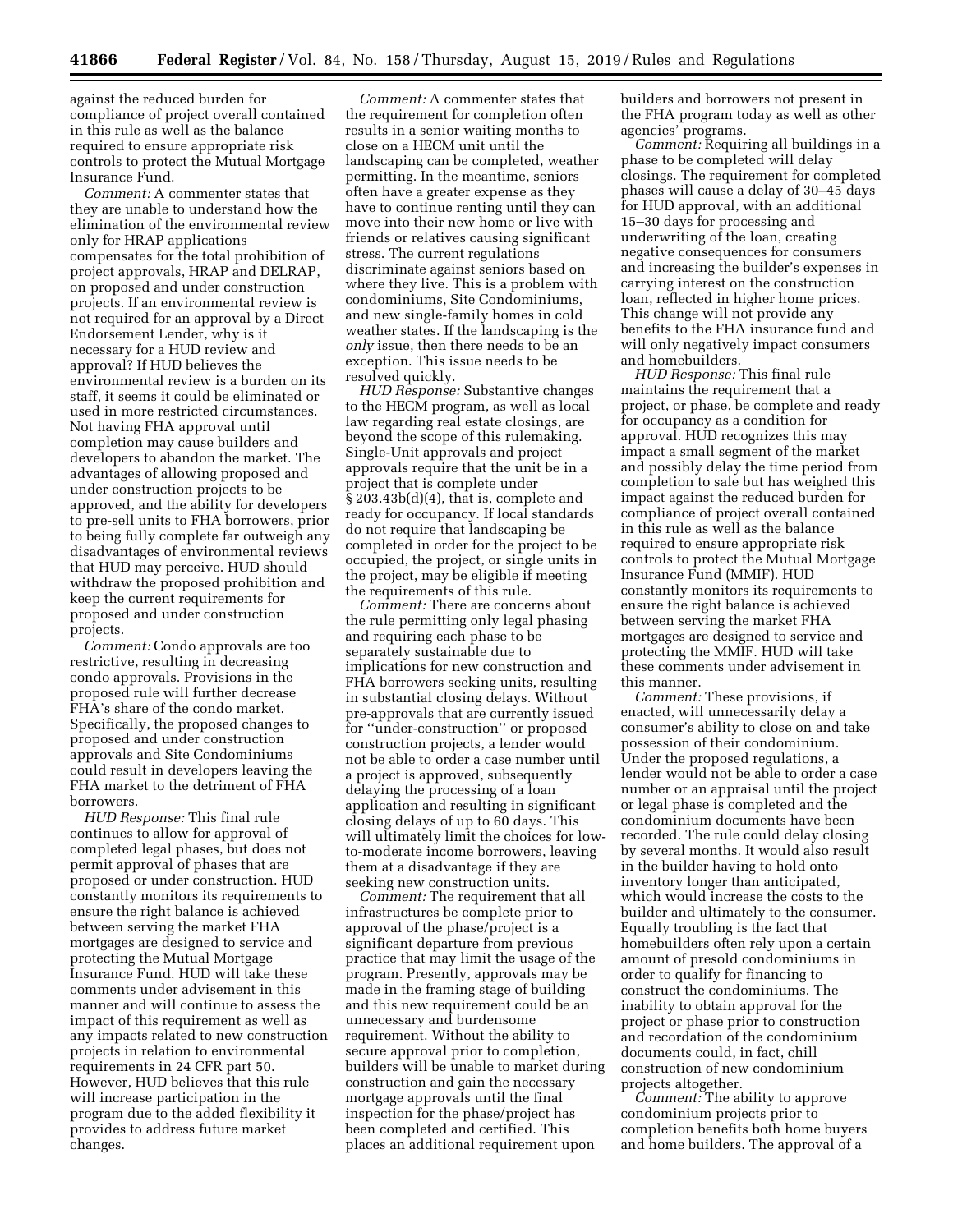proposed or under construction condominium project allows a mortgage application to be processed while the condominium unit is being constructed and decreases the time required to close the loan after a unit is completed. Prohibiting the approval of proposed and under construction projects means that a lender will not be able to order an appraisal and begin processing a mortgage loan application until the first phase of the condominium is completed. This is because a lender cannot request a case number and order an appraisal for a mortgage loan application until a condominium project has received a Project ID Number, which is not assigned until a project has been approved. This revision to the current process will result in significant delays, 60 days or longer, in the purchase and settlement of condominium units whose buyers are seeking FHA-insured financing. Developers may not be willing to offer FHA-insured mortgage loans to buyers prior to approval of a project since they cannot begin processing the mortgage application and the condominium may ultimately not be approved for months, if at all. The result will likely mean fewer condominium projects submitted for FHA-approval and home buyers interested in purchasing units in new condominium projects will not have FHA insurance as a financing option. Builders will not be incented to seek FHA approval for new construction condominiums if they can have their under-construction projects approved for conventional financing using Fannie Mae or Freddie Mac programs. FHAinsured loans will be at a significant disadvantage to the Fannie Mae and Freddie Mac conventional financing programs. This could prove a disadvantage to homebuyers who may need the advantages of FHA-insured financing, which include a higher debtto-income ratio, smaller down payment, and less-than-perfect credit requirements.

*Comment:* The policy of approving only completed projects or phases will restrict access to FHA-insured mortgages for consumers seeking to purchase new construction condominium units. Further, FHA may be inappropriately influencing the market-based decisions of its private enterprise partners. Consumers benefit from this earlier review and approval as lenders are able to process loans, allowing consumers to close in a timely manner. This advance submission and approval process protects the Fund and taxpayers as a mortgage may not be endorsed until the fully recorded legal

documents have been provided to FHA and acknowledged in relevant systems as having been received. The proposed rule will disrupt this process and introduce inefficiencies and delays for consumers. The proposed policy change will place consumers seeking to obtain FHA-insured mortgage credit at a market disadvantage, lead such consumers to more expensive mortgage loans and will delay closings for an undefined policy benefit. The potential for delayed closings will also alter builder business decisions, which may have unintended consequences for consumers. It is well established there is a lack of affordably priced housing available to lower and moderate-income households. It seems counter to federal and state policymaker efforts to increase the supply of affordable homes to limit consumer access to FHA-insured mortgages and alter the business economics of the builder industry. HUD should remove § 203.43b(d)(4).

*Comment:* The proposed rule may impose an unduly high burden on new construction with the requirement that the project phase be ''complete and ready for occupancy, including completion of the infrastructure of the project or legal phase, and not subject to further rehabilitation, construction, phasing, or annexation, except to the extent that approval is sought for legal phasing in compliance the requirements of proposed  $(d)(6)(x)$  of this section" (§ 203.43b(e) in this final rule). New construction projects do not always fully incorporate the common elements of a project until there are sufficient residents within the project to sustain those features. Necessitating the absolute completion of all common elements would substantially limit the ability for purchasers to obtain FHA financing until the project is well established. Commenter believes that the current requirement that common elements be ''substantially complete'' is sufficient and should be maintained.

*HUD Response:* This final rule continues to allow for approval of completed legal phases but does not permit approval of phases that are proposed construction or under construction. HUD recognizes this may impact a small segment of the market and possibly delay the time period from completion to sale, but has weighed this impact against the reduced burden for compliance of a project overall contained in this rule as well as the balance required to ensure appropriate risk controls to protect the Mutual Mortgage Insurance Fund. HUD continues to assess the impact of this requirement as well as any impacts related to new construction projects in

relation to environmental requirements, 24 CFR part 50.

#### *Site Condominiums*

*Comment:* Site Condominiums should not be placed into the proposed approval process. HUD should maintain the definition and approval process currently in place.

*HUD Response:* This final rule maintains and expands the definition of ''Site Condominium.'' This final rule is more inclusive of additional configurations of Site Condominiums that exist in the market. Site Condominiums must meet the definition in § 203.43b(a)(7) and the basic requirements of § 203.43b(d)(1)– (5). Insurance and maintenance costs must be the responsibility of the owner as provided in § 203.43b(j).

*Comment:* HUD's current definition of a Site Condominium should include the provisions relating to insurance, maintenance, and common assessments.

*Comment:* Insurance and maintenance costs must be the sole responsibility of the owner with respect to Site Condominiums, and any common assessments collected must be restricted to use solely for amenities outside of the footprint of the individual site. Site Condominiums generally do not have master insurance policies associated with the condominium itself; therefore, this would be consistent with industry and market practice.

*HUD Response:* HUD believes that the revised definition of Site Condominium in 24 CFR 203.43b(a) combined with the separate regulatory requirements for unit owners in 203.43b(j) provides the correct balance in addressing Site Condominiums based upon the market's reaction of treatment of such properties as a potential substitute for other detached dwellings.

*Comment:* Certain provisions of the definition should be clarified: (1) The word ''site'' is interpreted variously. The comment recommends the inclusion of the word ''land.'' (2) Many condo plans limit ownership interests in land and air space by creating threedimensional envelopes or modules. These envelopes or modules may be created in relation to sea level. The unit owner's interest remains within the envelope or module, and is, thus, limited. The areas outside of the envelope or module is considered common area. HUD's current definition suggests unlimited ownership of air space and land and does not consider the typical legal construction of such areas.

*Comment:* Various HOC reviewers and mortgagees interpret HUD's Site Condominium language to mean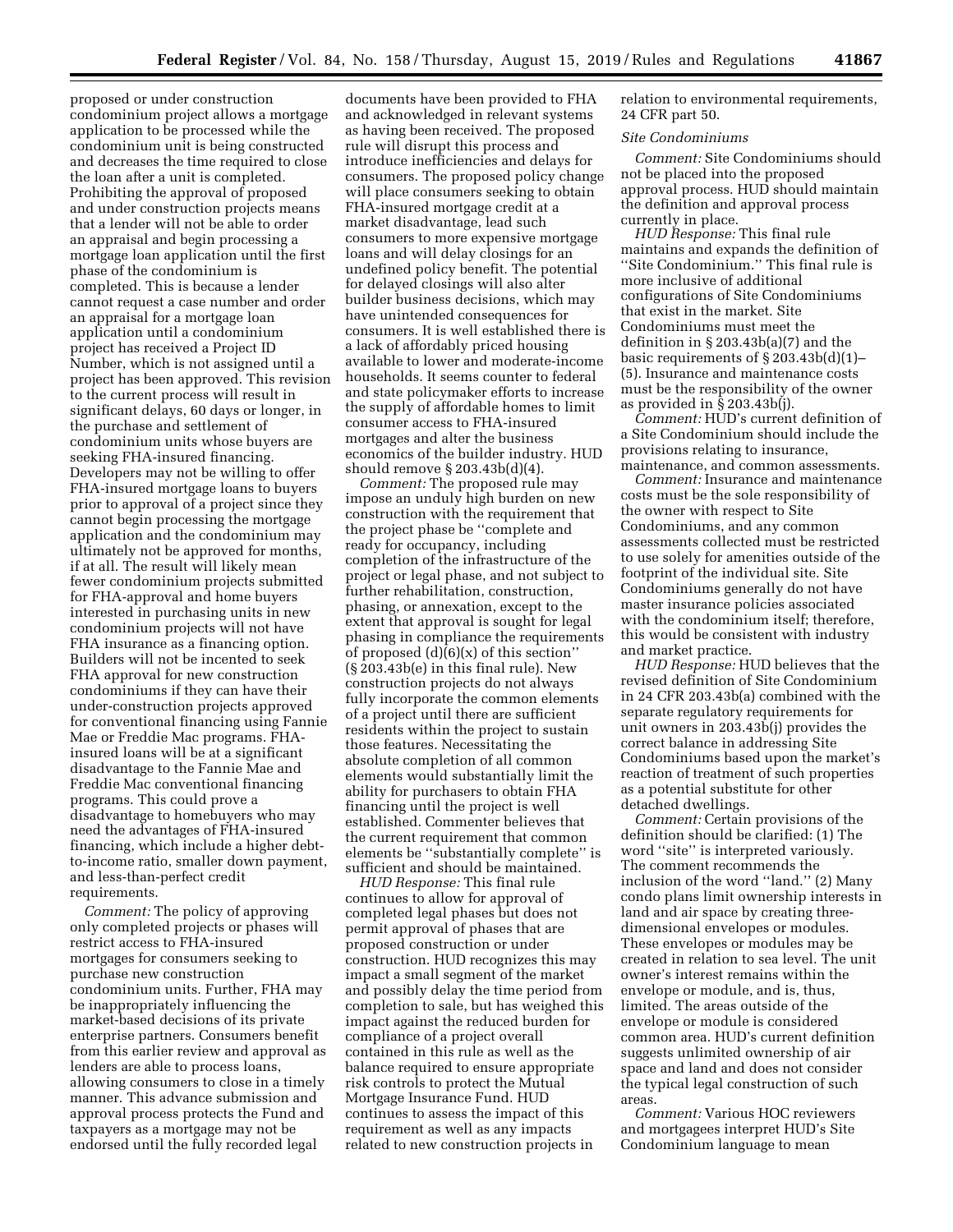''ownership of air space and land that generally limits some other use.'' Obviously, this interpretation differs from the literal language. We recommend that HUD clarify by adding words such as ''unlimited'' or ''at least X above sea level'' or some other language that makes clear what HUD intends when envelopes or modules limit ownership.

*Comment:* HUD's failure to provide comprehensive guidance on Site Condominiums results in an uneven playing field among mortgagees.

*Comment:* Under prior 2009 HUD guidance, a detached condo unit was simply defined as a completely freestanding structure. In 2011, HUD then defined a Site Condominium and required certain characteristics (*e.g.,*  insurance, maintenance) including the unit must include the ground (to the center of the earth) and the air space (to infinity), without restrictions. HUD further recognized the insurance issue with the ground restriction and issued an Insurance Waiver. Some states such as California allow the unit site ownership to extend below the ground surface and/or the air space above the structure to be limited, such as 50 ft. below and/or 50 ft. above the structure. The areas beyond these limits are common area and/or association property. The requirement that there can be no restriction or limit on the ground beneath and the air space above a structure serves no purpose and this would not jeopardize the FHA insuring program.

HUD partially recognized this matter in its issuance of the Insurance Waiver, which allowed the unit owner to be responsible for insurance if there was a limit on the ground beneath the structure or if it is common area. However, the Insurance Waiver does not take into equal consideration the air space above the structure. This may have been an oversight in drafting the Insurance Waiver. If the current definition of a Site Condominium will remain intact, we would propose that the Insurance Waiver be revised and codified to the extent of allowing the air space above a unit to likewise be deemed as common area.

*Comment:* HUD's requirements are too strict; HUD should mirror Fannie Mae's guidelines. Fannie Mae does not require that detached condos must

include the air space above and the ground beneath the structure. Likewise, the Department of Veteran's Affairs (VA) does not place such restrictions or otherwise define Site Condos for eligibility. Both attached and detached condos require VA approval. The waiver was issued to expand project eligibility for those projects where the legal governing documents required that obtaining and maintaining the insurance was the responsibility of the unit owner.

*HUD Response:* This final rule revises the Site Condominium definition under § 203.43b(a)(7) to remove the consideration of the type of air or land ownership for detached units as well as to address land ownership requirements for townhouse style projects. HUD believes this change will substantially reduce or eliminate the need for such Insurance Waivers and provides the correct balance in addressing Site Condominiums based upon the market's reaction of treatment of such properties as a potential substitute for other noncondominium ownership style dwellings.

### Air Space Common Area and Site

*Comment:* Section 1.8.1 of the Guide, because of the inclusion of air space, which may not be a common area, in the definition of Site Condominium, conflicts with California law with the result that in California, Site Condominiums are not exempt from full project review, unlike Site Condominiums generally. This will increase costs and time to obtain approval and could cause developers to stop offering FHA financing. Under California law and that of some other states, there is an ''air space common area'' requirement for detached Site Condominiums that include a residence, yard, and other improvements that are wholly owned, maintained, and insured by the buyer. The vertical and horizontal boundaries will have no bearing on a detached condominium's value, nor do they have an impact on the use of the condominium by its owner. Lower vertical boundaries are typically placed well below the earth's surface, and upper vertical boundaries are placed at elevations above the unit that could be of no possible use or benefit to the unit owner. The threedimensional separate interest is not created to limit use of any area; it is

simply created to comply with California law. A condominium unit that fails to identify its vertical limits, as HUD appears to require for a Site Condominium, may be a violation of the California Subdivision Map Act.

HUD has previously allowed detached condominiums with this air space common area to qualify as exempt from full condominium project approval under the Guide. HUD's change of interpretation of section 1.8.1 of the Guide is troubling, as California detached condominiums look and function like a traditional single-family detached residential project where the homeowner wholly owns, maintains, and insures his or her residence as well as all other improvements within the footprint of the detached condominium unit. Neither Fannie Mae nor VA have such an air space requirement. The air space common area, and boundaries placed below the earth's surface, require no maintenance and do not impair the project's ability to function like a singlefamily detached project. It is not clear how including air space and indefinite lower boundaries as a common area would create a risk for the insurance fund. The fact that master insurance policies associated with the Site Condominiums generally do not exist supports removal of the ''site and air space'' component.

Commenters suggested removing ''site and air space'' from the definition of ''Site Condominium'' in § 203.43b(a)(7), and other revisions. HUD will be better served because fewer single-family detached projects will have to be submitted for full project approval. Homeowners will be better served by allowing the individual homeowners to obtain insurance on their single-family homes instead of an association policy required under full HUD–FHA approvals. The mention of ''air space'' is not typical in the industry and any risk should already be addressed by FHA's requirement that all state and local ordinances be followed.

One commenter suggests adding to the end of the proposed definitions of ''Condominium Unit'' and ''Site Condominium'' the following: ''(as defined under any applicable local laws or statutes governing the creation of common area or limited common area)''. Another comment suggests revising the definition as indicated: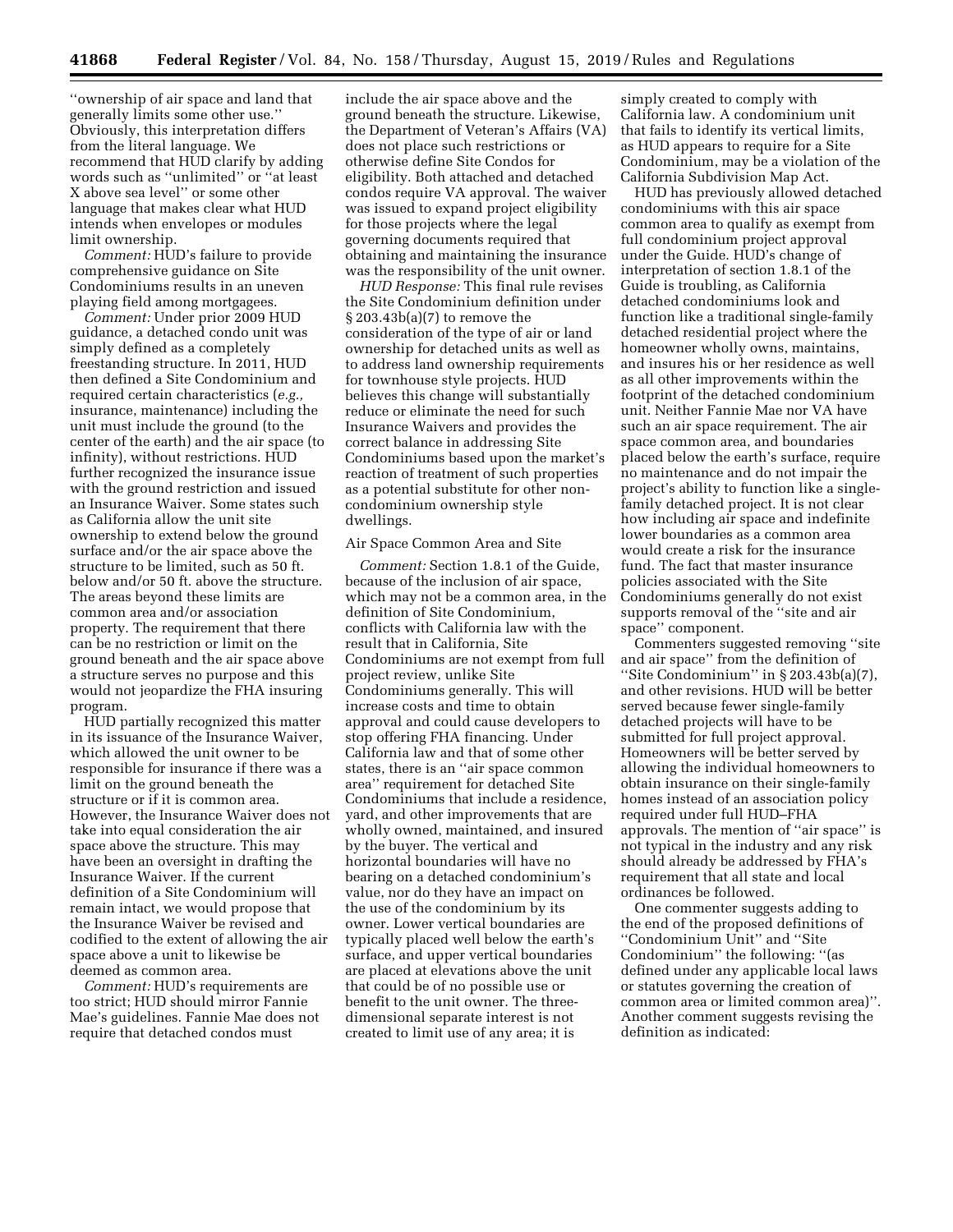"Site Condominium means a single family detached dwelling (which does not have a shared garage or any other attached building, including such improvements as archways or breezeways), which is encumbered by a declaration of condominium covenants or condominium form of ownership, and which consists of the entire structure as well as the site and air space and no part of the dwelling or structure, or any other improvement considered to be a part of the condominium unit is not considered to be a common area or limited common area (as defined under any applicable local law or statutes governing the creation of common area or limited common area)."

### Another comment suggests:

Site Condominium means a single family detached dwelling (which does not have a shared garage or any other attached building, including such improvements as archways, or breezeways), which is encumbered by a declaration of condominium covenants or condominium form of ownership, and which consists of the entire structure and no part of the dwelling or structure, or any other improvement considered to be a part of the condominium unit is considered to be a common area or limited common area (as defined under any applicable local laws or statutes governing the creation of common area or limited common area). Such Site Condominium may have upper and lower vertical boundaries to the extent required to comply with applicable State law provided that all structural improvements of the Site Condominium are contained within such upper and lower vertical boundaries.

*HUD Response:* HUD agrees with the commenters and has revised the Site Condominium Definition under § 203.43b(a)(7) to include its easily determined physical attributes and land ownership attributes without the consideration of air space. These revisions allow more configurations of Site Condominiums to be eligible. In addition, § 203.43b(j) of this final rule (§ 203.43b(i) of the proposed rule) has been revised to require only that insurance and maintenance costs of the individual units must be the sole responsibility of the unit owner for Site Condominiums, without stipulating any additional requirements for use of assessments. Hence the rule avoids potential conflicts with local law and is clearer for the public. Accordingly, future guidance will reflect this new policy.

## Site Condominiums—Appraisal Reporting

*Comment:* HUD should direct lenders to accept the 1004/70 URAR Appraisal Form for Condominiums. While the Legal Description indicates these properties as being Condominiums, most are marketed as, perceived as, utilized as, Single Family Homes, with front, side and back yards, no shared walls, and often no shared maintenance

other than ''common areas,'' *i.e.,* parks, trails, bike paths, etc. The Properties are being Listed/Marketed as Single-Family Homes and more often indicated as having defined Lot Sizes. This recent phenomenon is a result of developers looking for ways around county platting requirements that slow the development/building process. This hybrid property has all the attributes of a Planned Unit Development or singlefamily home, yet as it is legally a condominium and lenders are requiring the appraisal report be developed on Form 1073/465. Form 1073/465 encompasses the attributes of developments where the owners have shared ownership responsibilities that include site maintenance, exterior structural maintenance, and shared structural liabilities, none of which apply to the single-family Condominium or Site Condominium. Until the lending community, and more specifically Fannie Mae/Freddie Mac, address this new Property Type, the only current form that can accurately address the attributes of the Site Condominium is the 1004/70 URAR. Furthermore, the use of the Condominium Form 1073/465 could be misleading to the reader expecting a property that adheres to the more traditional condominium regime.

One commenter stated that he uses the following language in appraisal reports: ''An Extraordinary Assumption is made that the use of the 1073/465 Form will not be misleading. In developing this report and the Opinion of Value, this Appraiser has utilized a Hypothetical Condition that the Subject is Single Family Residential to best represent the Markets Perception of the Subject''. As these properties become more prevalent, there is a need for a clear directive to the Lending/Appraisal community. Until the GSEs can address the issue of this hybrid property type by developing a new form that encompasses the unique character of these properties, HUD should direct lenders to accept the 1004/70 URAR as

the standard appraisal form for these entities.

*HUD Response:* The practices associated with appraisal of Site Condominiums are outside the scope of this rule; however, HUD will take this comment under consideration for future policy guidance.

## *Free Assumability and Private Transfer Fees*

*Comment:* 24 CFR 203.41 currently prohibits mortgage insurance if a mortgaged property is subject to an affordability covenant that survives foreclosure or certain foreclosure alternatives. The nation is experiencing a growing housing affordability crisis, particularly in housing markets where condominium projects may play a productive role in meeting this need. The affordability crisis is leading many jurisdictions to require an affordability component in new condominium projects and multi-family rental housing developments, reserving units for sale or rent at affordable prices. FHA should work with local governments and developers to approve all units in such condominium projects. Fannie Mae and Freddie Mac are currently supporting access to affordable homeownership by accepting delivery of loans subject to an affordability covenant that survives foreclosure. FHA should join this effort and amend § 203.41 to permit FHA insurance for mortgages secured by a condominium unit subject to a covenant designating the unit as an affordable housing unit where the covenant survives foreclosure.

*HUD Response:* Such a consideration would encompass a review of such a requirement across all programs affected by 24 CFR 203.41 and not limited to only Condominium Projects, and therefore is beyond the scope of this rulemaking. However, current guidance addressing permissible restrictions on conveyance for condominiums remains in effect.

*Comment:* Section 301 of the Housing Opportunity Through Modernization Act of 2016 (HOTMA) mandates that with respect to mortgage insurance for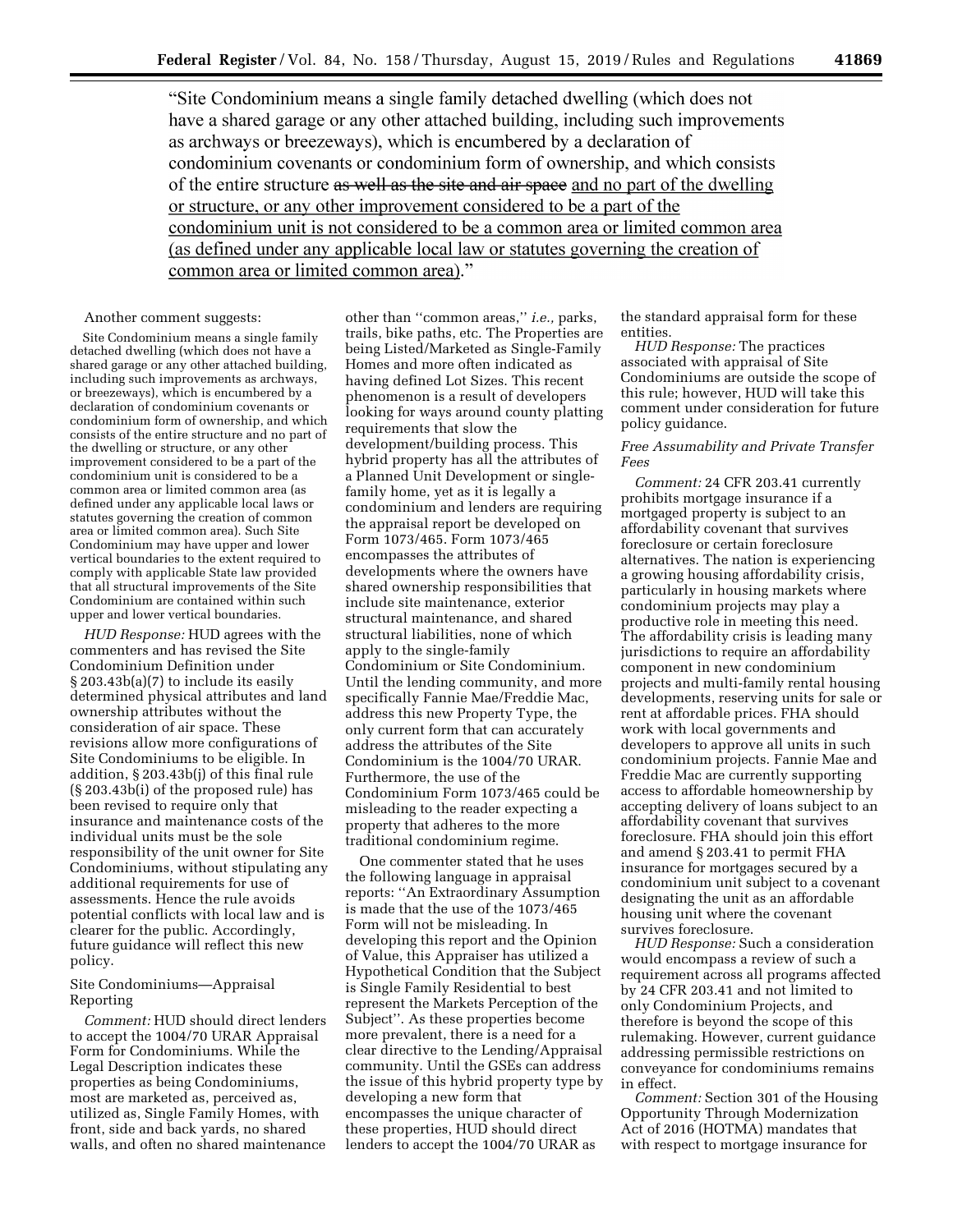condominiums, HUD shall utilize the guidelines developed by the Federal Housing Finance Agency (FHFA) regarding private transfer fees. Two comments strongly support this provision which brings consistency and clarity regarding private fees across the industry. Therefore, HUD should confirm whether this provision is selfeffectuating. If HUD believes that it needs to take action to effectuate this provision, HUD should do so swiftly, in order to avoid unnecessary confusion in the industry. Furthermore, HUD should consider applying these FHFA private transfer fee standards across all of HUD's programs, including, but not limited to, single-family mortgage insurance (for all FHA programs). This will provide one standard for the treatment of private transfer fees throughout the industry, reducing unnecessary complexity and confusion to the consumer's benefit. Lacking direction from HUD, the industry is subject to inconsistent application of guidelines between lenders which can negatively impact consumers due to unnecessarily limiting products and/or lender availability in certain communities.

*Comment:* The immediate adoption of FHFA's rule will provide consistent guidelines for the industry and will for expansion of eligible projects, so long as the private transfer fees are to the benefit of the borrower (*i.e.,*  maintenance fees). The Mortgage Bankers Association believes that this change will create clearer and consistent guidelines across agencies, making it easier for lenders and FHA to serve the FHA borrower.

*Comment:* Private transfer fees that simply provide income to the developer or another entity are problematic. However, there are many private transfer fees that support the condominium facilities or provide tangible benefits to the homeowner. Acceptable of these ''good'' transfer fees, but rejection of the ''bad'' transfer fees is the standard employed by the FHFA. HOTMA requires HUD to adopt the ''existing standards of the FHFA relating to encumbrances under private transfer fee covenants.'' The commenter agrees with HUD that this provision is immediately effective.

*Comment:* This rule should address transfer fees as it is a requirement by HOTMA. HUD should either revise 24 CFR 203.41 in this rulemaking, even if another 30-day comment period is immediately effective.

*HUD Response:* Section 301 of HOTMA on private transfer fees is selfimplementing. HUD may consider

issuing a regulation on this subject in the future.

#### *Leasing of Units*

*Comment:* Limiting short-term leases may promote the residential use and character of a condominium project and the commenter recommends that HUD revise regulations at 24 CFR 203.41 to incorporate permissible leasing restrictions currently provided in section 1.8.9 of the Condominium Project Approval and Processing Guide.

*Comment:* HUD should reconsider its blanket objection to Association review of leases. Without prior notice or approval, a condominium board has no ability to enforce leasing restrictions to ensure the project continues to meet FHA owner occupancy requirements. Condominium boards have an ongoing interest in maintaining FHA approval criteria and FHA's general view that any condominium where the board has either direct or indirect approval authority of a lease is contrary to this interest. In taking this position, FHA is elevating one-unit owner's interest above the interests of all other owners. Allowing a well-defined and limited authority to act in a manner that preserves FHA approval benefits owners and consumers. HUD should revise regulations at 24 CFR 203.41 to provide a limited prior approval of leasing by a condominium association board to the extent exercise of such authority will retain the condominium's project compliance with FHA owner occupancy requirements.

*HUD Response:* HUD appreciates the recommendation and will take it under consideration for future policy guidance. Such a consideration should encompass a review of such a requirement across all programs affected by 24 CFR 203.41 and not limited to only Condominium Projects, and therefore is beyond the scope of this rulemaking.

# *Right of First Refusal*

*Comment:* One of the main reasons for condo non-approval in Florida has been the insertion of language stating that the condo board has the right to reject potential tenants and purchasers. Since 2013, there has been a zero-tolerance policy for any right of first refusal (the commenter states that this is based on the Fair Housing Act). This has resulted in condos with good financials being denied approval. It is difficult to change a condo's governing documents. Fannie and Freddie do not have this issue. The condominium board could sign a certification that it does not utilize the objectionable provisions. In the instance of a spot approval, assuming that the

condo met usual financial and insurance guidelines a potential solution would be to waive any concern regarding the first refusal issue. This would help increase the supply of affordable housing.

*Comment:* Since 2013, the Atlanta HOC has taken the position that the condominium associations have to change their governing documents to remove the right of first refusal. Changing the bylaws for a condominium association of any size can only be accomplished once a year at the time association board elections are held. Doing so entails significant expense, including substantial legal fees and costs that are eventually borne by the individual unit owners through increased assessments to maintain the association budget. Also, while the legal structure of some condominium associations may vary, most require the affirmative vote of 100 percent of all owners to agree to modify the bylaws, which is impractical in a community of any size. Many Florida condominium association boards are willing to execute a formal and binding certification on an annual basis that the association does not and will not utilize any of the right of first refusal provisions in its charter. In this way, such associations would not be required to amend their charters if a resident desires FHA financing. Therefore, the final rule should clarify that boards of Florida condominium associations whose charters contain rights of first refusal may execute a formal and binding certification on an annual basis that the association does not and will not utilize any of the right of first refusal provisions, so that units can be approved for FHA-insured financing.

*Comment:* Approximately 75 percent of the condominiums in Florida have a right of first refusal, which is major obstacle to HECMs. There is less than a one percent chance of getting these lease restrictions changed. HUD should drop this leasing language as part of its SUA process.

*HUD Response:* HUD does not address rights of first refusal in this rulemaking; however, the existing guidance permitting the right of first refusal for condominium project approval will be continued in effect. HUD will address rights of first refusal generally in a future rulemaking, as this topic is outside the scope of this rulemaking.

#### *Approval by the State*

*Comment:* If a project meets the requirements of the relevant State oversight agency, that should be sufficient for approval. There could be a document covering single-unit loans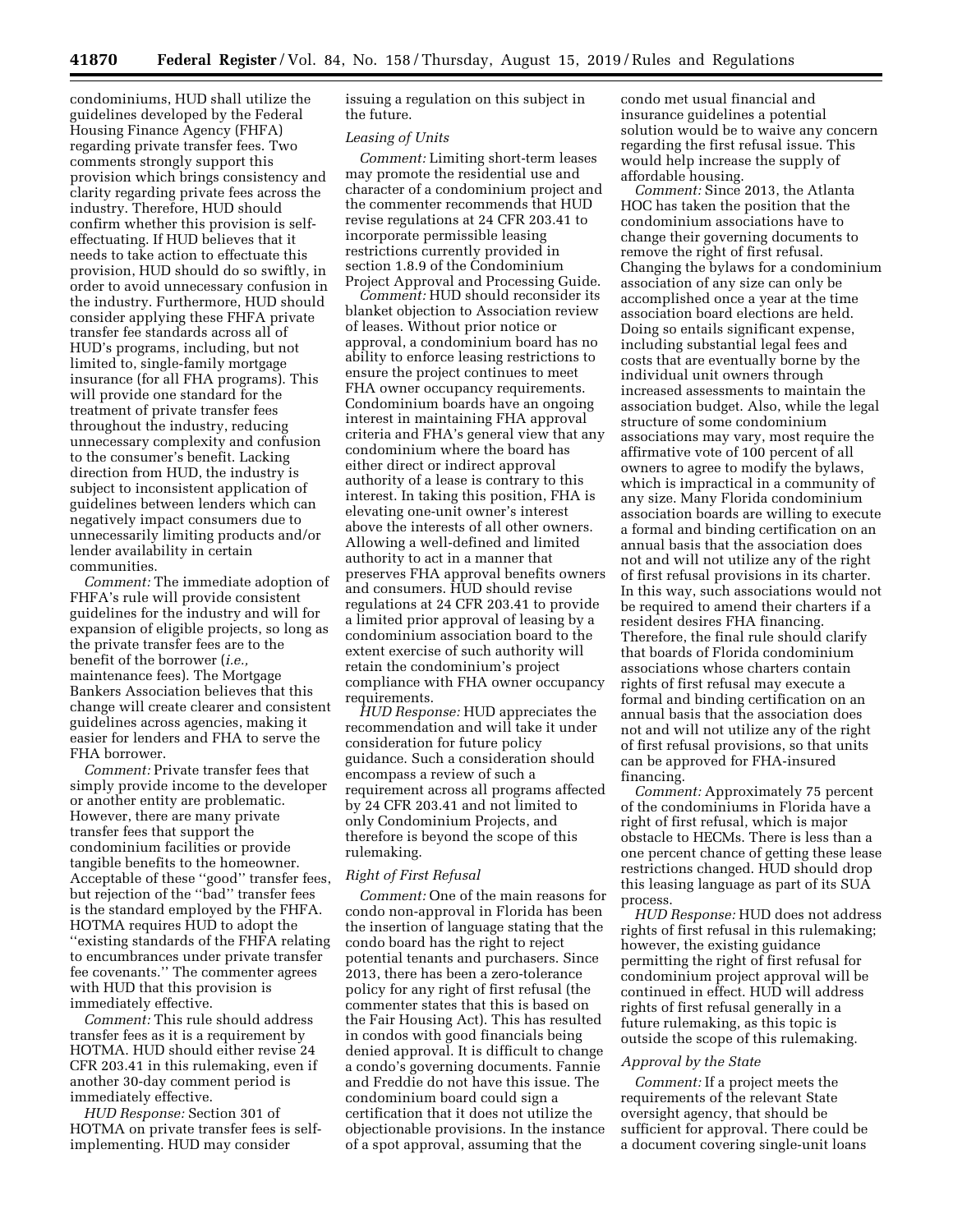to determine the current operating status of the project.

*Comment:* HUD should insure loans in condominium projects approved by the Department of Business and Professional Regulation (DBPR) in each State of the U.S. In Florida, this could be accomplished by HUD officials working with officials at the Division of Condominiums, Time Shares and Mobile Homes which is a Division within the DBPR. After HUD/FHA is assured that the State requirements for condominium approval are sufficient, an identification number issued by the State could be used for loan processing. Compliance with Fair Housing laws will be the responsibility of all parties to the real estate transaction such as the Realtor, Lender, Condominium Association Board, etc.

*HUD Response:* HUD disagrees with the recommendation of insuring loans in condominium projects that are approved by the state agency responsible for regulating condominiums in every state. By HUD adopting national standards for condominium project approvals, industry members would benefit from clear, consistent, and enforceable standards that would reduce confusion and increase efficiency in the market. In addition, the condominium standards and processes that will be established through this rule are similar to the conventional market's processes, and HUD believes that such consistency will have the least impact on the industry.

### *Lender Liability Post-Approval*

*Comment:* If a lender that obtains DELRAP approval under the new guidelines approves a condo are they later liable for loans approved by another lender? This example would assume that Lender A properly approves a condo project and that all documentation is in order. Lender B later underwrites an FHA loan in this project and their underwriting is faulty—the loan goes into default and causes a claim to the MMI fund. In this example, is lender A still liable? Clarity around this issue would be welcome as making lenders liable for underwriting errors beyond their control would cause many of them to rethink DELRAP approval.

*HUD Response:* Based on the commenter's example, Lender A would not be liable for Lender B's faulty underwriting of an FHA loan. A lender with DELRAP approval that approves a condominium in accordance with the new guidelines does not have loan-level liability for another lender's underwriting errors. Of course, each

case is different and would have to be assessed on its own merits.

### *Condominium Associations Unwilling To Cooperate With Project Approval*

*Comment:* A commenter, a reverse mortgage loan originator, provides an example of a client living in an upscale condominium in town. The owner has a tax lien certificate against her mortgage free condominium unit for 2015 property taxes that are past due, and it is unlikely that she will be able pay the 2016 property taxes as well. The commenter and owner have both tried for months to get the condo association to help, but the process has stopped. The commenter states that it will be a shame that this senior will eventually have to vacate her residence and lose the lifestyle she is accustomed to because of those in power are not willing to help. There has to be a better way.

*Comment:* Many formerly FHA approved condominium projects have expired and associations do not or cannot get the projects re-approved. This limits the supply of housing to first-time buyers who require FHA loans to purchase a new condominium effectively locking them out of many homes and limiting their housing options. HUD is to be applauded for taking concrete steps to solve this problem. Further, we urge HUD to adopt Fannie Mae and Freddie Mac approval processes. This will create a more uniform and fair condominium approval process across the home mortgage spectrum. It will allow low- and moderate-income home buyers access to more financing options that currently exist.

*HUD Response:* HUD appreciates the comment. The final rule includes the ability to obtain Single-Unit approval in an unapproved condominium project as an opportunity to provide access to FHA's programs in this or similar situations.

### *Insurance Requirements*

*Comment:* One commenter stated that there is no reason to continue the requirement for a fidelity bond of 3 months' aggregate assessments plus reserve funds, unless state law mandates required coverage. In today's practice, most condominium association dues are directly deposited electronically into an FDIC-insured bank account, and such accounts are insured up to \$250,000. Given this expedited and more secured cash flow based on more prevalent and modern electronic payment practices, in our view, there is no reason to continue the requirement.

*HUD Response:* Although fidelity insurance is not specifically addressed in this final rule, it would be covered under the general insurance requirements under § 203.43b(d)(6)(iii). HUD appreciates the comment but disagrees with commenter's overarching recommendation to eliminate the requirement for fidelity insurance (which insures against losses for fraud or dishonesty) based upon the prevalent use of direct deposit into an FDIC insured accounts, which are insured against loss due to bank failure. Accordingly, HUD has implemented the aforementioned section of the final rule as proposed.

*Comment:* We note that the Insurance Waiver is not included as part of the Proposed Rules. Will the Insurance Waiver currently in effect, and due to expire on January 5, 2017, be codified as part of the Proposed Rules and/or appear permanently as part of the Single-Family Housing Policy Handbook 4000.1?

*HUD Response:* This final rule does not provide for specific standards, but for a framework to establish HUD's specific requirements through policy. HUD will consider this comment when drafting further policy guidance.

### *Exceptions Under Proposed § 203.43b(f) Generally*

*Comment:* HUD should clarify the process by which exceptions are requested and approved and provide additional guidance on the limits of the Secretary's exception authority, if not in the rule itself then in guidance. This will prevent situations where condominium associations surmise the project will not meet all approval standards and, therefore, decline to seek project approval, and limit instances where associations incur additional expenses to get into full compliance when they would have been eligible for an exception. Clear guidance will also ease processing burdens by limiting exception requests where HUD will not approve. Clear guidance will indicate that FHA is a reliable partner. Therefore, HUD should provide a standardized exception request process that clearly identifies the approval criteria for which an exception will be contemplated, and publish clear guidance concerning the exception process and provide examples and reasonable conditions that may result in approval of an exception request.

*HUD Response:* HUD appreciates the recommendations and will clarify exception process requirements in the policy handbook that will be issued as a result of this final rule. However, HUD believes the rule addresses the factors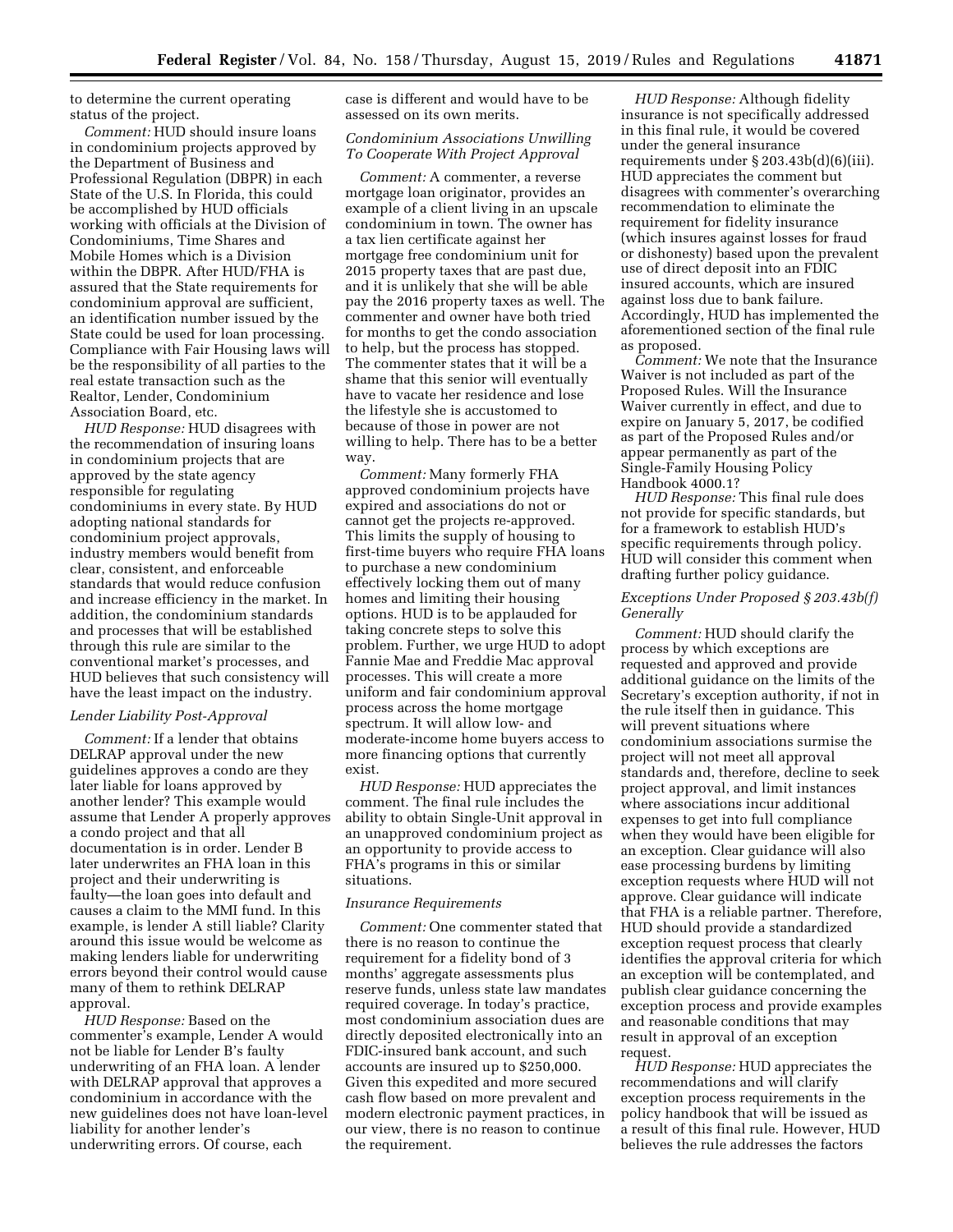that must be considered in determining whether to grant an exception while contemplating that such exceptions will be considered on a case by case basis which precludes the use of any one standard.

## *Implementation Timeframe*

*Comment:* A 12-month implementation period will be needed given multiple significant industry compliance changes.

*HUD Response:* This final rule provides for a 60-day implementation timeframe that allows stakeholders to view additional guidance provided in HUD handbooks prior to implementation.

# **V. Findings and Certifications**

### *Information Collection Requirements*

The information collection requirements contained in this rule have been submitted to the Office of Management and Budget (OMB) under the Paperwork Reduction Act of 1995 (44 U.S.C. 3501–3520). In accordance with the Paperwork Reduction Act, an agency may not conduct or sponsor, and a person is not required to respond to, a collection of information unless the collection displays a currently valid OMB control number.

The information collection requirements of this rule revise a currently approved information collection (OMB Control No. 2502– 0610). This information collection reorganizes and consolidates, in a less burdensome and more user-friendly format, the information currently required in form 96027, Condominium Project Approval Document/Checklist; form 96028, Condominium Project Annexation Checklist; 96017, Program Certification; form 96018, Loan Level certification; and form 96019, Pre-Sale certification.

The burden of the information collections is estimated as follows:

| Current information collection<br>(OMB approval No. 2502-0610)  | New information collection                                                 | Burden hours<br>(current) | Burden hours<br>(new) | Net change |
|-----------------------------------------------------------------|----------------------------------------------------------------------------|---------------------------|-----------------------|------------|
|                                                                 |                                                                            | 2.00                      | 1.00                  | $-1.00$    |
|                                                                 |                                                                            | 1.00                      | 1.00                  | 0.00       |
|                                                                 |                                                                            | 6.00                      | 3.00                  | $-3.00$    |
|                                                                 |                                                                            | 0.10                      | 0.10                  | 0.00       |
| 92544 Warranty of Completion of Construc-<br>tion.              |                                                                            | 0.03                      | 0.03                  | 0.00       |
|                                                                 |                                                                            | 0.10                      | 0.10                  | 0.00       |
| 96017 Program Certification/Project Certifi-<br>cation.         |                                                                            | 0.10                      | 0.00                  | $-0.10$    |
|                                                                 |                                                                            | 0.30                      | 0.00                  | $-0.30$    |
|                                                                 |                                                                            | 1.00                      | 0.00                  | $-1.00$    |
| 96027 Condominium Project Approval Cover<br>Document/Checklist. |                                                                            | 1.00                      | 0.00                  | $-1.00$    |
| 96028 Condominium<br>Project<br>Annexation<br>Checklist.        |                                                                            | 0.30                      | 0.00                  | $-0.30$    |
|                                                                 | Model FHA Condominium Loan Level/Single-<br>1 Unit Approval Questionnaire. |                           | .75                   | .75        |
|                                                                 | Model HRAP-DELRAP FHA Condominium<br>Project Approval Questionnaire.       |                           |                       |            |
| Total                                                           |                                                                            | 11.93                     | 6.98                  | $-4.95$    |
| Total hours per annum                                           |                                                                            | 90.660                    | 22,000                | $-68.660$  |

In accordance with 5 CFR  $1320.8(d)(1)$ , HUD is soliciting comments from members of the public and affected agencies concerning this collection of information to: (1) Evaluate whether the proposed collection of information is necessary for the proper performance of the functions of the agency, including whether the information will have practical utility; (2) Evaluate the accuracy of the agency's estimate of the burden of the proposed collection of information; (3) Enhance the quality, utility, and clarity of the information to be collected; and (4) Minimize the burden of the collection of information on those who are to respond, including through the use of appropriate automated collection techniques or other forms of information technology, *e.g.,* permitting electronic submission of responses. Interested persons are invited to submit comments regarding the information collection

requirements in this rule. Comments must refer to the proposal by name and docket number (FR–5563) and must be sent to:

- HUD Desk Officer, Office of Management and Budget, New Executive Office Building, Washington, DC 20503, Fax: (202) 395–6947; and
- Reports Liaison Officer, Office of Public and Indian Housing, Department of Housing and Urban Development, Room, 451 7th Street SW, Washington, DC 20410.

Interested persons may submit comments regarding the information collection requirements electronically through the Federal eRulemaking Portal at *[http://www.regulations.gov.](http://www.regulations.gov)* HUD strongly encourages commenters to submit comments electronically. Electronic submission of comments allows the commenter maximum time to prepare and submit a comment, ensures

timely receipt by HUD, and enables HUD to make them immediately available to the public. Comments submitted electronically through the *<http://www.regulations.gov>* website can be viewed by other commenters and interested members of the public. Commenters should follow the instructions provided on that site to submit comments electronically.

## *Executive Order 13771*

Executive Order (E.O.) 13771, entitled ''Reducing Regulation and Controlling Regulatory Costs,'' was issued on January 30, 2017. This final rule is considered an E.O. 13771 deregulatory action. Details on the estimated cost savings and deregulatory effect of this proposed rule can be found below in the Summary of Regulatory Impact, Benefits, and Costs, and in the separate Regulatory Impact Analysis.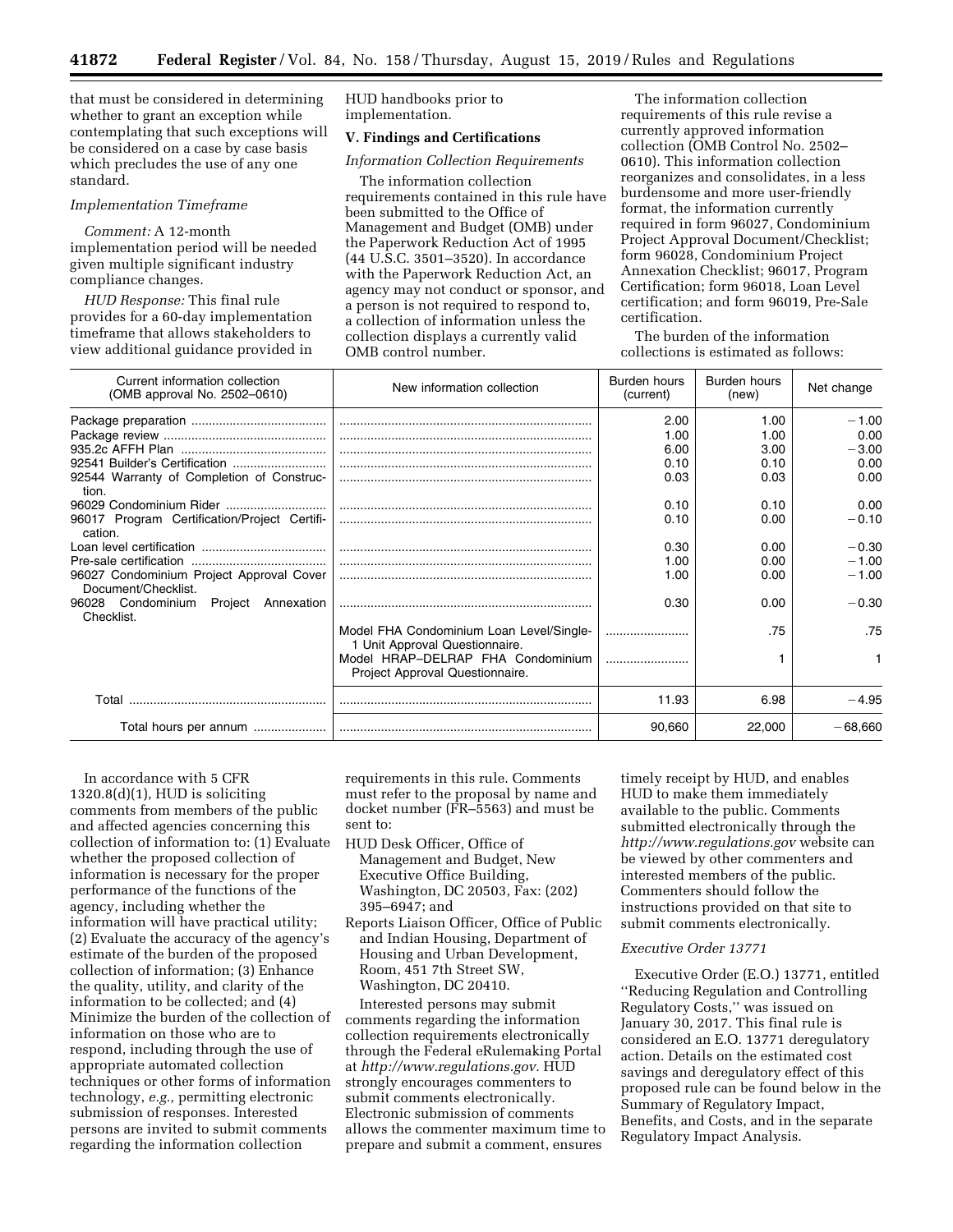Summary of Regulatory Impact, Benefits, and Costs

This rulemaking addresses a market failure that occurs when lenders ration credit instead of charging the appropriate risk premium; that is; when lenders consider denying a loan to be a superior business decision than raising prices. In the mortgage insurance market, such a market failure occurs when borrowers are willing to buy insurance at an actuarially fair price, but suppliers cannot sell at the cost of providing the insurance. One reason this occurs is lack of information. Adverse selection occurs because borrowers who are attracted to higher LTV loans are less able to withstand financial shocks. However, even with information about the household's resources, it is difficult for private insurers and lenders to predict the probability of default, which depends on trends in financial and real estate markets. This can cause a contraction of supply such that the equilibrium market response is an undersupply of credit and limitation of housing choices. In such periods, low-income households wishing to buy affordable homes, such as condominiums, would be the first to be excluded from the market.

FHA's role with respect to market failure due to an undersupply of credit is a countercyclical one. FHA serves to reduce market imperfections due to information asymmetry. When risk increases in the presence of information asymmetries, lenders ration credit (withdraw from the market) as opposed to adjusting interest rates. FHA provides a buffer in such circumstances; FHA's market share varies inversely with the ease of credit. Greater access to credit can be considered a benefit.

Mortgage insurance is required for high LTV loans. FHA provides mortgage insurance at average cost to qualified borrowers. FHA does not crowd out or replace the private sector, but instead fulfills unmet demand for mortgage insurance when private insurers withdraw from the market. Similarly, FHA's market share declines when there is less uncertainty in the real estate and mortgage markets.

Condominiums provide an affordable homeownership option for borrowers who may qualify for FHA mortgage insurance in high-cost or dense areas. Evidence suggests that there is an imbalance in FHA's treatment of condominiums in relation to singlefamily housing. Creating a level playing field is important in facilitating consumer choice, especially in the housing market where spending on housing represents a large proportion of a household's budget. Any distortionary regulatory costs that do not serve a greater public purpose reduce social welfare.

The proportion of FHA-approved condominiums relative to the estimated size of the condominium market in the United States provides an indicator of the need for FHA guidance that simplifies the FHA condominium project approval process. In 2001, 8.4 percent of FHA loans were for condos, but the share has dropped since then, reaching its low of 2.1 percent of all FHA loans in the most recent complete year of 2018.

The rule addresses this market failure by deregulating some of the more burdensome aspects of the approval process to allow more condominium units to be purchased with FHA-insured mortgages. The rule will reduce the compliance costs of condominium lending. Analysis shows, however, that this will be a limited effect which will not result in an outsized market share for FHA. It is extremely unlikely that the maximum volume would exceed the historic peak of 73,000 loans in 2010, so that could be regarded as the potential upper limit. HUD would not expect the equilibrium share of condo loans to be greater than the market average given by FNMA's condo share of 10 percent, which would require an increase of 71,000 condo purchase loans. More likely, the rule is expected to have a moderate effect on volume with a maximum impact ranging from 20,000 to 60,000 loans.

The deregulatory changes to the program, while burden reducing, are not so great as to significantly change the nation's housing choices. The measurable expansionary impacts of the rule are small relative to the market, where annual combined cooperative and condominium sales are about 600,000 units and are counterbalanced to a degree by risk-management strategies (such as the requirement for review by HUD or qualified, experienced DELRAP lenders). Also, some FHA condominium borrowers will substitute from FHA single-family homes.

This rule will result in savings from increasing the periodicity of approval from 2 to 3 years equal to \$1.5 million annually. Reducing environmental reviews could save as much as \$2.1 million annually. Quantified costs reductions are therefore about \$3.6 million annually. The costs of requiring project approvals are an estimated paperwork burden cost of \$2.7 million annually. The overall quantified cost savings of this rule are therefore about \$900,000 annually. There is also a nonmonetized benefit of increased policy flexibility. By adjusting to market conditions, FHA will be able to strike the correct balance between providing affordable housing and risk management.

#### *Regulatory Planning and Review*

OMB reviewed this rule under Executive Order 12866 (entitled ''Regulatory Planning and Review''). This rule was determined to be a ''significant regulatory action,'' as defined in 3(f) of the order (although not an economically significant regulatory action, as provided under section 3(f)(1) of the order). The docket file is available for public inspection between the hours of 8 a.m. and 5 p.m. weekdays in the Regulations Division, Office of General Counsel, Department of Housing and Urban Development, 451 7th Street SW, Room 10276, Washington, DC 20410– 0500. Due to security measures at the HUD Headquarters building, an advance appointment to review the public comments must be scheduled by calling the Regulations Division at (202) 708– 3055 (this is not a toll-free number). Individuals with speech or hearing impairments may access this number via TTY by calling the Federal Relay Service at (800) 877–8339. The Regulatory Impact Analysis (RIA) prepared for this rule is also available for public inspection in the Regulations Division and may be viewed online at *[www.regulations.gov,](http://www.regulations.gov)* under the docket number above.

### *Unfunded Mandates Reform Act*

Title II of the Unfunded Mandates Reform Act of 1995 (2 U.S.C. 1531– 1538) (UMRA) establishes requirements for Federal agencies to assess the effects of their regulatory actions on state, local, and tribal governments and the private sector. This rule does not impose any Federal mandate on any state, local, or tribal government or the private sector within the meaning of UMRA.

### *Environmental Review*

A Finding of No Significant Impact with respect to the environment has been made in accordance with HUD regulations at 24 CFR part 50, which implement section 102(2)(C) of the National Environmental Policy Act of 1969 (42 U.S.C. 4332(2)(C)). The Finding of No Significant Impact is available online at *[www.regulations.gov.](http://www.regulations.gov)*  The Finding of No Significant Impact is also available at for public inspection during regular business hours in the Regulations Division, Office of General Counsel, Department of Housing and Urban Development, 451 Seventh Street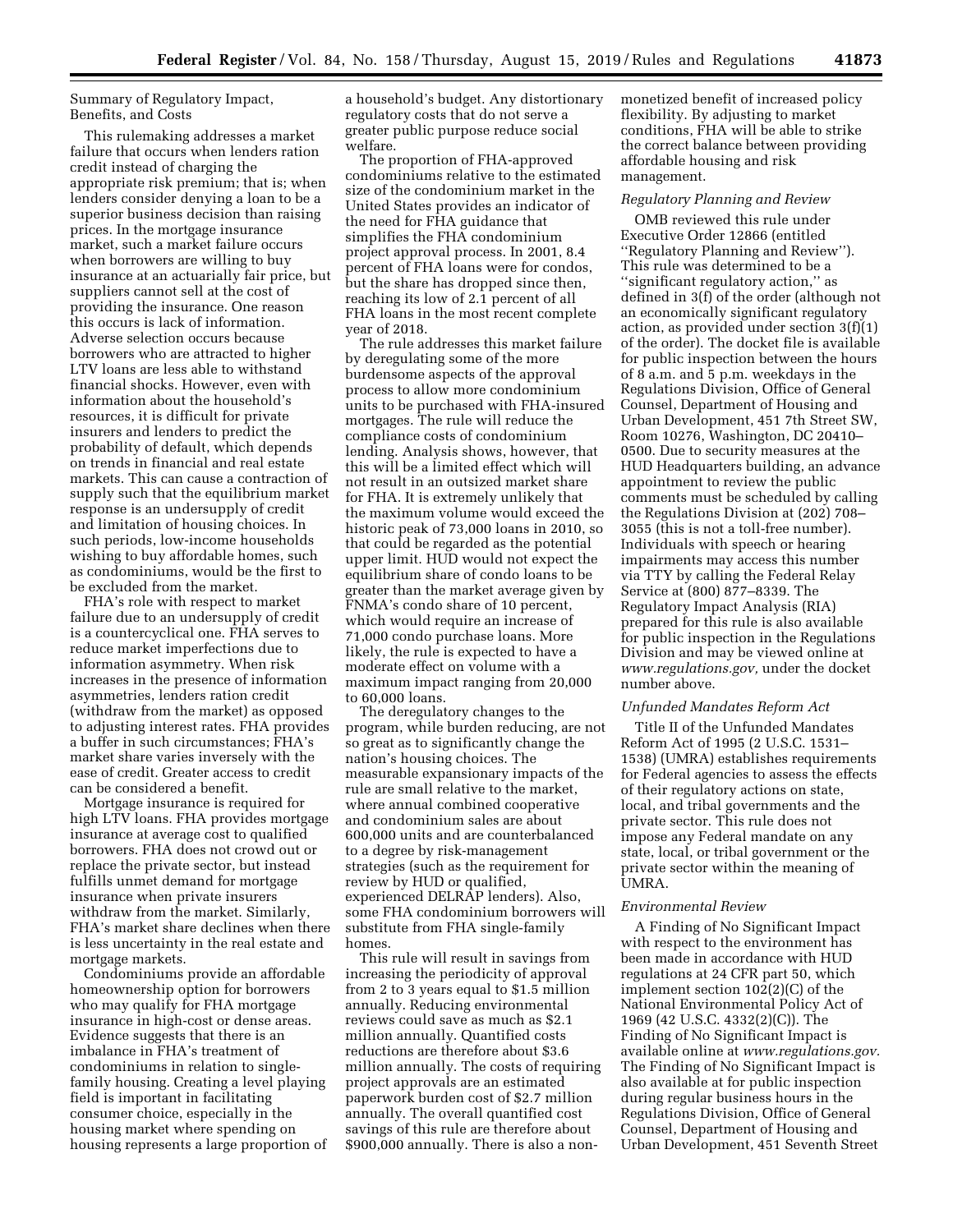SW, Room 10276, Washington, DC 20410–0500. Due to security measures at the HUD Headquarters building, please schedule an appointment to review the Finding by calling the Regulations Division at (202) 402–3055 (this is not a toll-free number). Individuals with speech or hearing impairments may access this number via TTY by calling the Federal Relay Service at (800) 877–8339.

### *Regulatory Flexibility Act*

The Regulatory Flexibility Act (RFA) (5 U.S.C. 601 *et seq.*), generally requires an agency to conduct a regulatory flexibility analysis of any rule subject to notice and comment rulemaking requirements, unless the agency certifies that the rule will not have a significant economic impact on a substantial number of small entities.

This rule establishes regulations for single-family mortgage insurance of condominium units pursuant to 12 U.S.C. 1707 and 1709. However, HUD has been providing mortgage insurance for this purpose pursuant to statute and the Condominium Approval and Processing Guide published in 2011.

The rule codifies requirements for DELRAP lenders, many of which are small entities. However, it is worth noting that many of these lenders are likely affiliated with much larger financial institutions, based on the names associated with the IDs. Of the few thousand unique originating mortgagee IDs in each year from 2001 to 2018, the median number of mortgages is always under 100. Additionally, for originating mortgages from 2012 through 2018, the median number of condo mortgages is exactly 1 in each year. While this data may seem to make a strong case for the prevalence of small entities, these entities likely have resources at their disposal that are not available to a typical small entity in other industries.

To be qualified for Direct Endorsement authority, a mortgagee must satisfy the following characteristics: Possess at least one year of experience in condo loans; have made at least 10 FHA approved condo loans; possess a quality control plan; and participating staff must possess or be supervised by those with prior experience. All of these requirements would be easier to meet by larger firms with greater capacity. Nonetheless, small firms that have at least occasional experience should be able to satisfy the requirements without undue burden. The ability to have staff supervised by those with experience in lieu of requiring all participating staff to have experience will substantially lessen the

impact to small firms. Additionally, approval as a DELRAP lender is not required in order to perform any of the functions of a DE Lender including the ability to originate mortgages under Single Unit Approval or on units in projects approved under, HRAP or DELRAP authority of another lender.

Other elements of the rule lift regulatory burdens. First, allowing Single-Unit Approval enables small lenders business opportunities without the cost of seeking approval for an entire condominium project. HUD estimates that project approval will take approximately 3 hours at \$64/hour, for a total cost of about \$192 per project. Single-unit approval is estimated to take approximately 1.5 hours, also at \$64 per hour, for a total of about \$96 per unit.

Second, by providing that only completed projects may be approved, this rule eliminates the need for HUD to require an environmental review as a condition of approval. If the rule had allowed approvals of uncompleted new construction projects, in the case of DELRAP processing, lenders, including small lenders, would have been responsible for ensuring that environmental reviews were completed according to applicable State and local requirements. Thus, the rule eliminates a potential cost with respect to those condominium projects approved through DELRAP. Based on the costs to the government of an environmental review, HUD estimates the potential costs that would be saved per project reviewed as follows. The fixed cost for an environmental review, including travel per review, is approximately \$500. The average number of staff hours per review is 16 hours, and the labor cost per review is \$64 per hour, for a total labor cost of \$1,024 per review. The total labor and fixed costs that would be saved are \$1,524 per review.

Also, participation in condominium insurance, like HUD's other mortgage insurance programs, is purely voluntary.

Therefore, the undersigned certifies that this rule does not have a significant economic impact on a substantial number of small entities.

### *Executive Order 13132, Federalism*

Executive Order 13132 (entitled ''Federalism'') prohibits, to the extent practicable and permitted by law, an agency from promulgating a regulation that has federalism implications and either imposes substantial direct compliance costs on state and local governments and is not required by statute or preempts state law, unless the relevant requirements of section 6 of the Executive Order are met. This rule does not have federalism implications and

does not impose substantial direct compliance costs on state and local governments or preempt state law within the meaning of the Executive Order.

*Catalog of Federal Domestic Assistance Number* 

The Catalog of Federal Domestic Assistance number for 24 CFR parts 203 and 234 is 14.117.

### **List of Subjects**

## *24 CFR Part 203*

Hawaiian Natives, Home improvement, Indians-lands, Loan programs-housing and community development, Mortgage insurance, Reporting and recordkeeping requirements, Solar energy.

### *24 CFR Part 206*

Aged, Condominiums, Loan programs-housing and community development, Mortgage insurance, Reporting and recordkeeping requirements.

### *24 CFR Part 234*

Condominiums, Mortgage insurance, Reporting and recordkeeping requirements.

For the reasons stated in the foregoing preamble, HUD amends 24 CFR parts 203, 206, and 234 as follows:

## **PART 203—SINGLE FAMILY MORTGAGE INSURANCE**

■ 1. The authority citation for part 203 is revised to read as follows:

**Authority:** 12 U.S.C. 1707, 1709, 1710, 1715b, 1715z–16, 1715u, and 1715z–21; 15 U.S.C. 1639c; 42 U.S.C. 3535(d).

## **Subpart A—Eligibility Requirements and Underwriting Procedures**

■ 2. Add § 203.8 before the undesignated center heading ''Miscellaneous Regulations'' to read as follows:

### **§ 203.8 Approval of mortgagees for Direct Endorsement Lender Review and Approval Process (DELRAP).**

(a) *General.* Each mortgagee that chooses to participate in the review and approval of Condominium Projects, as set forth in § 203.43b, must be granted authority to participate in the Direct Endorsement Lender Review and Approval Process (DELRAP).

(b) *DELRAP Authority*—(1) *Eligibility.*  To be granted DELRAP authority, as described in § 203.43b, a mortgagee must be unconditionally approved for the Direct Endorsement program as provided in § 203.3 and meet the following requirements: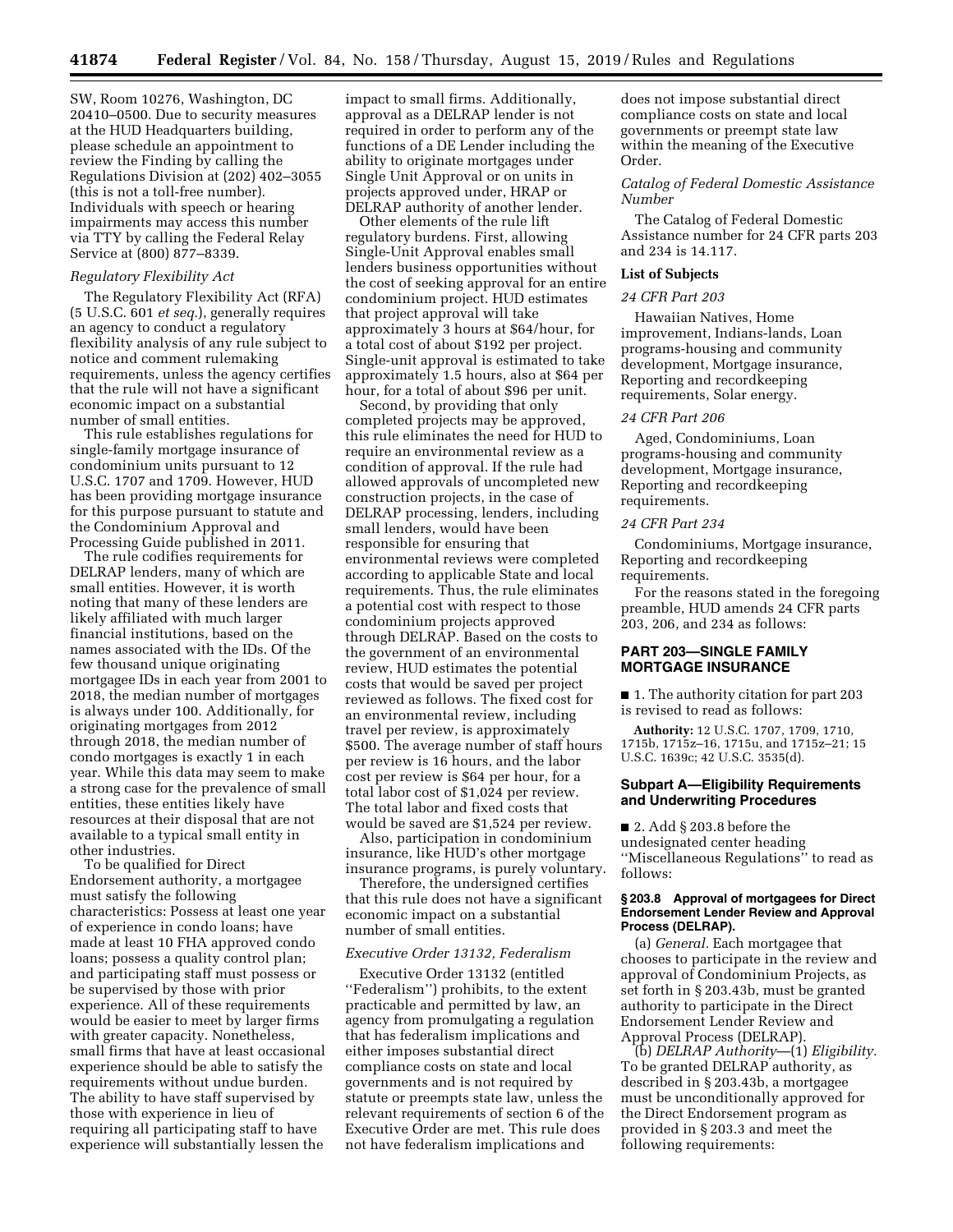(i) Have staff with at least one year of experience in underwriting mortgages on condominiums and/or Condominium Project approval;

(ii) Have originated no fewer than 10 condominium loans in projects approved by the Commissioner;

(iii) Have an acceptable quality control plan that includes specific provisions related to DELRAP; and

(iv) Ensure that staff members that participate in the approval of a Condominium Project using DELRAP authority meet the above requirements in paragraph (b)(1)(i) of this section or are supervised by staff that meet such requirements.

(2) *Conditional DELRAP Authority.*  Mortgagees will be granted conditional DELRAP authority upon provision of notice to the Commissioner of the intent to use DELRAP. Mortgagees with conditional DELRAP authority must submit all recommended Condominium Project approvals, denials, and recertifications to FHA for review. If FHA agrees with the mortgagee's recommendation, it will advise the mortgagee that it may proceed with the recommended decision on the Condominium Project.

(3) *Unconditional DELRAP Authority.*  Mortgagees will be granted unconditional DELRAP authority after completing at least five (5) DELRAP reviews, or such lower number of DELRAP reviews as HUD may specify, to the satisfaction of HUD, and may then exercise DELRAP authority to approve projects in accordance with requirements of HUD.

(c) *Reviews.* HUD will monitor a mortgagee's performance in DELRAP on an ongoing basis.

(1) If the review shows that there are no material deficiencies, subsequent project approvals, denials, or recertifications may be selected for postaction review based on a percentage as determined by the Commissioner.

(2) If the review shows that there are material deficiencies in the mortgagee's DELRAP performance, the mortgagee may be returned to conditional DELRAP status.

(3) If additional reviews continue to show material deficiencies in the mortgagee's DELRAP performance, the mortgagee's authority to participate in DELRAP may be terminated or other action taken against the mortgagee or responsible staff reviewer.

(d) *Termination of DELRAP Authority.*  (1) HUD may immediately terminate the mortgagee's authority to participate in DELRAP or take any action listed in 24 CFR 203.3(d) if:

(i) The mortgagee violates any of the requirements and procedures

established by the Secretary for mortgagees approved to participate in DELRAP, the Direct Endorsement program, or the Title II Single Family mortgage insurance program; or

(ii) HUD determines that other good cause exists.

(2) Such termination will be effective upon the date of receipt of HUD's notice advising of the termination.

(3) Notwithstanding any provisions of this section, the Commissioner reserves the right to take administrative action, including revocation of DELRAP authority, against any mortgagee and staff reviewer because of unacceptable performance. Any termination instituted under this section is distinct from withdrawal of mortgagee approval by the Mortgagee Review Board under 24 CFR part 25.

(e) *Reinstatement.* A mortgagee whose DELRAP authority is terminated under this section may request reinstatement if the mortgagee's DELRAP authority has been terminated for at least 6 months. In addition to addressing the eligibility criteria specified in paragraph (b)(1) of this section, the application for reinstatement must be accompanied by a corrective action plan addressing the issues that led to the termination of the mortgagee's DELRAP authority, along with evidence that the mortgagee has implemented the corrective action plan. The Commissioner may grant conditional DELRAP authority if the mortgagee's application is complete and the Commissioner determines that the underlying causes for the termination have been satisfactorily remedied. The mortgagee will be required to complete successfully at least five DELRAP reviews in accordance with paragraph (b)(2) of this section in order to receive unconditional DELRAP authority as provided in paragraph (b)(3) of this section.

 $\blacksquare$  3. In § 203.17, revise paragraph (a)(1) to read as follows:

### **§ 203.17 Mortgage provisions.**

 $(a) * * * *$ 

(1) The term ''mortgage'' as used in this part, except § 203.43c, shall have the meaning given in Section 201 of the National Housing Act, as amended (12 U.S.C. 1707).

\* \* \* \* \*

 $\blacksquare$  4. Add § 203.43b to read as follows:

#### **§ 203.43b Eligibility of mortgages on single-family condominium units.**

(a) *Definitions.* As used in this part: (1) *Condominium Association (Association)* means the organization, regardless of its formal legal name that consists of homeowners within a Condominium Project for the purpose of managing the financial and commonarea assets.

(2) *Condominium Project* means the project in which one-family dwelling units are attached, semi-detached, detached, or manufactured housing units, and in which owners hold an undivided interest in the Common Elements.

(3) *Condominium Unit* means real estate consisting of a one-family dwelling unit in a Condominium Project.

(4) *Common Elements* means the Condominium Project's common areas and facilities including: Underlying land and buildings, driveways, parking areas, elevators, outside hallways, recreation and landscaped areas, and other elements described in the condominium declaration.

(5) *Rental for Transient or Hotel Purposes* shall have the meaning given in section 513(e) of the National Housing Act (12 U.S.C. 1731b(e)).

(6) *Single-Unit Approval* means approval of one unit in an unapproved Condominium Project under paragraph (i) of this section.

(7) *Site Condominium* means: (i) A Condominium Project that consists entirely of single-family detached dwellings that have no shared garages or any other attached buildings; or

(ii) A Condominium Project that: (A) Consists of single family detached or horizontally attached (townhouse) dwellings where the unit consists of the dwelling and land; and

(B) Is encumbered by a declaration of condominium covenants or condominium form of ownership and does not contain any manufactured housing units.

(b) *Eligibility.* A mortgage secured by a Condominium Unit shall be eligible for insurance under section 203 of the National Housing Act if it meets the requirements of this subpart, except as modified by this section.

(c) *Approval required.* To be eligible for insurance under this section, a Condominium Unit must be located in a Condominium Project approved by HUD or a DELRAP mortgagee approved under § 203.8, or meet the additional requirements for approval as a Site Condominium or Single-Unit Approval.

(d) *Condominium Project Approval: Eligibility Requirements.* To be eligible for Condominium Project approval, the Condominium Project must:

(1) Be primarily residential in nature and not be intended for rental for Transient or Hotel Purposes;

(2) Consist of units that are solely onefamily units;

(3) Be in full compliance with all applicable Federal, State, and local laws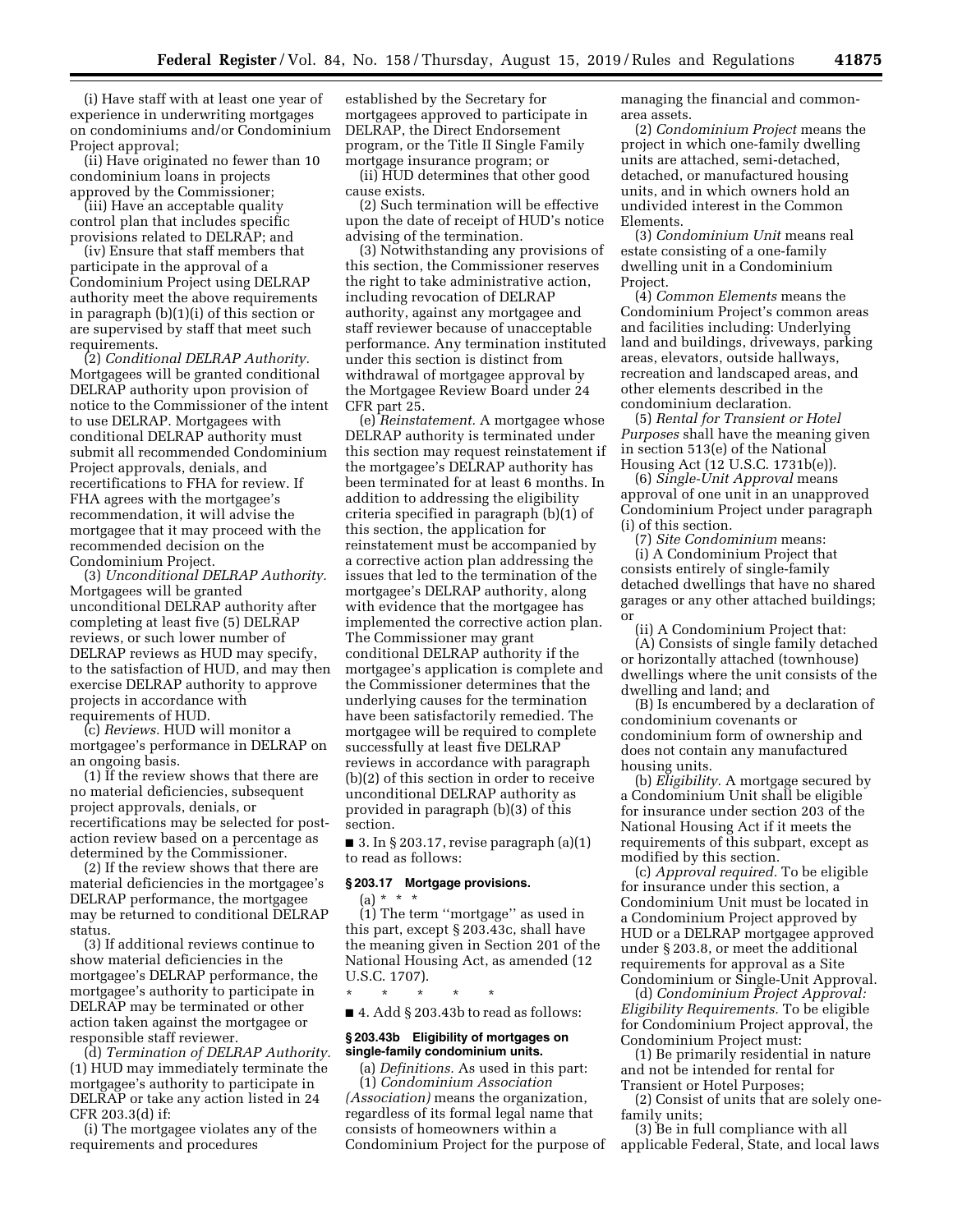with respect to zoning, Fair Housing, and accessibility for persons with disabilities, including, but not limited to, the Fair Housing Act, 42 U.S.C. 3601 *et seq.,* Section 504 of the Rehabilitation Act, 29 U.S.C. 794, and the Americans with Disabilities Act, 42 U.S.C. 12101 *et seq.,* where relevant;

(4) Be complete and ready for occupancy, including completion of all the common elements of the project, and not subject to further rehabilitation, construction, phasing, or annexation, except to the extent that approval is sought for legal phasing in compliance with the requirements of paragraph (e) of this section;

(5) Be reviewed and approved by the local jurisdiction with respect to the condominium plat or similar development plan and any phases; if applicable, the approved plat or development plan must have been recorded in the land records of the jurisdiction; and

(6) Meet such further approval requirements as provided by the Commissioner through notices with respect to:

(i) Nature of title to realty or leasehold interests;

(ii) Control over, and organization of, the Condominium Association;

(iii) Minimum insurance coverage for the Condominium Project;

(iv) Planned or actual special assessments;

(v) Financial condition of the Condominium Project, including, but not limited to, the allowable percentage of units owned by a single owner or group of related owners;

(vi) Existence of any pending legal action, or physical property condition;

(vii) Acceptable maximum percentages of commercial/nonresidential space, which must be within a range between 25 and 55 percent of the total floor area (which range may be changed following the procedures in paragraph (f) of this section), with the specific maximum and minimum percentages within that range to be established by HUD through notice, provided that such commercial/nonresidential space does not negatively impact the residential use of the project or create adverse conditions to the occupants of individual condominium units.

(viii) Acceptable maximum percentages of units with FHA-insured mortgages, which must be within a range between 25 and 75 percent of the total number of units in the project (which range may be changed following the procedures in paragraph (f) of this section), with the specific maximum percentage of units with FHA-insured

mortgages within that range to be established by HUD through notice. HUD may suspend the issuance of new FHA case numbers for a mortgage on a property located in any project where the number of FHA-insured mortgages exceeds the maximum insurance concentration established by HUD.

(ix) Acceptable minimum level of owner occupancy, which shall include units occupied as a principal or secondary residence or sold to an owner who intends to meet such occupancy requirements. Such acceptable minimum levels shall be within a range between 30 and 75 percent of the total number of units in the project (which range may be changed following the procedures in paragraph (f) of this section), with a specific minimum percentage to be established by HUD through notice. For the sole purpose of calculating the owner-occupancy percentage under this paragraph, any unit that is occupied by the owner as his or her place of abode for any portion of the calendar year other than as a principal residence and that is not rented for a majority of the calendar year shall count towards the total number of secondary residences.

(x) Reserve requirements, provided the reserve account is funded with at least 10 percent of the monthly unit assessments, unless a lower amount is deemed acceptable by HUD based on a reserve study completed not more than 36 months before a request for a lower amount is received, or such greater amount of time as determined by the Secretary under the HUD review and approval process.

(xi) Such other matters that may affect the viability or marketability of the project or its units.

(e) Phases of a project are approvable, provided that only legal phasing is used. Individual phases must be separately sustainable as required by HUD, so that the insurance fund is not put at undue risk. In determining whether to accept legal phasing, HUD will assess the potential risk to the insurance fund and other factors that HUD may publish in notices. Phases must meet HUD's requirements for approval in paragraph (d) of this section and must at a minimum be:

(1) In a vertical building, contiguous, with all units built out and having a certificate of occupancy; or

(2) In a detached or semi-detached development, where all homes in the phase are built out and have a certificate of occupancy;

(f) The Secretary will publish any generally applicable change in the upper and lower limits of the ranges of percentages in paragraphs (d)(6)(vii)

through (ix) of this section in a notice published for 30 days of public comment. After considering the comments, the Department will publish a final notice announcing the new overall upper and lower limits of the range of percentages being implemented, and the date on which the new standard becomes effective.

(g) The Secretary may grant an exception to any specifically prescribed requirements within paragraph (d)(6) of this section on a case-by-case basis in HUD's discretion, provided that:

(1) In the case of an exception to the approval requirements for the commercial/nonresidential space percentage that HUD establishes under paragraph  $(d)(6)(vii)$  of this section, any request for such an exception and the determination of the disposition of such request may be made, at the option of the requester, under the Direct Endorsement Lender Review and Approval process or under the HUD review and approval process through the applicable field office of the Department; and

(2) In determining whether to allow such an exception, factors relating to the economy for the locality in which the project is located or specific to the project, including the total number of family units in the project, shall be considered. A DELRAP lender, in determining whether to grant a requested exception, shall follow any procedures that HUD may establish.

(h) *Application for Condominium Project approval and Renewal of Approval.* (1) In order to become approved, an application for Condominium Project approval, in accordance with the requirements of the Commissioner, must be submitted to either HUD or a DELRAP mortgagee, if consistent with the mortgagee's DELRAP approval.

(2) The application will be reviewed and if all eligibility criteria have been met, the Condominium Project will be approved and placed on the list of HUDapproved Condominium Projects.

(3) Unless otherwise specified in writing by HUD, Condominium Projects are approved for a period of 3 years from the date of placement on the list of approved condominiums. HUD may rescind a Condominium Project's approval at any time if the project fails to comply with any requirement for approval.

(4) Eligible parties may request renewal of the approval of an approved Condominium Project by submitting a request for recertification no earlier than 6 months prior to expiration of the approval or no later than 6 months after expiration of the approval. HUD shall